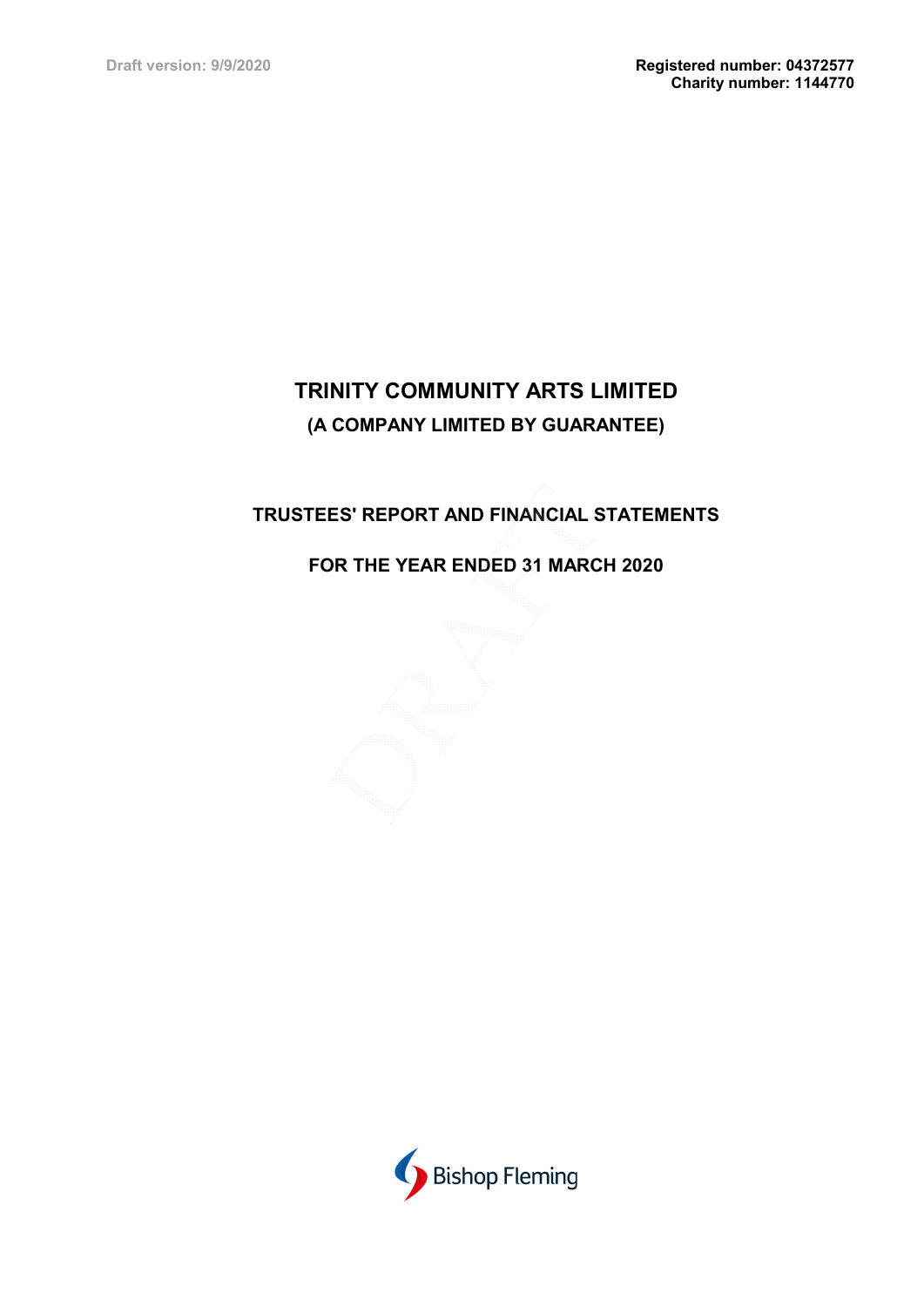### **CONTENTS**

|                                                                                | Page      |
|--------------------------------------------------------------------------------|-----------|
| Reference and administrative details of the Charity, its Trustees and advisers | 1         |
| <b>Chairman's statement</b>                                                    | $2 - 3$   |
| <b>Trustees' report</b>                                                        | $4 - 10$  |
| Independent auditors' report to the Trustees                                   | $11 - 13$ |
| <b>Consolidated statement of financial activities</b>                          | 14        |
| <b>Consolidated statement of financial position</b>                            | 15        |
| Charity statement of financial position                                        | 16        |
| <b>Consolidated statement of cash flows</b>                                    | 17        |
| Notes to the financial statements                                              | $18 - 37$ |
|                                                                                |           |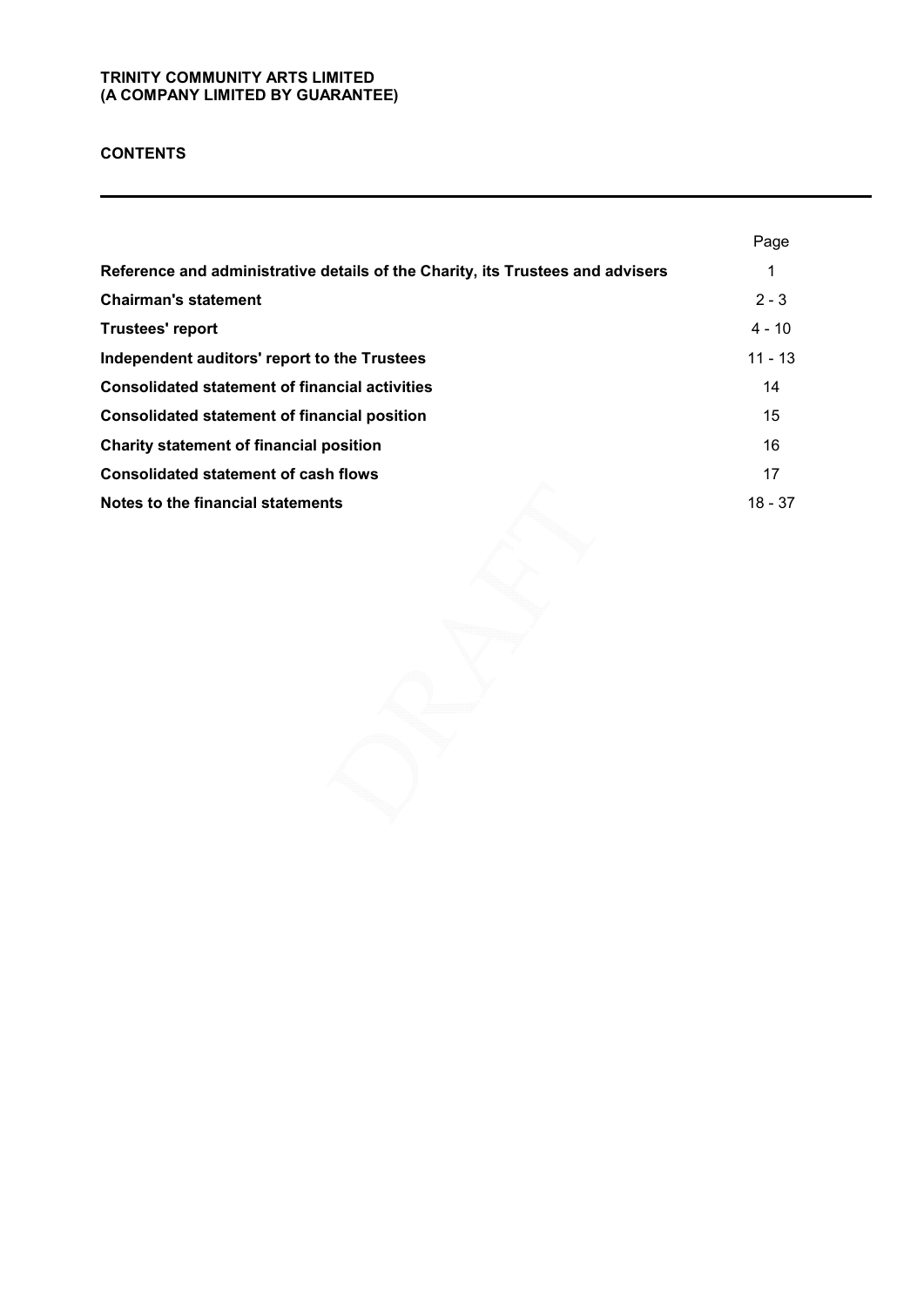### REFERENCE AND ADMINISTRATIVE DETAILS OF THE CHARITY, ITS TRUSTEES AND ADVISERS FOR THE YEAR ENDED 31 MARCH 2020

| <b>Trustees</b>                     | <b>Helen Ashley</b><br>Mijanou Blech<br>Alex Bradley<br>Dr Glyn Everett, Chair<br>Hannah Fowler (resigned 11 May 2020)<br>Tom Marshman<br><b>Fidel Meraz</b><br>Laura Williams (resigned 24 August 2020)<br>Katy Noakes (resigned 5 November 2019) |
|-------------------------------------|----------------------------------------------------------------------------------------------------------------------------------------------------------------------------------------------------------------------------------------------------|
| <b>Company registered</b><br>number | 04372577                                                                                                                                                                                                                                           |
| <b>Charity registered</b><br>number | 1144770                                                                                                                                                                                                                                            |
| <b>Registered office</b>            | The Trinity Centre<br><b>Trinity Road</b><br><b>Bristol</b><br>Avon<br>BS2 0NW                                                                                                                                                                     |
| <b>Company secretary</b>            | <b>Bondlaw Secretaries Limited</b>                                                                                                                                                                                                                 |
| <b>Chief executive officer</b>      | Emma Harvey                                                                                                                                                                                                                                        |
| <b>Independent auditors</b>         | <b>Bishop Fleming LLP</b><br><b>Chartered Accountants</b><br>16 Queen Square<br><b>Bristol</b><br><b>BS14NT</b>                                                                                                                                    |
| <b>Bankers</b>                      | <b>Triodos Bank</b><br>Deanery Road<br><b>Bristol</b><br><b>BS15AS</b>                                                                                                                                                                             |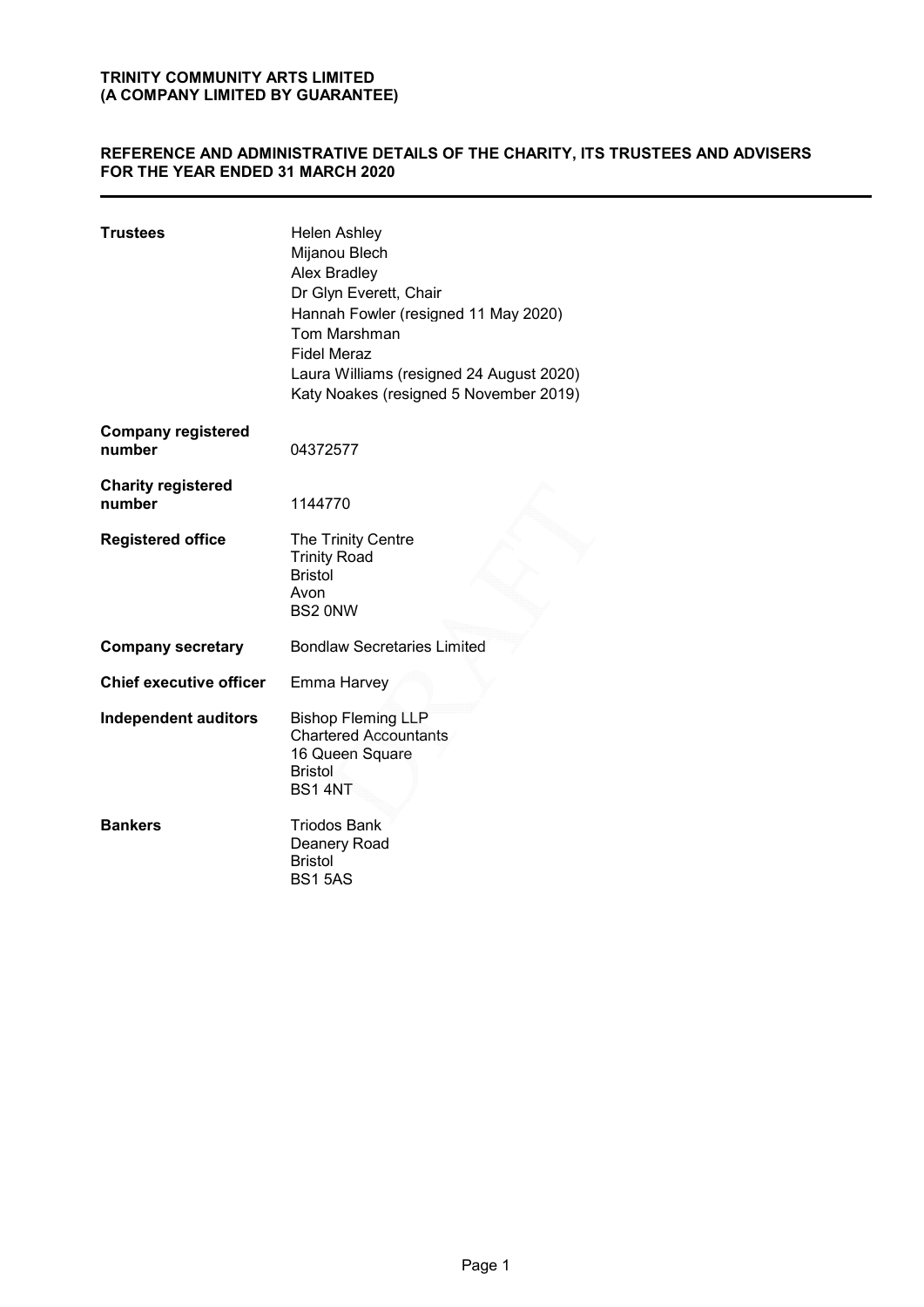#### CHAIRMAN'S STATEMENT FOR THE YEAR ENDED 31 MARCH 2020

The chair presents his statement for the year.

Reflecting on our successes for 19/20 is very challenging in the current climate of uncertainty created by the Covid-19 pandemic and looking back now it's even more inspiring to think of what we achieved last year.

We saw our Associate Artist Roxana Vilk sharing her work created during her IGNiTE artist residency at the Centre, gathering and showcasing traditional lullabies from the diverse cultures in Bristol. It's been inspiring to see how this work has taken on new life during lockdown as part of the National Lottery 'Here & Now' commission, now reaching out to an international community online. The powerful way in which this artwork has resonated with people across the world and connected communities through the arts is exactly what Trinity Community Arts is all about. I look forward to seeing the final work realised in the near future.

We were thankful to secure a grant from Power to Change, alongside support from match funders including the Nisbet Trust and Bristol City Council, for our 'Trinity Digs' capital works and Community Kickstart project. The project was designed to support and incubate new grassroots community and cultural activities. We were fortunate to be able to complete improvement works to the Graffiti Room, just before lockdown and we hope to complete the capital works programme by March 2021, so that we can welcome communities back to an even more flexible, affordable space.

With a three-year programme of children's gardening supported by a grant from Children in Need, we welcomed our new Activities Coordinator Claire to the team to run Garden & Kickstart activities, as well as Fleur, our Garden Workshop Facilitator, to help facilitate workshops with local schools and community family days in the garden.

With activities temporarily adjusted to support 'gardening' activities within communities – including providing packs to those without gardens – we are grateful to have the support of such flexible funders during these times so that we can continue to reach out and engage those who need us most.

The team has seen a few changes during the year – we said goodbye to our Admin Assistant, Ripley, and our Facilities Assistant, Conner; this pair were longstanding front-of-house friendly faces for many daytime visitors and we wish them every bit of luck for the next exciting stage of their journeys.

We also had to say goodbye to Ryan, our Management Accountant, who left us to pursue his accountancy practice. Ryan was a critical member of the team, helping us to navigate our finances and support our development, and we wish him good luck for the future.

In turn, we welcomed Carrie to the team as our new Finance Manager, and Scott and April as our new Facilities and Admin Assistants. All three have already shown themselves to be full of the Trinity-spirit and very willing to give their best in helping the good ship Trinity keep moving, so welcome & thank you!

Our May 2019 Garden Party was truly amazing and the short video which came from that serves as a lovely reminder of the event, that would have been celebrating 15 years in May 2020. We can't wait to bring the next free celebration to our communities, whenever that may be.

Our Youth Music programme, Making Tracks, supported over 250 young people through activities, including a live showcase and an inspiring opportunity to meet and interview touring musician and poet Benjamin Zephaniah.

We took Trinity to the Harbour Festival, summer 2019, programming the 'Bristol Dance' stage for the first time – we were able to platform some of the Centre's regular groups including Hype Dance and Gerry's Attic, and provide a platform for young people taking part in the Trinity's Making Tracks project, as well as those working with our partners Basement Studio and ACE at Docklands.

Thinking back now to all this and more that we have achieved for artists and communities I am filled with mixedemotions: sadness thinking about all that we have not been able to pursue during lockdown restrictions, humbled when looking at how the team have created new ways of connecting people through the arts during these difficult times and longing for a future when we can eventually return the Centre to providing an inspiring activities programme for everyone, safely and inclusively.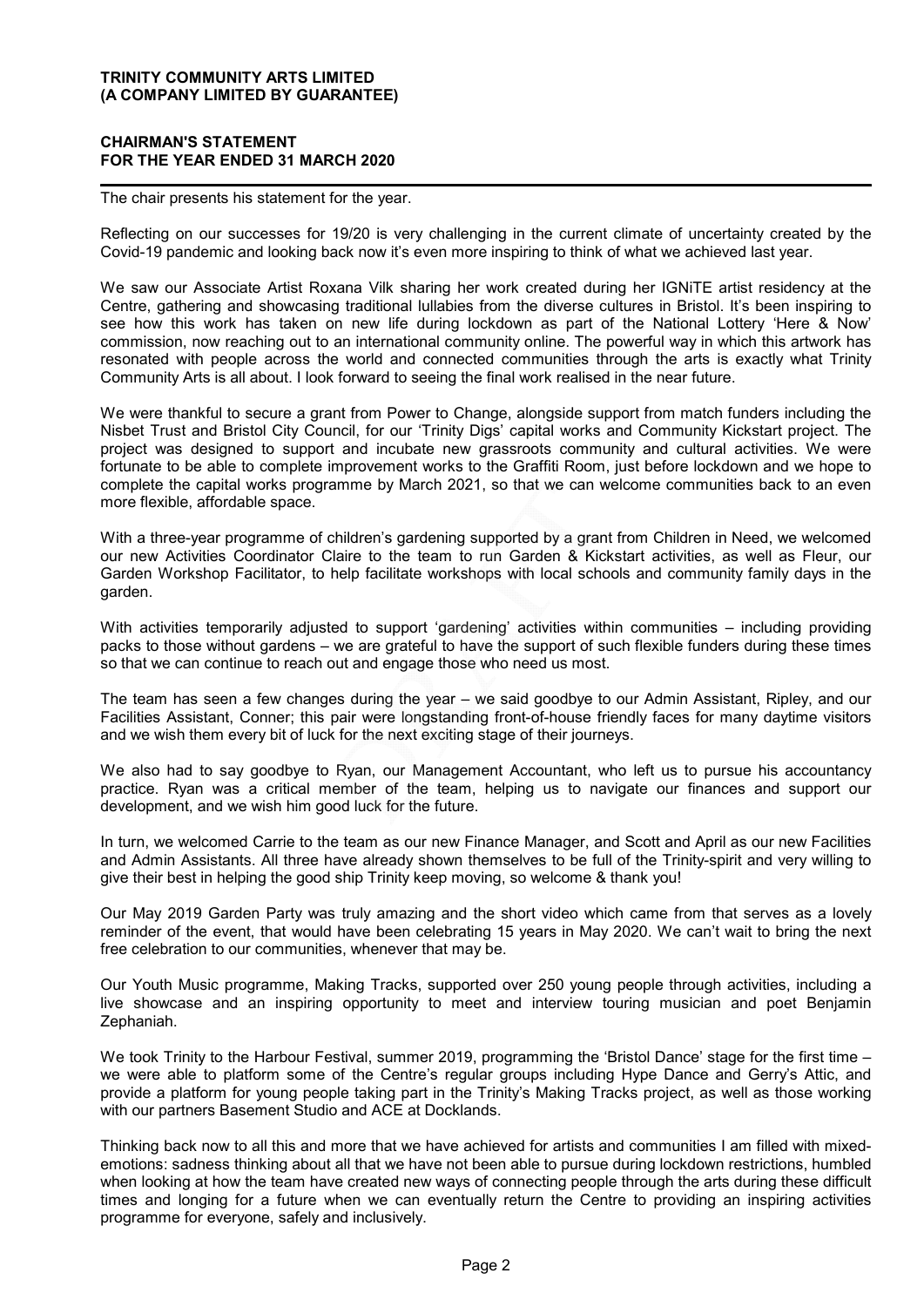#### CHAIRMAN'S STATEMENT (CONTINUED) FOR THE YEAR ENDED 31 MARCH 2020

The Trustees and team are hugely grateful for all the emergency funding support we have received so far from funders including Arts Council England, Power to Change private trusts and foundations, as well as the flexibility provided by other project funders. Although we are uncertain about what the future holds, we are confident that the building and organisation are on a strong foundation to come out the other side of this crisis and provide people in Bristol with a space to come together at some point in the future, to heal and celebrate. To echo the words of our Patron, Miriam Margolyes:

Never have the Arts been more important than now, in these peculiar times. Singing, dancing, painting, drama, poetry - people are reaching out to all the art forms for nourishment, comfort, entertainment & wisdom. We mustn't starve our imaginations, and Trinity has a part to play in refreshing & delighting its followers. I'm thrilled to be one of them. (Miriam Margolyes, OBE)

Since its construction, as an anglican church, almost 200 years ago, Trinity has been and will always will be A Centre for The People. We stand by our values and ethos that we will only bring Trinity back when it can be a safe space for everyone. We look forward with hopeful optimism and hope that you will join us when that day comes. We look forward to welcoming you all back.

Dr Glyn Everett, Chair of Trustees Date: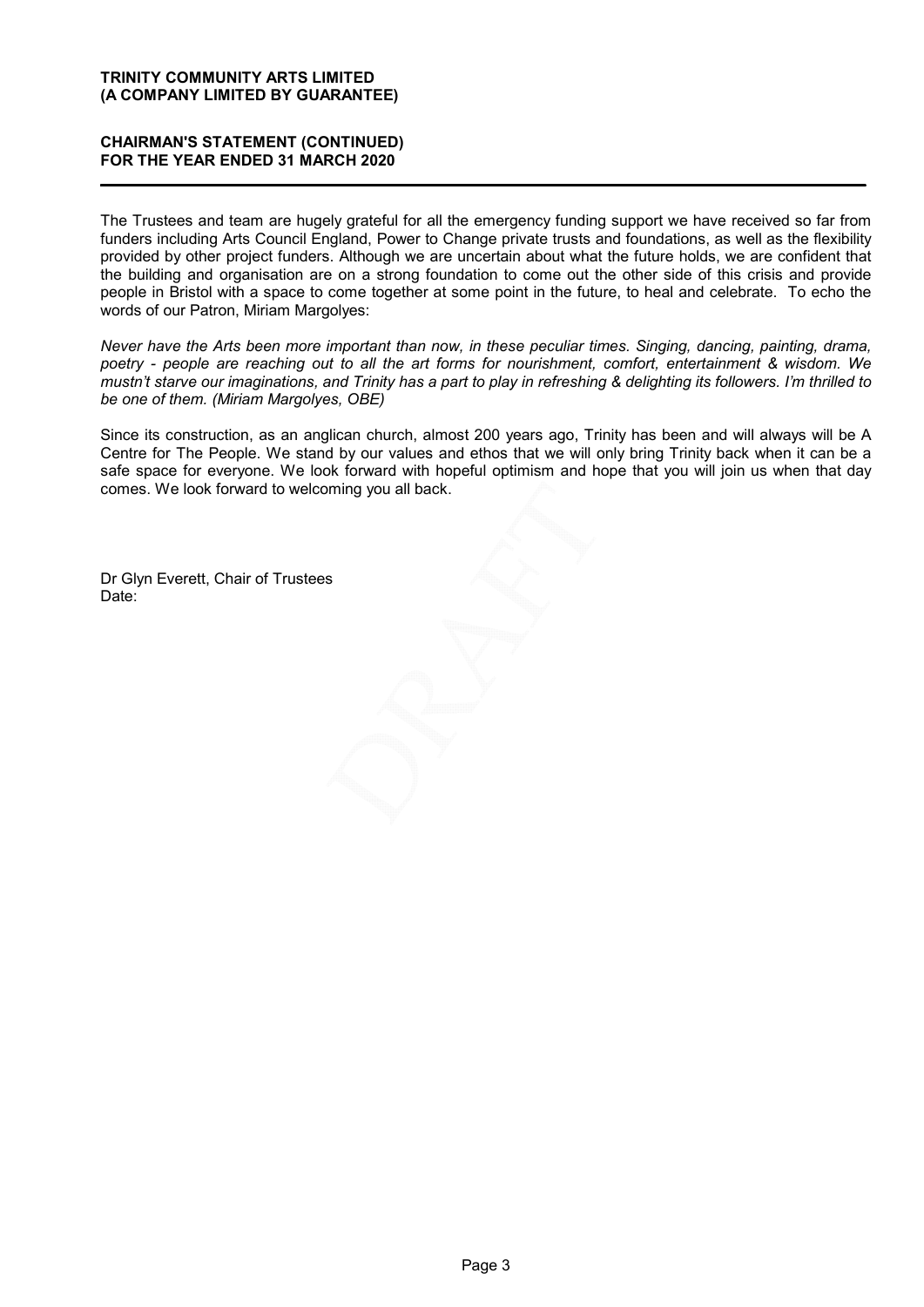### TRUSTEES' REPORT FOR THE YEAR ENDED 31 MARCH 2020

The Trustees present their annual report together with the audited financial statements of the Trinity Community Arts Limited for the year 1 April 2019 to 31 March 2020. The Annual Report serves the purposes of both a Trustees' report and a Directors' report under company law. The Trustees confirm that the Annual Report and financial statements of the charitable company comply with the current statutory requirements, the requirements of the charitable company's governing document and the provisions of the Statement of Recommended Practice (SORP) applicable to charities preparing their accounts in accordance with the Financial Reporting Standard applicable in the UK and Republic of Ireland (FRS102) (effective 1 January 2015) as amended by Update Bulletin 1 (effective January 2015).

### Objectives & activities

- to promote, maintain, and advance education through the presentation of creative and performing arts
- to advance the education of people of all ages in the creative and performing arts, information technology and life skills
- to preserve, protect and improve for the public benefit the Trinity Centre, formerly the Holy Trinity Church, and promote the heritage of this building
- to provide or assist in the provision of facilities in the interests of social welfare for recreation or other leisure time occupation of individuals who have need of such facilities by reason of their youth, age infirmity or disability, financial hardship or social circumstances with the object of improving their conditions of life
- to promote racial harmony by promoting equality of opportunity and good relations between persons of different racial and cultural identities and by encouraging the use of the Trinity Centre or other Trinity Arts Centre facilities for multicultural activities.

| Directors' Report) Regulations 2013 has been omitted.                                                                                                  | Since the group and the charity qualify as small under section 383 of the Companies Act 2006, the Group<br>Strategic Report required of medium and large companies under the Companies Act 2006 (Strategic Report and                                                                                                                                                                                                                                                                                                                                                                                                                                                                                                                                                                                                                                                                                                                                                                                      |
|--------------------------------------------------------------------------------------------------------------------------------------------------------|------------------------------------------------------------------------------------------------------------------------------------------------------------------------------------------------------------------------------------------------------------------------------------------------------------------------------------------------------------------------------------------------------------------------------------------------------------------------------------------------------------------------------------------------------------------------------------------------------------------------------------------------------------------------------------------------------------------------------------------------------------------------------------------------------------------------------------------------------------------------------------------------------------------------------------------------------------------------------------------------------------|
| <b>Objectives &amp; activities</b>                                                                                                                     |                                                                                                                                                                                                                                                                                                                                                                                                                                                                                                                                                                                                                                                                                                                                                                                                                                                                                                                                                                                                            |
| and life skills<br>$\bullet$<br>and promote the heritage of this building<br>$\bullet$<br>$\bullet$<br>Centre facilities for multicultural activities. | The Charity's core objectives, as set out in its Memorandum of Association, are:<br>to promote, maintain, and advance education through the presentation of creative and performing arts<br>to advance the education of people of all ages in the creative and performing arts, information technology<br>to preserve, protect and improve for the public benefit the Trinity Centre, formerly the Holy Trinity Church,<br>to provide or assist in the provision of facilities in the interests of social welfare for recreation or other leisure<br>time occupation of individuals who have need of such facilities by reason of their youth, age infirmity or<br>disability, financial hardship or social circumstances with the object of improving their conditions of life<br>to promote racial harmony by promoting equality of opportunity and good relations between persons of<br>different racial and cultural identities and by encouraging the use of the Trinity Centre or other Trinity Arts |
| Aims and objectives 2018-2022:<br><b>Aims</b>                                                                                                          | <b>Objectives</b>                                                                                                                                                                                                                                                                                                                                                                                                                                                                                                                                                                                                                                                                                                                                                                                                                                                                                                                                                                                          |
| Long term sustainability of the                                                                                                                        | - build reserves in line with policy                                                                                                                                                                                                                                                                                                                                                                                                                                                                                                                                                                                                                                                                                                                                                                                                                                                                                                                                                                       |
| organisation and building                                                                                                                              | repair and renovation of facilities                                                                                                                                                                                                                                                                                                                                                                                                                                                                                                                                                                                                                                                                                                                                                                                                                                                                                                                                                                        |
|                                                                                                                                                        | improve accessibility                                                                                                                                                                                                                                                                                                                                                                                                                                                                                                                                                                                                                                                                                                                                                                                                                                                                                                                                                                                      |
|                                                                                                                                                        | improve green credentials                                                                                                                                                                                                                                                                                                                                                                                                                                                                                                                                                                                                                                                                                                                                                                                                                                                                                                                                                                                  |
| Respond effectively to community                                                                                                                       | - increase number of community-led activities                                                                                                                                                                                                                                                                                                                                                                                                                                                                                                                                                                                                                                                                                                                                                                                                                                                                                                                                                              |
| need                                                                                                                                                   | develop partnerships to enhance scope and reach                                                                                                                                                                                                                                                                                                                                                                                                                                                                                                                                                                                                                                                                                                                                                                                                                                                                                                                                                            |
|                                                                                                                                                        | develop membership to widen engagement and representation                                                                                                                                                                                                                                                                                                                                                                                                                                                                                                                                                                                                                                                                                                                                                                                                                                                                                                                                                  |
|                                                                                                                                                        | build networks and support neighbourhood initiatives                                                                                                                                                                                                                                                                                                                                                                                                                                                                                                                                                                                                                                                                                                                                                                                                                                                                                                                                                       |
| Increase audience representation                                                                                                                       | - building a relevant, responsive programme                                                                                                                                                                                                                                                                                                                                                                                                                                                                                                                                                                                                                                                                                                                                                                                                                                                                                                                                                                |
| and participation opportunities for                                                                                                                    | developing partnerships to expand provision                                                                                                                                                                                                                                                                                                                                                                                                                                                                                                                                                                                                                                                                                                                                                                                                                                                                                                                                                                |
| those who may otherwise not                                                                                                                            | support under-represented artists whose work resonates with local audiences                                                                                                                                                                                                                                                                                                                                                                                                                                                                                                                                                                                                                                                                                                                                                                                                                                                                                                                                |
| engage with the arts                                                                                                                                   | develop platforms for making and influencing programme decisions                                                                                                                                                                                                                                                                                                                                                                                                                                                                                                                                                                                                                                                                                                                                                                                                                                                                                                                                           |
| Increase our social outputs in line                                                                                                                    | - embed learning across our live-programme and project activities                                                                                                                                                                                                                                                                                                                                                                                                                                                                                                                                                                                                                                                                                                                                                                                                                                                                                                                                          |
| with 'Reaching Communities'                                                                                                                            | develop consortia to increase community provision                                                                                                                                                                                                                                                                                                                                                                                                                                                                                                                                                                                                                                                                                                                                                                                                                                                                                                                                                          |
| objectives                                                                                                                                             | deliver relevant activities e.g. around heritage themes to increase social activity                                                                                                                                                                                                                                                                                                                                                                                                                                                                                                                                                                                                                                                                                                                                                                                                                                                                                                                        |
|                                                                                                                                                        | assist and support relevant partners who help reach and engage target groups                                                                                                                                                                                                                                                                                                                                                                                                                                                                                                                                                                                                                                                                                                                                                                                                                                                                                                                               |

The criteria the Charity uses to assess success in the reporting period were:

- number of groups engaged
- number of participants in specific projects
- feedback from participants and groups
- project specific criteria e.g. skills/confidence improved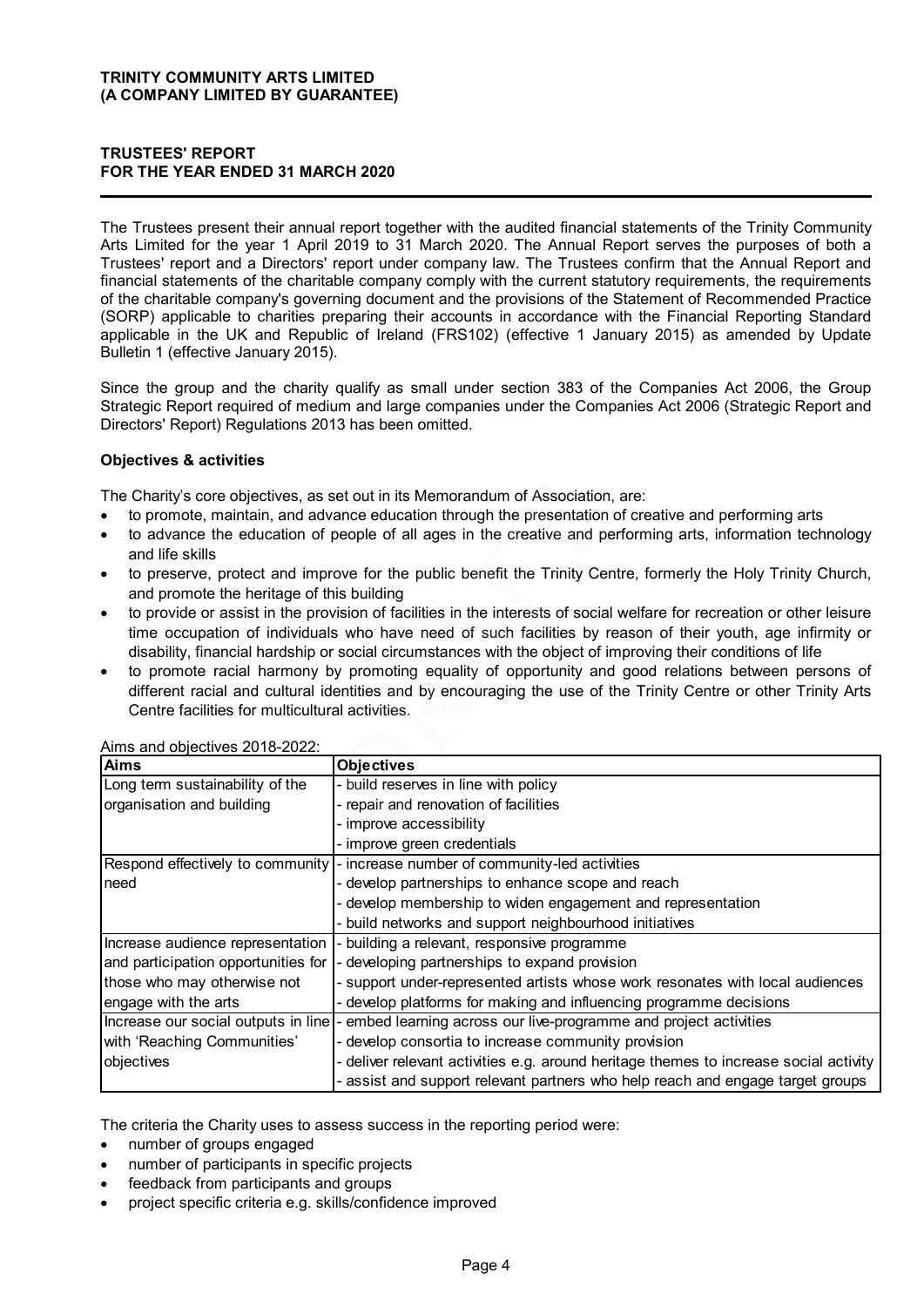### TRUSTEES' REPORT (CONTINUED) FOR THE YEAR ENDED 31 MARCH 2020

The significant activities undertaken during the period were:

- Ignite performing arts and residencies programme
- Trinity Presents live-music in-house programme
- Trinity Digs capital improvements to increase community activitiy
- Community Kickstart supporting new groups to develop activities for target groups
- Community Garden workshops for children and families
- Community Hires providing free and affordable space for community events and activities
- Youth Music sessions for young people to engage in regular music making
- Youth Internships providing paid work experience opportunities for young people

These activities contribute to the achievement of the Charity's aims and objectives by:

- supporting the work of relevant artists
- engaging audiences in memorable cultural experiences
- providing affordable, accessible space for community activity
- providing a diverse activities programme relevant to local residents and target groups
- engaging children, young people and volunteers in activities that develop skills and confidence

#### Our volunteers

The Charity is very involved in the community and relies on voluntary help, with 182 volunteers assisting across activities at Trinity. This included two volunteer workdays in our garden with AHMM Architecture as well as volunteers supporting our annual Garden Party, Bristol Dances Stage at Harbourfest, Making Tracks and, assisting with marketing tasks.

The Trustees take the opportunity of thanking all the Volunteers for the work they do throughout the year.

#### Public Benefit Statement

The Trustees have reviewed the activities of the Charity in the light of the guidance published by the Charity Commission on public benefit. The Trustees are satisfied that the Trust's activities are for the public benefit, relating as they do to the charity's arts, community, education and heritage charitable objects, outlined above. This benefits the community by providing access to free and affordable space and activities, to take part, socialise, develop skills and confidence, improve well-being and be inspired by arts.

#### Achievements and performance

Significant charitable activities undertaken:

- Ignite Trinity was selected to be Part of 'Here and Now', a Nationwide project celebrating 25 years of National Lottery funding, with Roxana Vilk's Lullabies project. We curated the Dance Stage at Bristol Harbourfest, programming Bristol community dance groups, including Trinity regulars Hype Dance and Gerry's Attic, who performed to an estimated audience of 1.5k. We also supported 19 artists/companies with free/subsided rehearsal/residency space.
- Trinity Presents Benjamin Zephaniah hosted a Q&A with 12 students from Making Tracks. Benjamin's main piece of advice to our music students wanting to progress within the music industry was to, 'think for yourselves', he could not stress enough how important this is.
- Trinity Digs we completed capital improvements to the Graffiti Room, including sound proofing, to enabling us to offer more hireable space.
- Community Kickstart launched with two out-reach events and a call out for participants We are now supporting 5 local residents to deliver community led activity.
- Community Garden during the year 143 disadvantaged children (aged 18 under) took part in 41 garden sessions and activities, delivered in partnership with local schools (BS2) and charities. This included two family days as well as forest schools and nature activities. Within the sessions with schools, tailored to improve well-being, 91% of children who took part started to, or showed significant improvement in their selfbelief.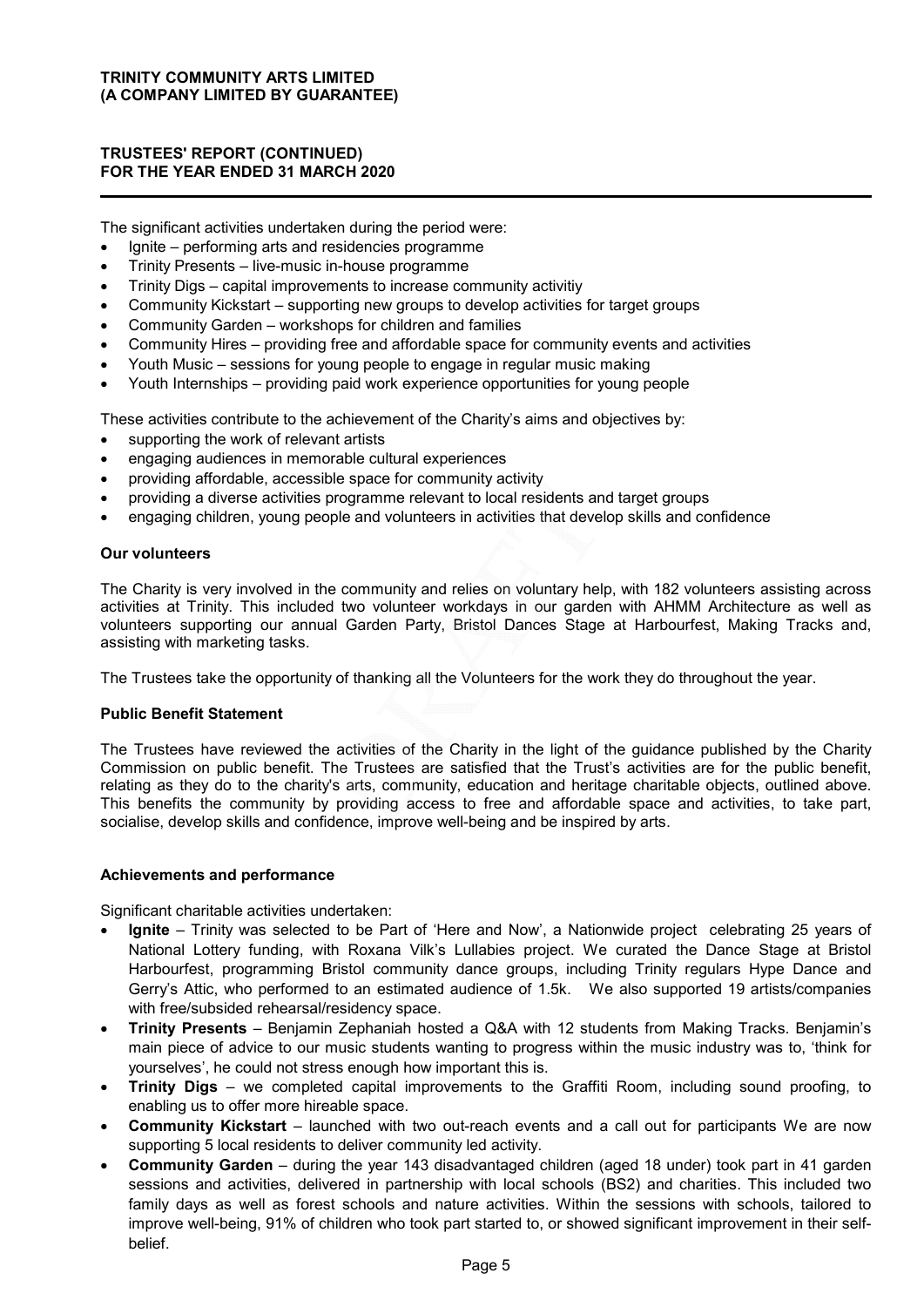### TRUSTEES' REPORT (CONTINUED) FOR THE YEAR ENDED 31 MARCH 2020

- Community Hires Over 70% of activity at Trinity was supported through subsided hire. Beneficiaries include 32 community groups who delivered 415 regular or one-off community classes or workshops. Activities include stay and play sessions for young children to regular dance provisions for isolated or vulnerable groups.
- Youth Music Continuation of our Making Tracks 2018-20 partnership delivering tasters, group sessions and 121s working with over 200 young people. Highlights include showcase opportunities on community and city stages such as Harbourside Festival and industry learning activity, including visits to other music venues.
- Youth Internships we employed Thomas Cam Medley on a 6-month internship with Making Tracks. Thomas has had a positive journey with the project, initially as a participant then as a volunteer to his current internship.

Achievements against objectives set:

- renovation of existing facilities through Graffiti Room improvements
- increase number of community-led activities through supporting Kickstart groups
- Continuation of 'Making Tracks' youth music partnerships to reach more young people
- Partnership work with resident groups including Up Our Street
- Programming artists including part in national Here & Now project
- live-programme learning opportunities through Trinity Presents
- taking part in Harbourside Festival to programme Bristol Dances stage

Performance of material fundraising activities against fundraising objectives set:

- Securing two-year Youth Music funding for Making Tracks 2020-22
- Securing Power to Change and match funding for Trinity Digs and Kickstart

### Financial Review

Most of the Charity's income is obtained from trading activities via our subsidiary, the use of which is unrestricted as well as grants from Lottery and Trusts & Foundations restricted to particular purposes. The Charity also receives grants for fixed assets from Power to Change which are shown in the Statement of Financial Activities as restricted/unrestricted income in the Fixed Asset Fund. The Restricted Fixed Asset Fund balance is reduced by annual depreciation charges over the useful life of the assets concerned, as defined in the Charity's accounting policies.

During the year/period ended 31/03/2020, the Charity received total income of £953K and incurred total expenditure of £976K The excess of expenditure over income for the year/period was £23K

At the year end the Charity had total reserves of £344K, with restricted reserves of £148K. Funds Designated for fixed assets £177K and unrestricted free reserves totalling £19K. Reserves are needed to bridge the gap between the spending and receiving of income to cover unplanned repairs and other expenditure. The Trustees consider that the ideal level of reserves as at 31/03/2020 would be six months running costs in line with policy. The actual level of free reserves is therefore lower than is needed. The charity was in the process of building up its free reserves and would have increased reserves without the impact of Covid-19.

The Charity has taken the following steps to eliminate a possible future deficit due to Covid-19

- furloughing staff where possible
- reducing spend on non-essential areas
- applying for emergency grant funds available

In order to increase the level of free reserves, the Charity plans to increase trading activity once trading can resume.

At 31/03/2020 the net book value of fixed assets was £180K and movements in tangible fixed assets are shown in note 10 to the financial statements.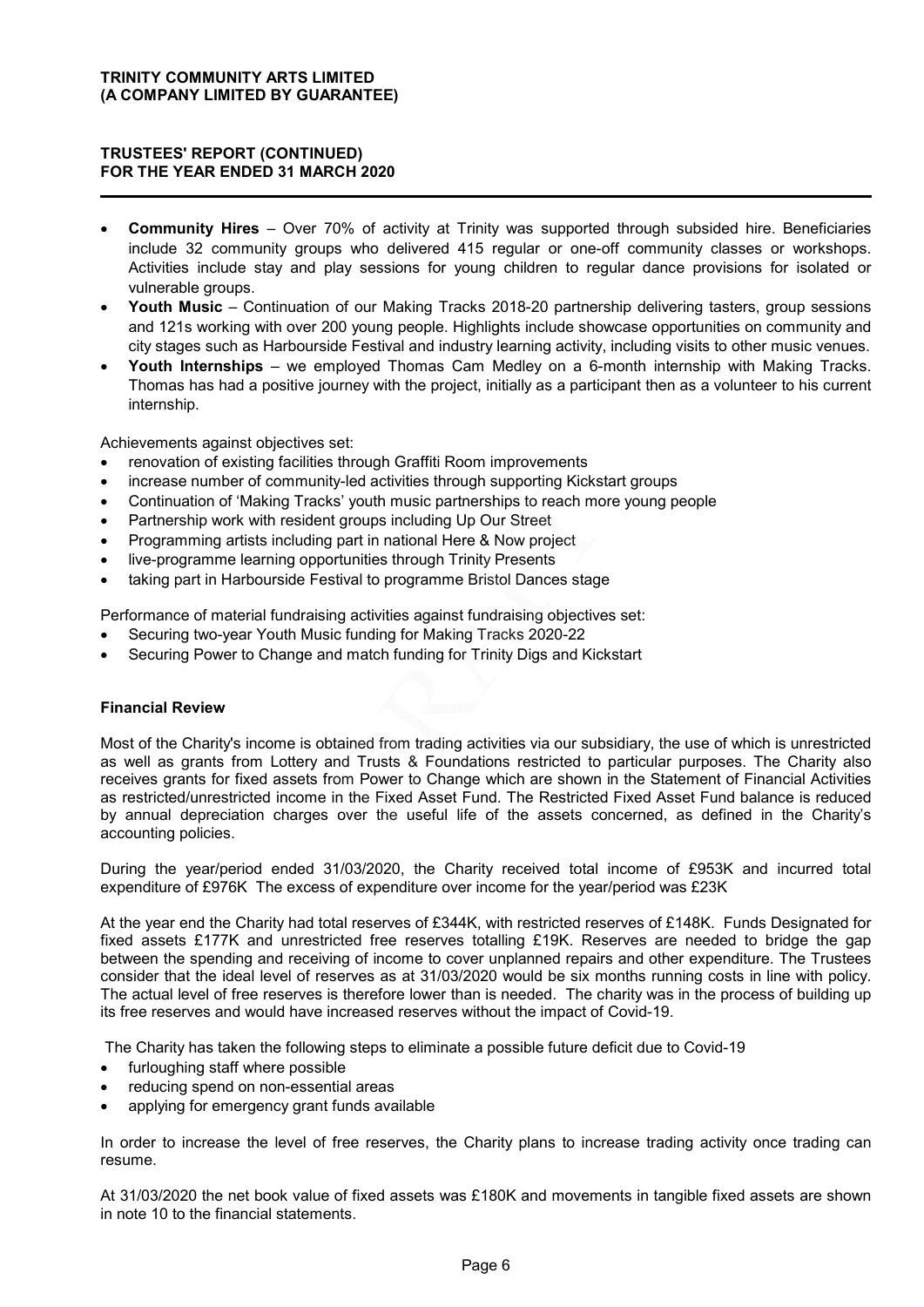### TRUSTEES' REPORT (CONTINUED) FOR THE YEAR ENDED 31 MARCH 2020

The Charity's wholly owned trading subsidiary Trinity Community Enterprises Limited was on track to increase its profits over the previous year, and therefore its donation to the charity, before the affect of Covid-19. The Trustees are pleased with the results of the subsidiary, and the profits generated assist the Charity in meeting its objectives.

Key financial policies adopted or reviewed during the year include the Finance Policy which lays out the framework for financial management, including financial responsibilities of the Board, managers, budget holders and other staff, as well as delegated authority for spending.

#### Going concern

The Trustees have reviewed the circumstances of the Charity and group and consider if Cultural Recovery Funding is received, which has been applied for, and if the charity reviews its structure, that adequate resources continue to be available to fund the activities of the Charity and group for the foreseeable future. The Trustees are of the view that the Charity and group is a going concern on this basis.

### Plans for future periods

The Charity has identified the following areas as the key aspects of future plans to be pursued during the next financial year:

- Heritage Lottery Fund (Art of Resistance Project)
- Youth Futures Foundation (Youth Work Placement Scheme)

The Charity has received additional grants during 20/21 to support core costs whilst large gathering are not allowed.

The grants as at July 2020 total £72k, not including the government furlough scheme.

A number of activities have moved on line including Youth Music.

#### Risk management

TCA defines risk as any event or action that may adversely affect our ability to achieve our charitable objectives and execute our strategies. We have identified risks and classified them in terms of likely occurrence and the impact they might have on the organisation.

The Trustees have a risk management strategy which comprises of maintaining and intermittent review of Risk Register. The register reflects current Charity Commission recommendations (CC26) regarding the format of Risk Registers, which have a 5 point scale for both impact and likelihood with the numbers multiplied to give a risk score.

The object of this method is to draw attention of the Trustees to the seriousness with which the risks should be taken. An additional column shows the risk score after mitigating factors have been implemented.

The principal risks faced by the Charity are:

#### Finance

Failure of budgetary control; failure of internal financial controls; failure to meet projected income targets and/or loss of funds/revenue streams; unforeseen expenditure costs.

Though 2019/20 turnover was under the <£1m threshold, the Trustees have taken the view to undertake a full audit for each financial year and in subsequent financial years. This is in order to ensure prudence and detailed scrutiny given the impact of Covid-19 outbreak on trading activity.

TCA work to an annual budget, monitored against management accounts reporting. The appointment of a Finance Manager in October 2019 was to further improve monitoring and reporting. CC8 internal reviews are carried out annually with support from the external advisor. Trinity Community Arts work to an annual budget, monitored 3 monthly against management accounts reporting.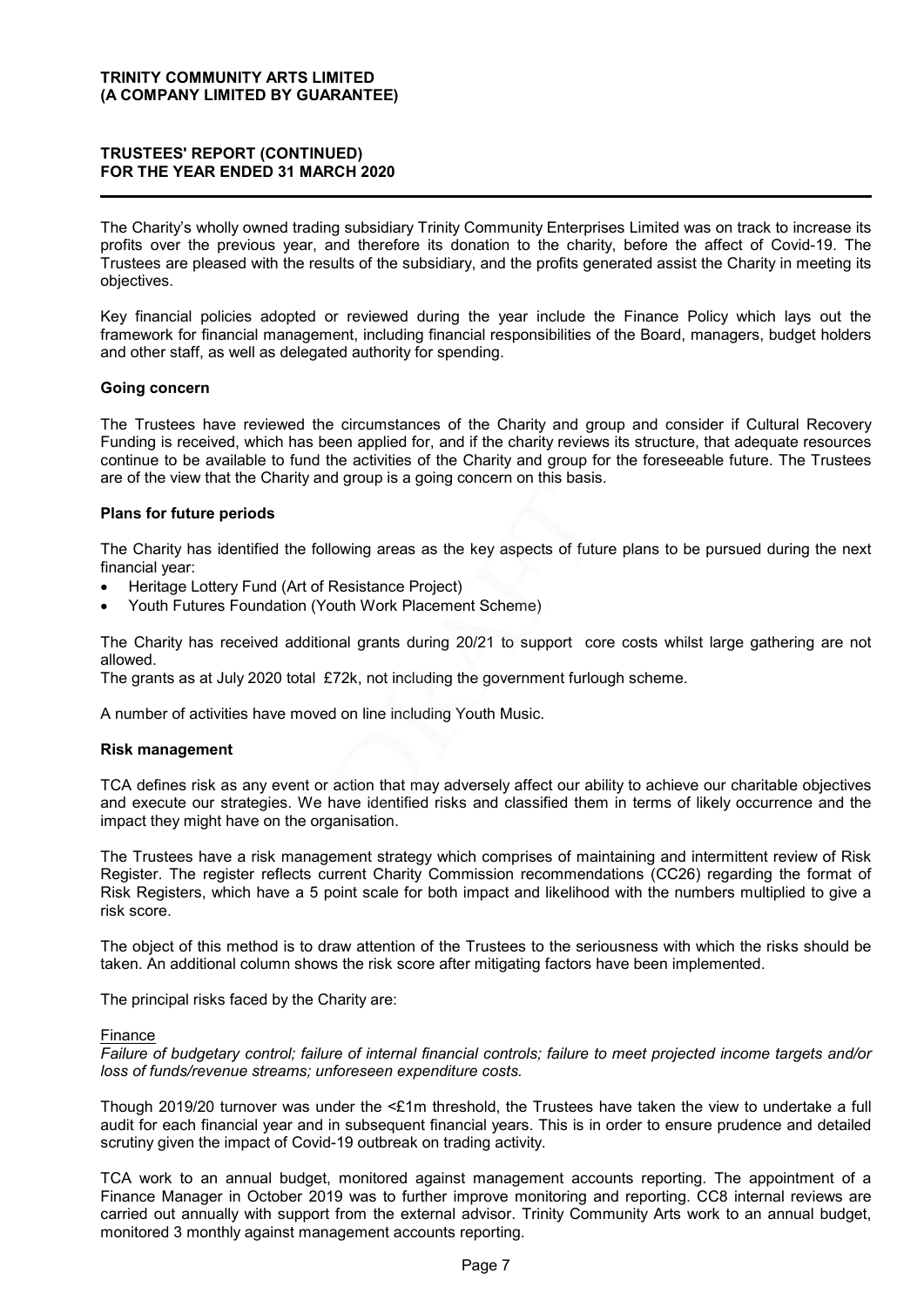### TRUSTEES' REPORT (CONTINUED) FOR THE YEAR ENDED 31 MARCH 2020

### Health and safety

Failure to safeguard the welfare and safety of staff, volunteers, customers and other centre users.

A facilities review was conducted in 2019/20 and as a result two changes have been adopted in order to reduce risk and improve compliance:

- the appointment of external Facilities Management expertise in order to conduct statutory compliance tests and checks as well as providing support through risk assessment review
- adoption of the I Am Compliant facilities management tool to assist with routine maintenance, centralise risk assessments and improve monitoring and reporting

H&S training is provided to staff to ensure effective implementation of policy and procedures and online training is also available for all staff via the I Am Compliant tool.

#### Personnel

Loss of key personnel (e.g. Senior Management).

TCA is a flexible employer and provides flexible working to encourage staff retention. Annual reviews are carried out to ensure any additional responsibilities are recognized, with pay reviews carried out, where possible according to available budget. 2019/20 saw improvements to the Senior Management structure, welcoming a new Finance Manager to the newly defined Leadership Team, which includes the Programme Director and Venue Manager. Use of Office 365 and I Am Compliant task management tools, alongside our CiviCRM system and charity Wiki will further help to grow and retain organisation knowledge centrally.

#### **Governance**

#### Failure to recruit/retain Trustees.

Board members are inducted into roles and responsibilities to ensure that they understand their duties to help ensure retention and the Trustees meet regularly and communicate outside of meetings via a shared mailing list to maintain active involvement. Visioning sessions and board buddy schemes are designed to help ensure Trustees can play an active role and see the value of their involvement. Support is being provided as part of Power to Change to further develop and enhance the Board.

#### Structure, governance and management

#### Governing document

Trinity Community Arts Ltd is a company limited by guarantee, governed by its Memorandum and Articles of Association dated 21/11/2011. It is registered as a charity with the Charity Commission. Details of the Trustees who served throughout the year/period are included in the Reference and Administration Details on page 1.

#### Members' liability

Each member of the Charitable Company undertakes to contribute to the assets of the Company in the event of it being wound up while he/she is a member, or within one year after he/she ceases to be a member, such amount as may be required, not exceeding £10, for the debts and liabilities contracted before they cease to be a member.

#### Method of recruitment and appointment or election of Trustees

As set out in the Articles of Association, the Chair of the trustees is nominated by the Trustees. New Trustees are appointed by existing Trustees and the Members of the charitable company and serve for a period of 3 years. The Memorandum and Articles provides a minimum of 3 Trustees, to a maximum of 12 Trustees, with no more than 1/3 Trustees due for re-appointment in any one year.

All Members are circulated with invitations to nominate Trustees prior to the AGM advising them of any retiring Trustees and requesting nominations for the AGM. When considering co-opting Trustees, the Board has regard to the requirement for any specialist skills needed, for example, Fundraising, Finance, Legal or Community knowledge.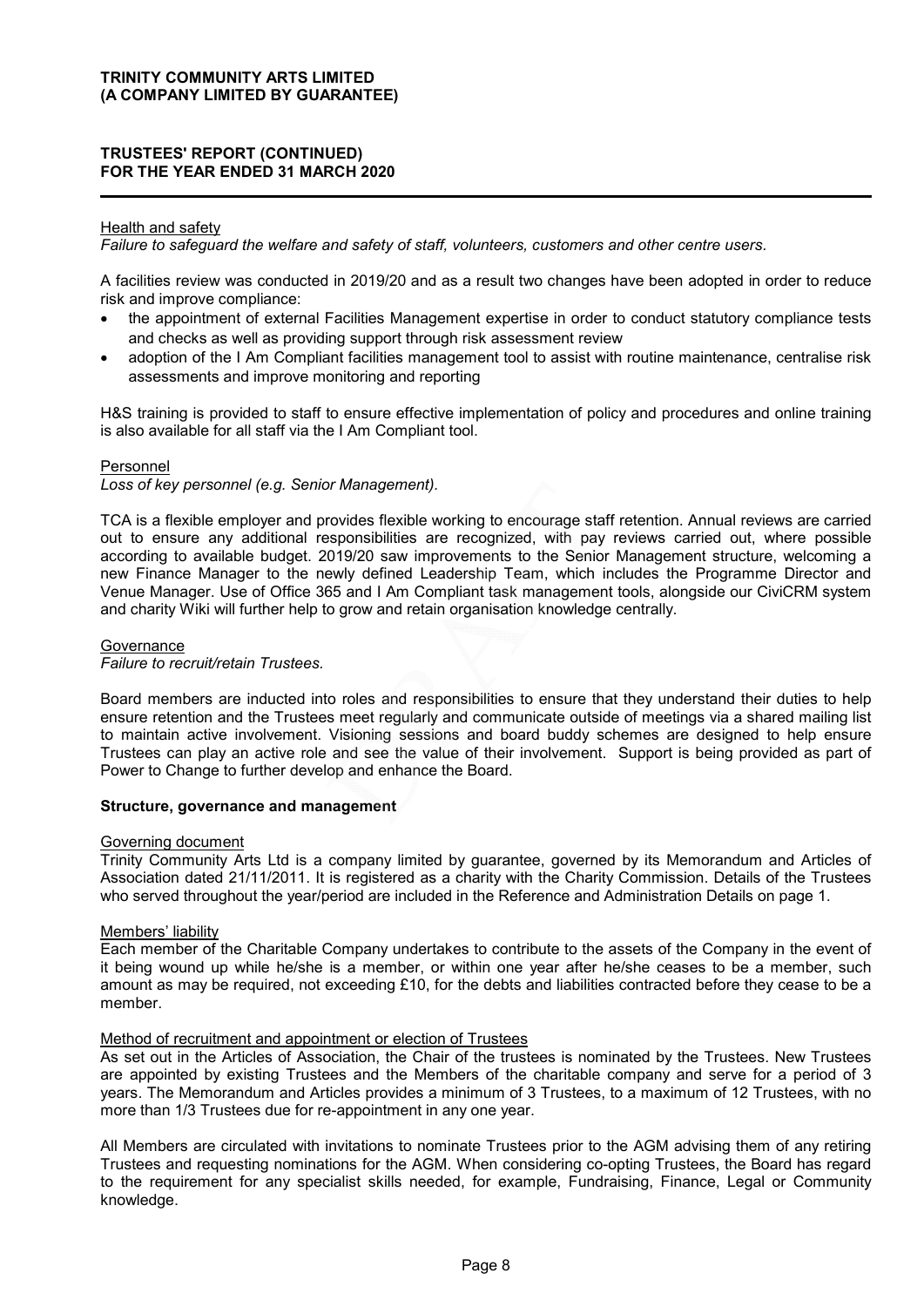### TRUSTEES' REPORT (CONTINUED) FOR THE YEAR ENDED 31 MARCH 2020

When appointing new Trustees, the Board will give consideration to the skills and experience mix of existing Trustees in order to ensure that the Board has the necessary skills to contribute fully to the Charity's development. New Trustees may be sought by open advertisement or through existing Members.

The training and induction provided for new Trustees will depend upon their existing experience but would always include a tour of the Charity and a chance to meet other staff. All Trustees are provided with copies of policies, procedures, minutes, accounts, budgets, plans and other documents that they will need to undertake their role as Trustees. As there are normally only two or three new Trustees a year, induction tends to be done informally and is tailored specifically to the individual. Advantage is taken of specific courses offered by other bodies such as Voscur.

#### Organisational Structure

The Board of Trustees normally meets once each month. The Board establishes an overall framework for the governance of the Charity and determines membership, terms of reference and procedures of Committees and other groups. It receives reports including policies from its Sub-Groups for ratification. It monitors the activities of the Sub-Groups through the minutes of their meetings.

The Finance Sub-Group meets at least 4 times a year and is responsible for monitoring, evaluating and reviewing policy and performance in relation to financial management, compliance with reporting and regulatory requirements and reporting. It also incorporates the role of an audit committee.

The following decisions are reserved to the Board of Trustees: to consider any proposals for changes to the status or constitution of the Charity and its structure, to appoint or remove the Chair, to approve the Business Plan and budget.

The Trustees are responsible for setting general policy, adopting an annual plan and budget, approving the statutory accounts, monitoring the Charity by the use of budgets and other data, and making major decisions about the direction of the Charity.

#### Key management personnel

The Trustees and Board of Trustees have devolved responsibility for day to day management of the Charity to the key management personnel. The key management personnel comprise the CEO and Leadership Team which includes the Programme Director, Venue Manager and Finance Manager. The key management personnel implement the policies laid down by the Trustees and report back to them on performance. Further details regarding key management personnel are disclosed in note 8.

#### Related Parties and other Connected Charities and Organisations

None of our Trustees receive remuneration or other benefit from their work with the Charity. Details of related parties are disclosed in note 24 of the notes to the financial statements.

The Charity has a wholly owned subsidiary, Trinity Community Enterprises Ltd. The purpose of the subsidiary is to deliver commercial activities that relate to and help subsidise the Charity's activity. Details of the subsidiary are disclosed in note 11.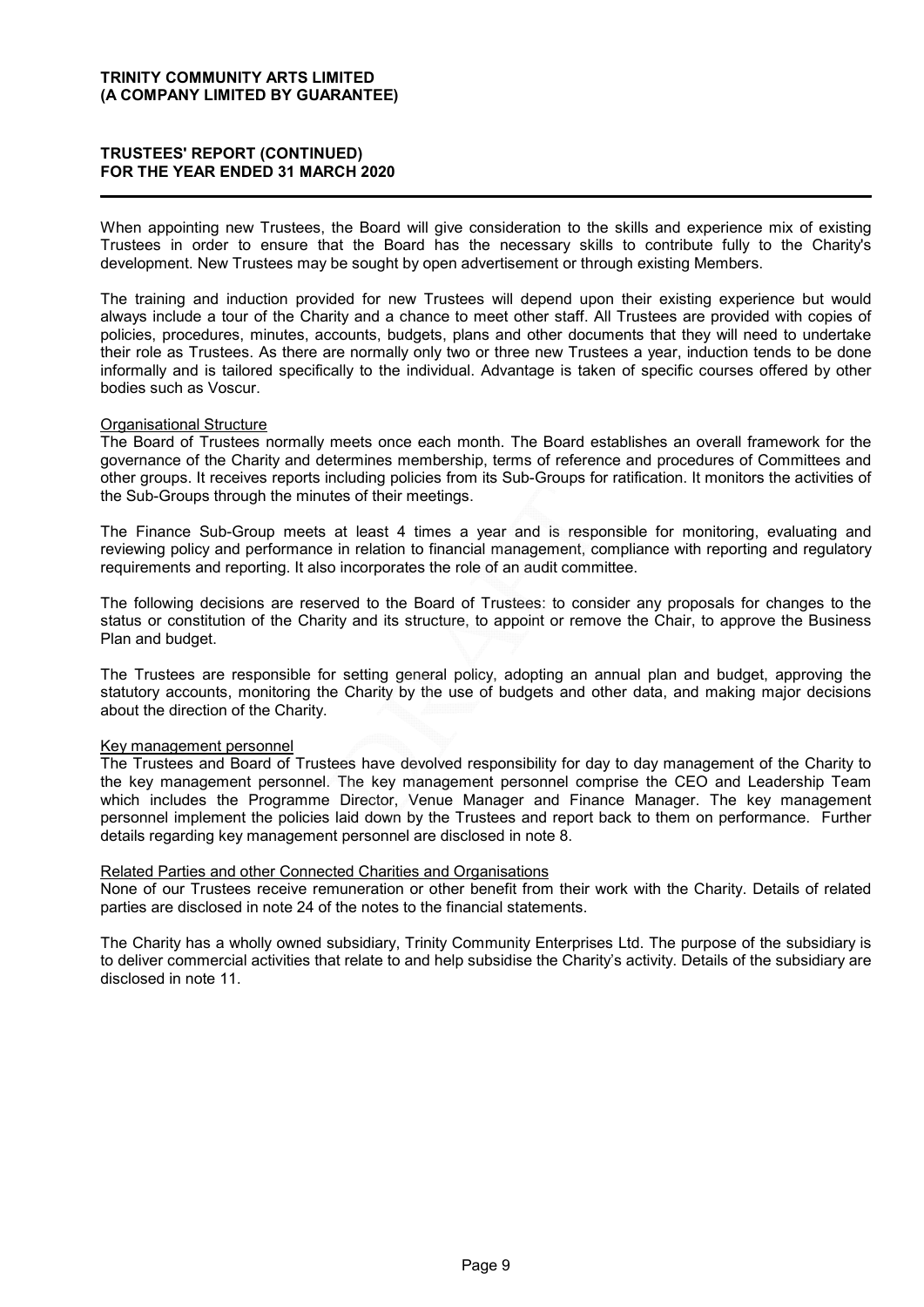### TRUSTEES' REPORT (CONTINUED) FOR THE YEAR ENDED 31 MARCH 2020

#### Trustees' Responsibilities Statement

The Trustees (who are also directors of Trinity Community Arts Ltd for the purposes of company law) are responsible for preparing the Trustees' report and the financial statements in accordance with applicable law and United Kingdom Accounting Standards (United Kingdom Generally Accepted Accounting Practice).

Company law requires the Trustees to prepare financial statements for each financial year. Under company law the Trustees must not approve the financial statements unless they are satisfied that they give a true and fair view of the state of affairs of the charitable company and of the incoming resources and application of resources, including the income and expenditure, of the charitable company for that period. In preparing these financial statements, the Trustees are required to:

- select suitable accounting policies and then apply them consistently;
- observe the methods and principles in the Charities SORP;
- make judgments and accounting estimates that are reasonable and prudent;
- state whether applicable UK Accounting Standards have been followed, subject to any material departures disclosed and explained in the financial statements;
- prepare the financial statements on the going concern basis unless it is inappropriate to presume that the charitable company will continue in operation.

The Trustees are responsible for keeping adequate accounting records that are sufficient to show and explain the charitable company's transactions and disclose with reasonable accuracy at any time the financial position of the charitable company and enable them to ensure that the financial statements comply with the Companies Act 2006. They are also responsible for safeguarding the assets of the charitable company and hence for taking reasonable steps for the prevention and detection of fraud and other irregularities.

The Trustees are responsible for the maintenance and integrity of the corporate and financial information included on the charitable company's website. Legislation in the United Kingdom governing the preparation and dissemination of financial statements may differ from legislation in other jurisdictions.

#### Disclosure of Information to Auditors

Each of the persons who are Trustees at the time when this Trustees' report is approved has confirmed that:

- so far as that Trustee is aware, there is no relevant audit information of which the charitable company's auditors are unaware, and
- that Trustee has taken all the steps that ought to have been taken as a Trustee in order to be aware of any information needed by the charitable company's auditors in connection with preparing their report and to establish that the charitable company's auditors are aware of that information.

#### Auditors

The auditors, Bishop Fleming LLP, have indicated their willingness to continue in office. The designated Trustees will propose a motion reappointing the auditors at a meeting of the Trustees.

Trustees' report, incorporating a strategic report, approved by order of the Board of Trustees, as the company directors, on and signed on the board's behalf by:

Dr Glyn Everett Chair of Trustees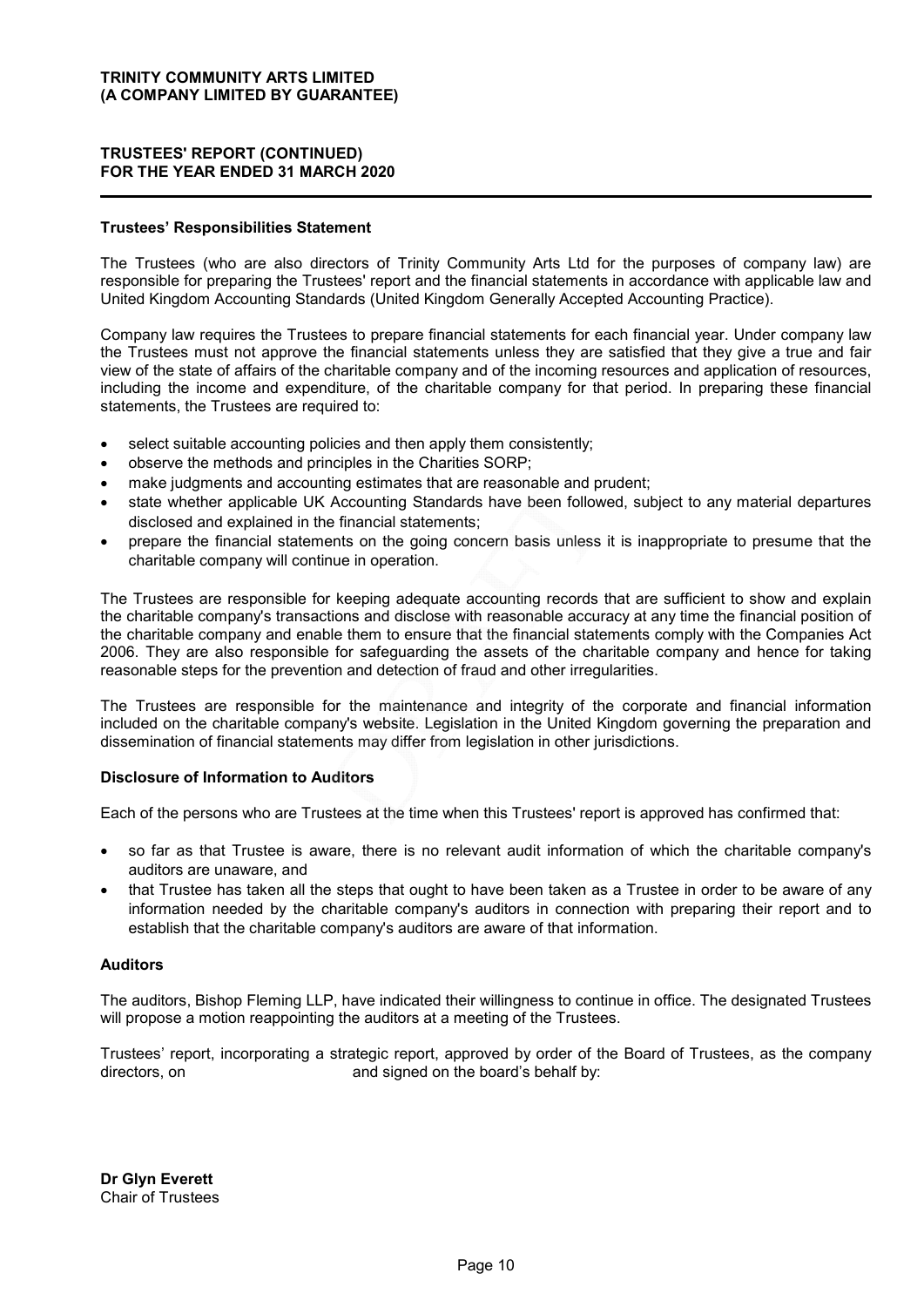### INDEPENDENT AUDITORS' REPORT TO THE TRUSTEES OF TRINITY COMMUNITY ARTS LIMITED

### OPINION

We have audited the financial statements of Trinity Community Arts Limited (the 'parent charitable company') and its subsidiary (the 'group') for the year ended 31 March 2020 which comprise the Consolidated Statement of Financial Activities, the Consolidated Statement of Financial Position, the Charity Statement of Financial Position, the Consolidated Statement of Cash Flows and the related notes, including a summary of significant accounting policies. The financial reporting framework that has been applied in their preparation is applicable law and United Kingdom Accounting Standards, including Financial Reporting Standard 102 'The Financial Reporting Standard applicable in the UK and Republic of Ireland' (United Kingdom Generally Accepted Accounting Practice).

In our opinion the financial statements:

- give a true and fair view of the state of the Group's and of the parent charitable company's affairs as at 31 March 2020 and of the Group's incoming resources and application of resources, including its income and expenditure for the year then ended;
- have been properly prepared in accordance with United Kingdom Generally Accepted Accounting Practice; and
- have been prepared in accordance with the requirements of the Companies Act 2006 and the Charities Act 2011.

#### BASIS FOR OPINION

We conducted our audit in accordance with International Standards on Auditing (UK) (ISAs (UK)) and applicable law. Our responsibilities under those standards are further described in the Auditors' responsibilities for the audit of the financial statements section of our report. We are independent of the Group in accordance with the ethical requirements that are relevant to our audit of the financial statements in the United Kingdom, including the Financial Reporting Council's Ethical Standard, and we have fulfilled our other ethical responsibilities in accordance with these requirements. We believe that the audit evidence we have obtained is sufficient and appropriate to provide a basis for our opinion.

#### MATERIAL UNCERTAINTY RELATED TO GOING CONCERN

We draw attention to note 2.2 in the financial statements, which indicates that the ongoing Covid-19 pandemic may cast significant doubt on the Group's ability to continue as a going concern. The Group has applied for emergency funding from the Cultural Recovery Fund which will allow the Group to be fully funded until the end of the next financial year. As stated in note 2.2, these events or conditions, along with the other matters as set forth in the note 2.2, indicate that a material uncertainty exists that may cast significant doubt on the Group's or the parent charitable company's ability to continue as a going concern. Our opinion is not modified in respect of this matter.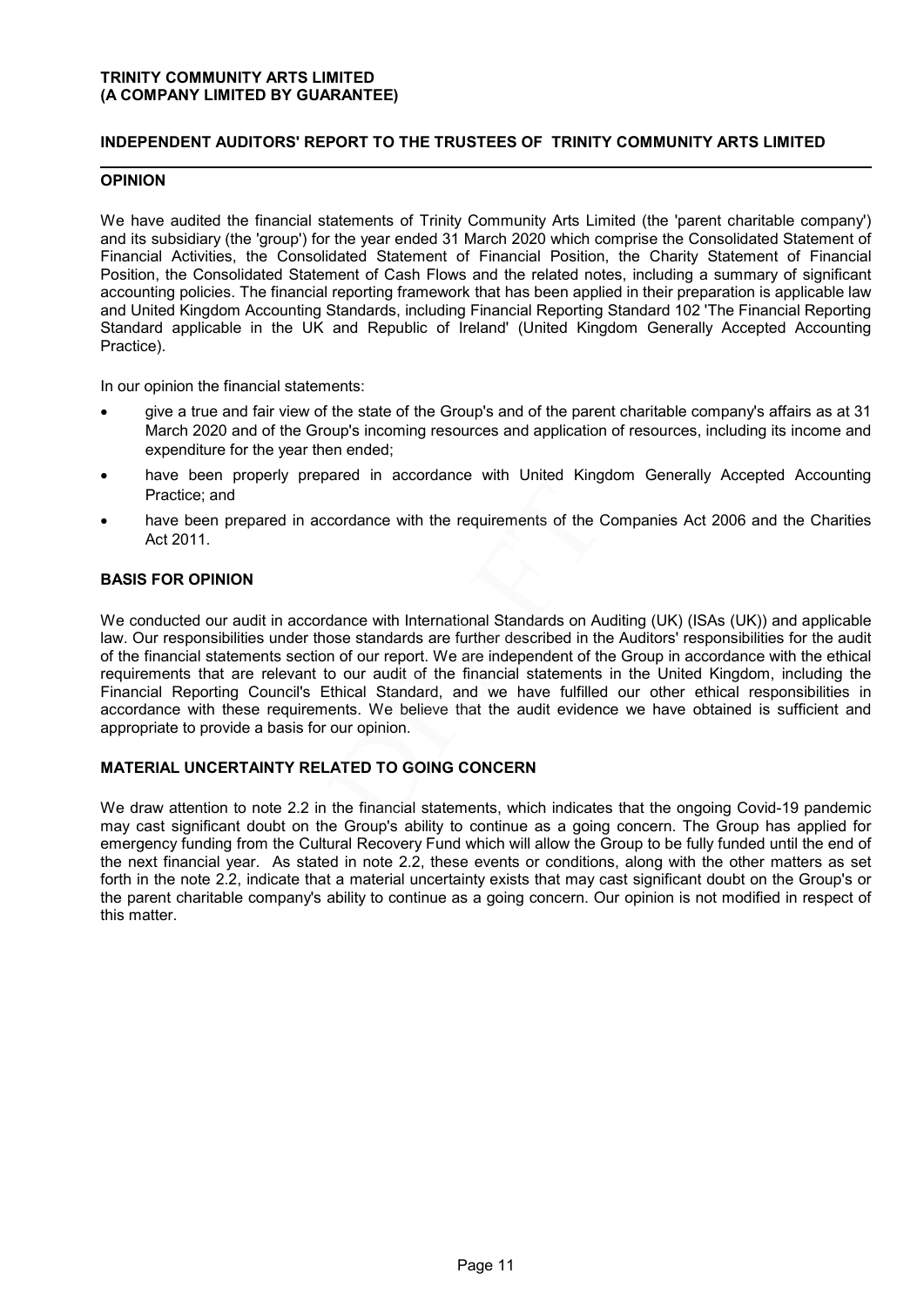### INDEPENDENT AUDITORS' REPORT TO THE TRUSTEES OF TRINITY COMMUNITY ARTS LIMITED (CONTINUED)

### OTHER INFORMATION

The Trustees are responsible for the other information. The other information comprises the information included in the Annual Report, other than the financial statements and our Auditors' Report thereon. Our opinion on the financial statements does not cover the other information and, except to the extent otherwise explicitly stated in our report, we do not express any form of assurance conclusion thereon.

In connection with our audit of the financial statements, our responsibility is to read the other information and, in doing so, consider whether the other information is materially inconsistent with the financial statements or our knowledge obtained in the audit or otherwise appears to be materially misstated. If we identify such material inconsistencies or apparent material misstatements, we are required to determine whether there is a material misstatement in the financial statements or a material misstatement of the other information. If, based on the work we have performed, we conclude that there is a material misstatement of this other information, we are required to report that fact.

We have nothing to report in this regard.

#### OPINION ON OTHER MATTERS PRESCRIBED BY THE COMPANIES ACT 2006

In our opinion, based on the work undertaken in the course of the audit:

- the information given in the Trustees' Report for the financial year for which the financial statements are prepared is consistent with the financial statements.
- the Trustees' Report has been prepared in accordance with applicable legal requirements.

### MATTERS ON WHICH WE ARE REQUIRED TO REPORT BY EXCEPTION

In the light of our knowledge and understanding of the charitable company and its environment obtained in the course of the audit, we have not identified material misstatements in the Trustees' Report.

We have nothing to report in respect of the following matters in relation to which Companies Act 2006 requires us to report to you if, in our opinion:

- the parent charitable company has not kept adequate and sufficient accounting records, or returns adequate for our audit have not been received from branches not visited by us; or
- the parent charitable company financial statements are not in agreement with the accounting records and returns; or
- certain disclosures of Trustees' remuneration specified by law are not made; or
- we have not received all the information and explanations we require for our audit; or
- the Trustees were not entitled to prepare the financial statements in accordance with the small companies regime and take advantage of the small companies' exemptions in preparing the Trustees' Report and from the requirement to prepare a Strategic Report.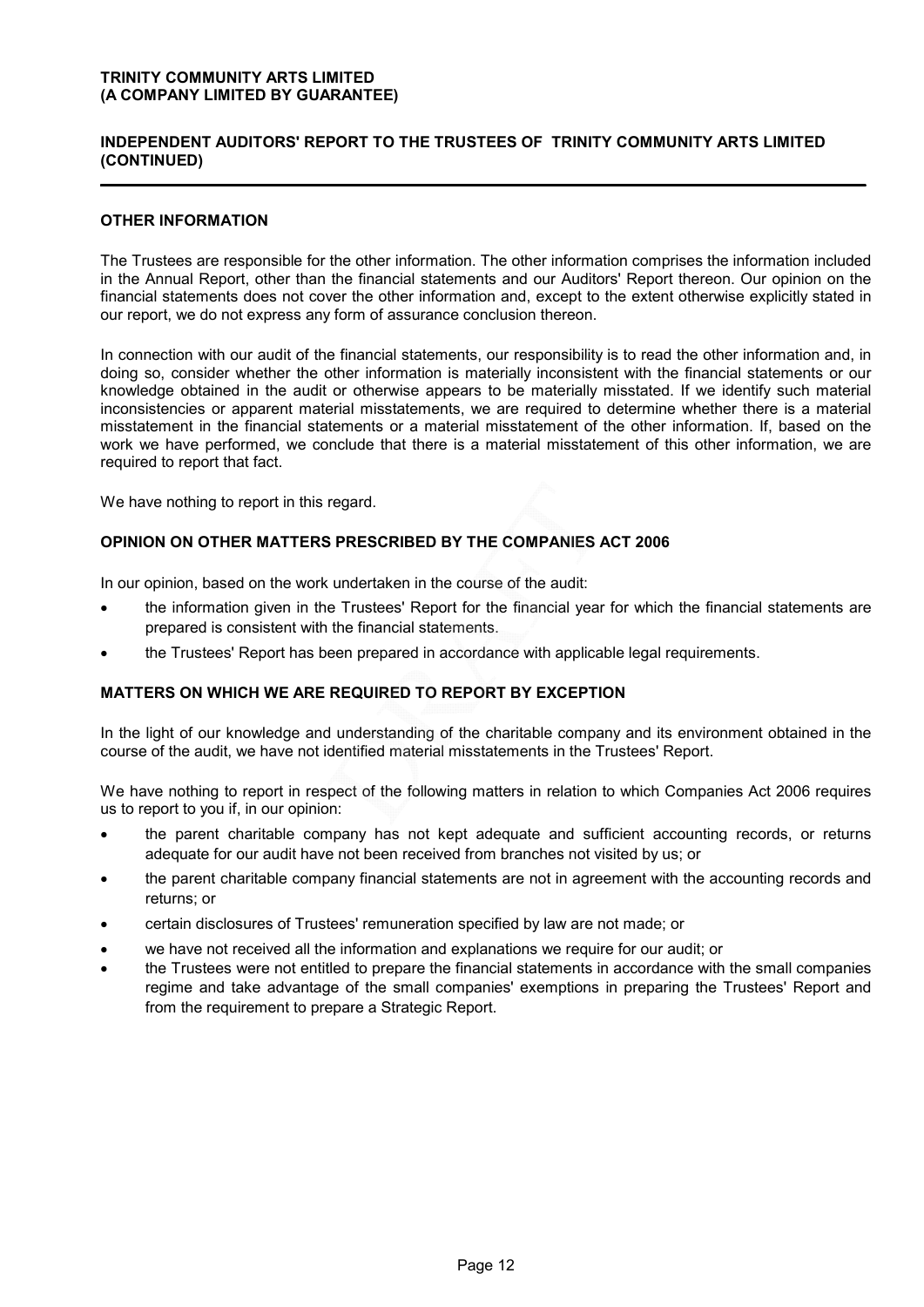### INDEPENDENT AUDITORS' REPORT TO THE TRUSTEES OF TRINITY COMMUNITY ARTS LIMITED (CONTINUED)

### RESPONSIBILITIES OF TRUSTEES

As explained more fully in the Trustees' Responsibilities Statement, the Trustees (who are also the directors of the charitable company for the purposes of company law) are responsible for the preparation of the financial statements and for being satisfied that they give a true and fair view, and for such internal control as the Trustees determine is necessary to enable the preparation of financial statements that are free from material misstatement, whether due to fraud or error.

In preparing the financial statements, the Trustees are responsible for assessing the Group's and the parent charitable company's ability to continue as a going concern, disclosing, as applicable, matters related to going concern and using the going concern basis of accounting unless the Trustees either intend to liquidate the Group or the parent charitable company or to cease operations, or have no realistic alternative but to do so.

### AUDITORS' RESPONSIBILITIES FOR THE AUDIT OF THE FINANCIAL STATEMENTS

Our objectives are to obtain reasonable assurance about whether the financial statements as a whole are free from material misstatement, whether due to fraud or error, and to issue an Auditors' Report that includes our opinion. Reasonable assurance is a high level of assurance, but is not a guarantee that an audit conducted in accordance with ISAs (UK) will always detect a material misstatement when it exists. Misstatements can arise from fraud or error and are considered material if, individually or in the aggregate, they could reasonably be expected to influence the economic decisions of users taken on the basis of these financial statements.

A further description of our responsibilities for the audit of the financial statements is located on the Financial Reporting Council's website at: www.frc.org.uk/auditorsresponsibilities. This description forms part of our Auditors' Report.

#### USE OF OUR REPORT

This report is made solely to the charitable company's members, as a body, in accordance with Chapter 3 of Part 16 of the Companies Act 2006, and to the charitable company's trustees, as a body, Part 4 of the Charities (Accounts and Reports) Regulations 2008. Our audit work has been undertaken so that we might state to the charitable company's members those matters we are required to state to them in an Auditors' Report and for no other purpose. To the fullest extent permitted by law, we do not accept or assume responsibility to anyone other than the charitable company and its members, as a body, for our audit work, for this report, or for the opinions we have formed.

David Butler FCA DChA (Senior statutory auditor) for and on behalf of Bishop Fleming LLP Chartered Accountants Statutory Auditors 16 Queen Square Bristol BS1 4NT

Date: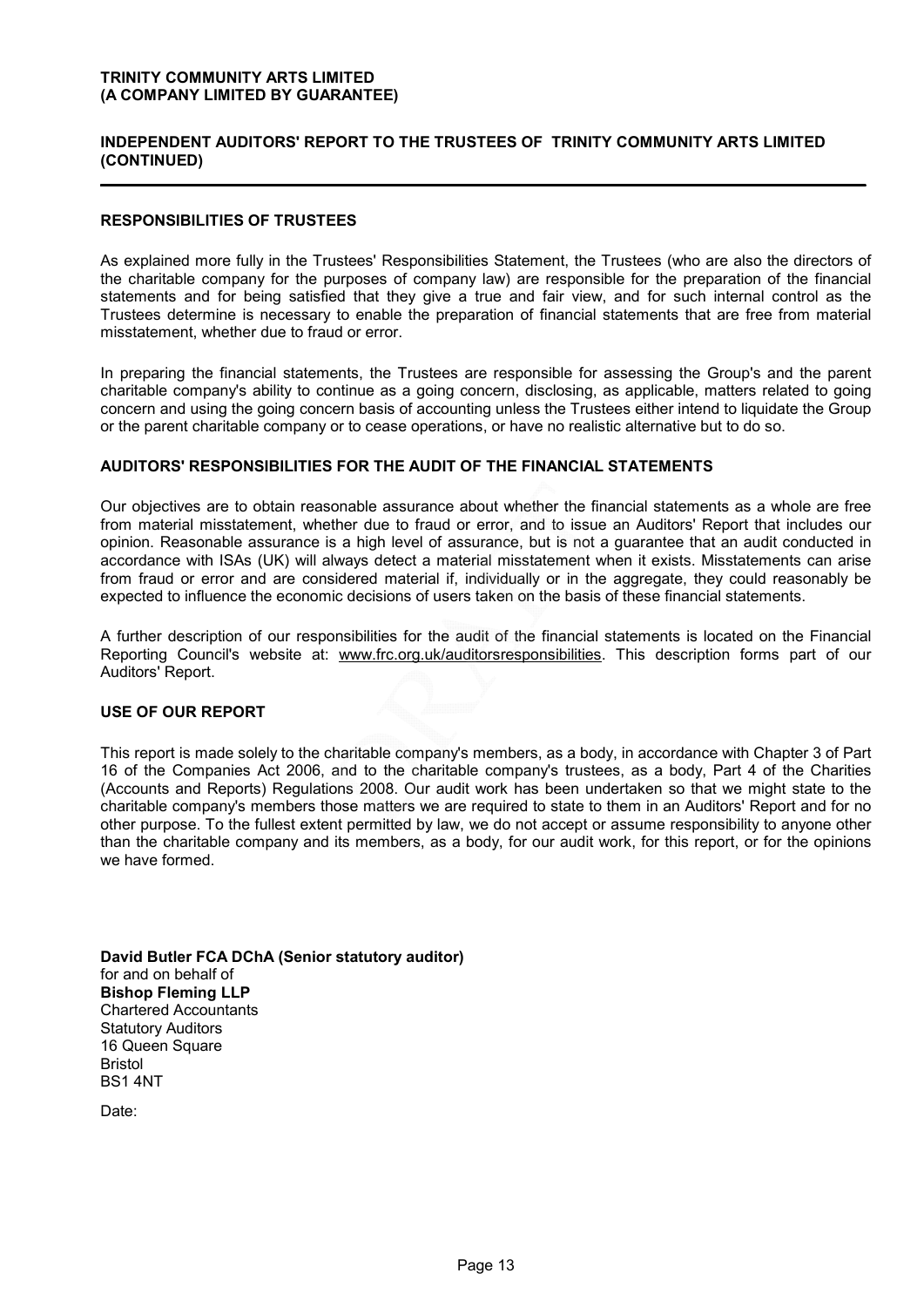#### CONSOLIDATED STATEMENT OF FINANCIAL ACTIVITIES (INCORPORATING INCOME AND EXPENDITURE ACCOUNT) FOR THE YEAR ENDED 31 MARCH 2020

|                                    | <b>Note</b> | <b>Unrestricted</b><br>funds<br>2020<br>£ | <b>Restricted</b><br>funds<br>2020<br>£ | <b>Total</b><br>funds<br>2020<br>£ | Total<br>funds<br>2019<br>£ |
|------------------------------------|-------------|-------------------------------------------|-----------------------------------------|------------------------------------|-----------------------------|
| <b>INCOME FROM:</b>                |             |                                           |                                         |                                    |                             |
| Donations and legacies             | 3           | 32,360                                    | 260,814                                 | 293,174                            | 523,557                     |
| Charitable activities              | 4           | 54,213                                    | 11,276                                  | 65,489                             | 62,239                      |
| Other trading activities           | 5           | 594,150                                   | 26                                      | 594,176                            | 597,594                     |
| Investments                        | 6           | 444                                       |                                         | 444                                | 476                         |
| <b>TOTAL INCOME</b>                |             | 681,167                                   | 272,116                                 | 953,283                            | 1,183,866                   |
| <b>EXPENDITURE ON:</b>             |             |                                           |                                         |                                    |                             |
| Raising funds                      |             | 343,568                                   |                                         | 343,568                            | 330,986                     |
| Charitable activities              |             | 437,826                                   | 194,465                                 | 632,291                            | 950,358                     |
| <b>TOTAL EXPENDITURE</b>           |             | 781,394                                   | 194,465                                 | 975,859                            | 1,281,344                   |
| NET (EXPENDITURE)/INCOME           |             | (100, 227)                                | 77,651                                  | (22, 576)                          | (97, 478)                   |
| Transfers between funds            | 17          | 16,197                                    | (16, 197)                               |                                    |                             |
| <b>NET MOVEMENT IN FUNDS</b>       |             | (84,030)                                  | 61,454                                  | (22, 576)                          | (97, 478)                   |
| <b>RECONCILIATION OF FUNDS:</b>    |             |                                           |                                         |                                    |                             |
| Total funds brought forward        |             | 280,006                                   | 86,936                                  | 366,942                            | 464,420                     |
| Net movement in funds              |             | (84,030)                                  | 61,454                                  | (22, 576)                          | (97, 478)                   |
| <b>TOTAL FUNDS CARRIED FORWARD</b> |             | 195,976                                   | 148,390                                 | 344,366                            | 366,942                     |

The Consolidated Statement of Financial Activities includes all gains and losses recognised in the year.

The notes on pages 18 to 37 form part of these financial statements.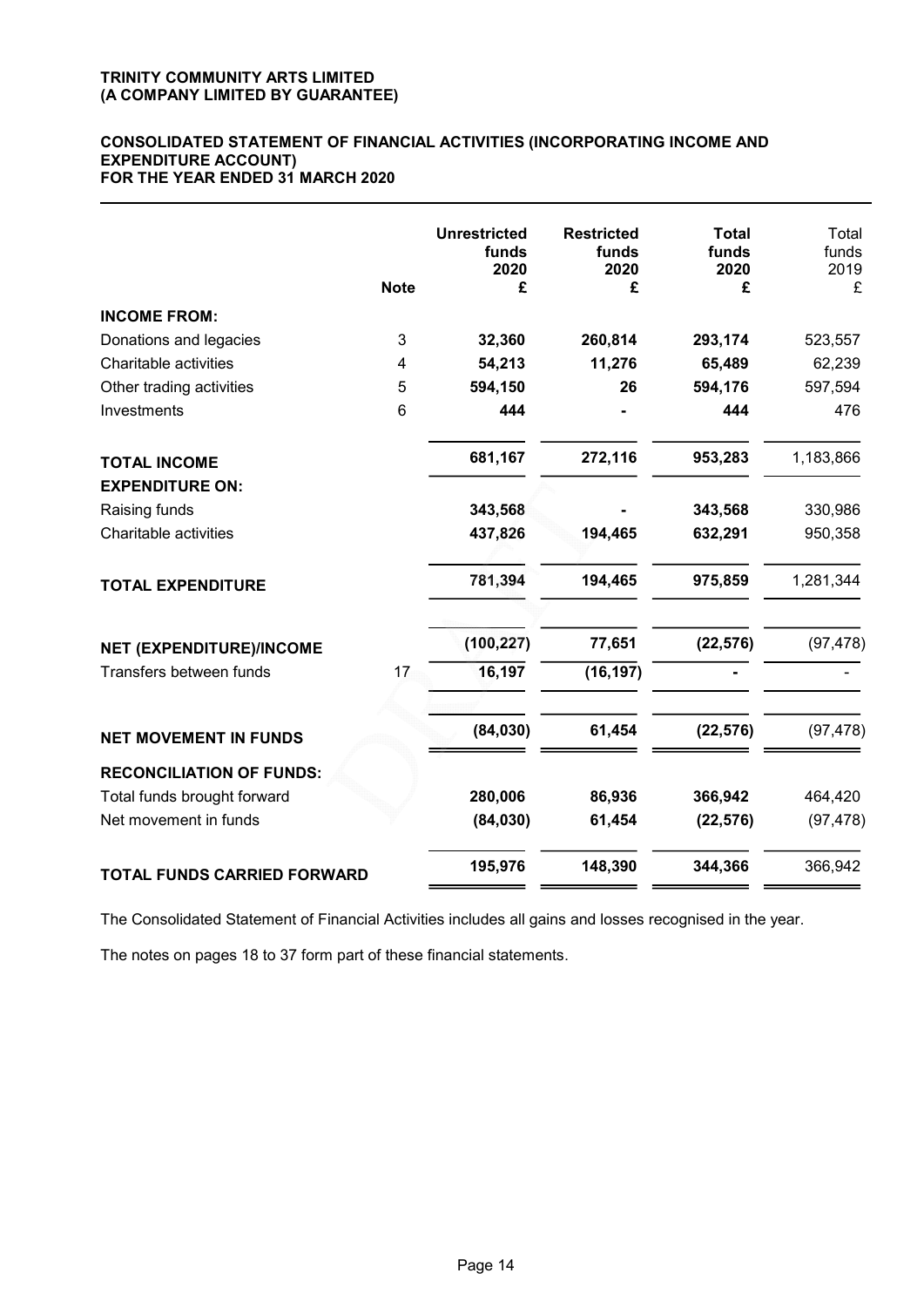#### TRINITY COMMUNITY ARTS LIMITED (A COMPANY LIMITED BY GUARANTEE) REGISTERED NUMBER:04372577

#### CONSOLIDATED STATEMENT OF FINANCIAL POSITION AS AT 31 MARCH 2020

| <b>FIXED ASSETS</b>                                        | <b>Note</b> | 2020<br>£  | 2020<br>£ | 2019<br>£  | 2019<br>£ |
|------------------------------------------------------------|-------------|------------|-----------|------------|-----------|
| <b>Tangible Fixed Assets</b>                               | 10          |            | 180,492   |            | 217,772   |
|                                                            |             |            |           |            |           |
|                                                            |             |            | 180,492   |            | 217,772   |
| <b>CURRENT ASSETS</b>                                      |             |            |           |            |           |
| <b>Stocks</b>                                              | 12          | 11,765     |           | 13,576     |           |
| <b>Debtors</b>                                             | 13          | 88,123     |           | 67,635     |           |
| Cash at bank and in hand                                   |             | 249,885    |           | 226,103    |           |
|                                                            |             | 349,773    |           | 307,314    |           |
| Creditors: amounts falling due within one<br>year          | 14          | (180, 546) |           | (147, 707) |           |
| <b>NET CURRENT ASSETS</b>                                  |             |            | 169,227   |            | 159,607   |
| TOTAL ASSETS LESS CURRENT<br><b>LIABILITIES</b>            |             |            | 349,719   |            | 377,379   |
| Creditors: amounts falling due after more<br>than one year | 15          |            | (5, 353)  |            | (10, 437) |
| <b>TOTAL NET ASSETS</b>                                    |             |            | 344,366   |            | 366,942   |
| <b>CHARITY FUNDS</b>                                       |             |            |           |            |           |
| <b>Restricted funds</b>                                    | 17          |            | 148,390   |            | 86,936    |
| Designated funds                                           | 17          | 176,649    |           | 238,475    |           |
| General funds                                              | 17          | 19,327     |           | 41,531     |           |
| Total unrestricted funds                                   | 17          |            | 195,976   |            | 280,006   |
| <b>TOTAL FUNDS</b>                                         |             |            | 344,366   |            | 366,942   |

The Trustees acknowledge their responsibilities for complying with the requirements of the Act with respect to accounting records and preparation of financial statements.

The financial statements have been prepared in accordance with the provisions applicable to entities subject to the small companies regime.

The financial statements were approved and authorised for issue by the Trustees on and and signed on their behalf by:

### Dr Glyn Everett

Chair of Trustees

The notes on pages 18 to 37 form part of these financial statements.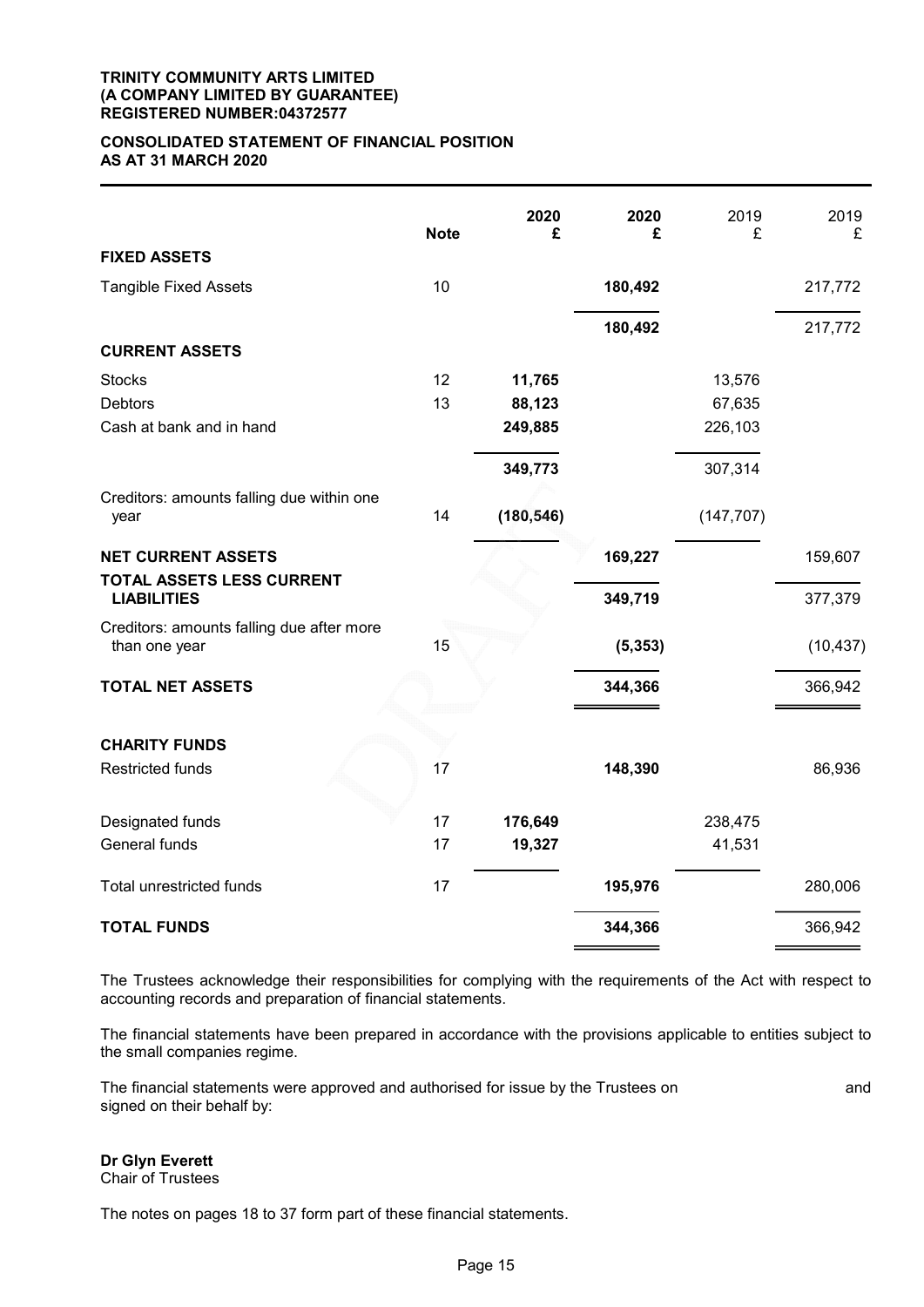#### TRINITY COMMUNITY ARTS LIMITED (A COMPANY LIMITED BY GUARANTEE) REGISTERED NUMBER:04372577

#### CHARITY STATEMENT OF FINANCIAL POSITION FOR THE YEAR ENDED 31 MARCH 2020

|                                                   | <b>Note</b> |           | 2020<br>£ |           | 2019<br>£ |
|---------------------------------------------------|-------------|-----------|-----------|-----------|-----------|
| <b>FIXED ASSETS</b>                               |             |           |           |           |           |
| Tangible assets                                   | 10          |           | 178,506   |           | 215,373   |
| Investments                                       | 11          |           | 1         |           | 1         |
|                                                   |             |           | 178,507   |           | 215,374   |
| <b>CURRENT ASSETS</b>                             |             |           |           |           |           |
| <b>Stocks</b>                                     | 12          | 765       |           |           |           |
| <b>Debtors</b>                                    | 13          | 55,693    |           | 60,959    |           |
| Cash at bank and in hand                          |             | 193,821   |           | 174,647   |           |
|                                                   |             | 250,279   |           | 235,606   |           |
| Creditors: amounts falling due within one<br>year | 14          | (87, 416) |           | (86, 438) |           |
| <b>NET CURRENT ASSETS</b>                         |             |           | 341,370   |           | 364,542   |
| <b>TOTAL NET ASSETS</b>                           |             |           | 341,370   |           | 364,542   |
| <b>CHARITY FUNDS</b>                              |             |           |           |           |           |
| <b>Restricted funds</b>                           | 17          |           | 172,085   |           | 86,936    |
| Unrestricted funds                                | 17          |           | 169,285   |           | 277,606   |
| <b>TOTAL FUNDS</b>                                |             |           | 341,370   |           | 364,542   |

The Trustees acknowledge their responsibilities for complying with the requirements of the Act with respect to accounting records and preparation of financial statements.

The financial statements have been prepared in accordance with the provisions applicable to entities subject to the small companies regime.

The financial statements were approved and authorised for issue by the Trustees and signed on their behalf by:

Dr Glyn Everett Chair of Trustees Date:

The notes on pages 18 to 37 form part of these financial statements.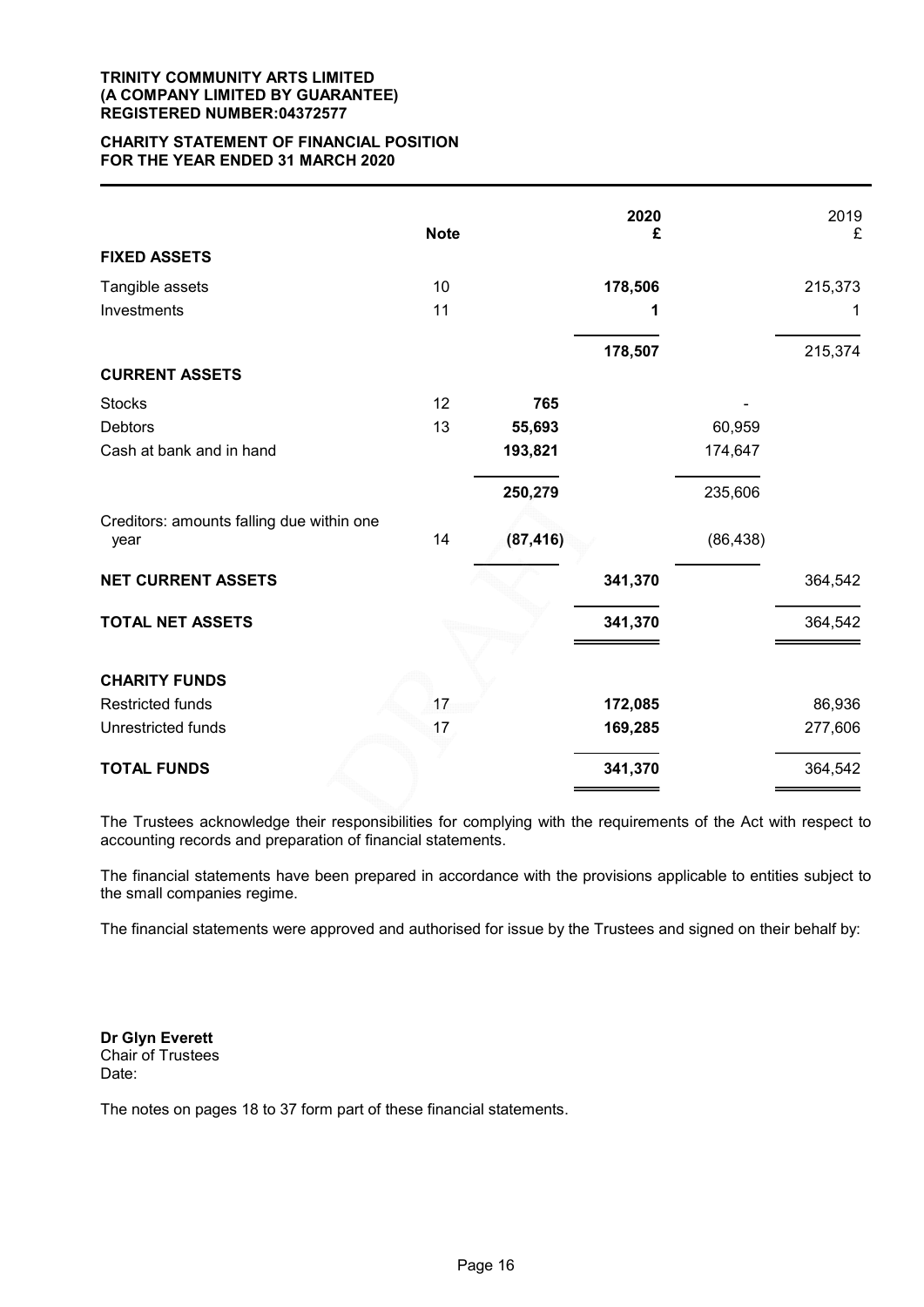#### CONSOLIDATED STATEMENT OF CASH FLOWS FOR THE YEAR ENDED 31 MARCH 2020

|                                                        | 2020<br>£ | 2019<br>£ |
|--------------------------------------------------------|-----------|-----------|
| <b>CASH FLOWS FROM OPERATING ACTIVITIES</b>            |           |           |
| Net cash used in operating activities                  | 49,123    | (29, 847) |
| <b>CASH FLOWS FROM INVESTING ACTIVITIES</b>            |           |           |
| Dividends, interests and rents from investments        | 444       | 475       |
| Purchase of tangible fixed assets                      | (25, 785) | (4, 406)  |
| <b>NET CASH USED IN INVESTING ACTIVITIES</b>           | (25, 341) | (3,931)   |
| <b>CASH FLOWS FROM FINANCING ACTIVITIES</b>            |           |           |
| <b>NET CASH PROVIDED BY FINANCING ACTIVITIES</b>       |           |           |
| CHANGE IN CASH AND CASH EQUIVALENTS IN THE YEAR        | 23,782    | (33, 778) |
| Cash and cash equivalents at the beginning of the year | 226,103   | 259,881   |
| CASH AND CASH EQUIVALENTS AT THE END OF THE YEAR       | 249,885   | 226,103   |

The notes on pages 18 to 37 form part of these financial statements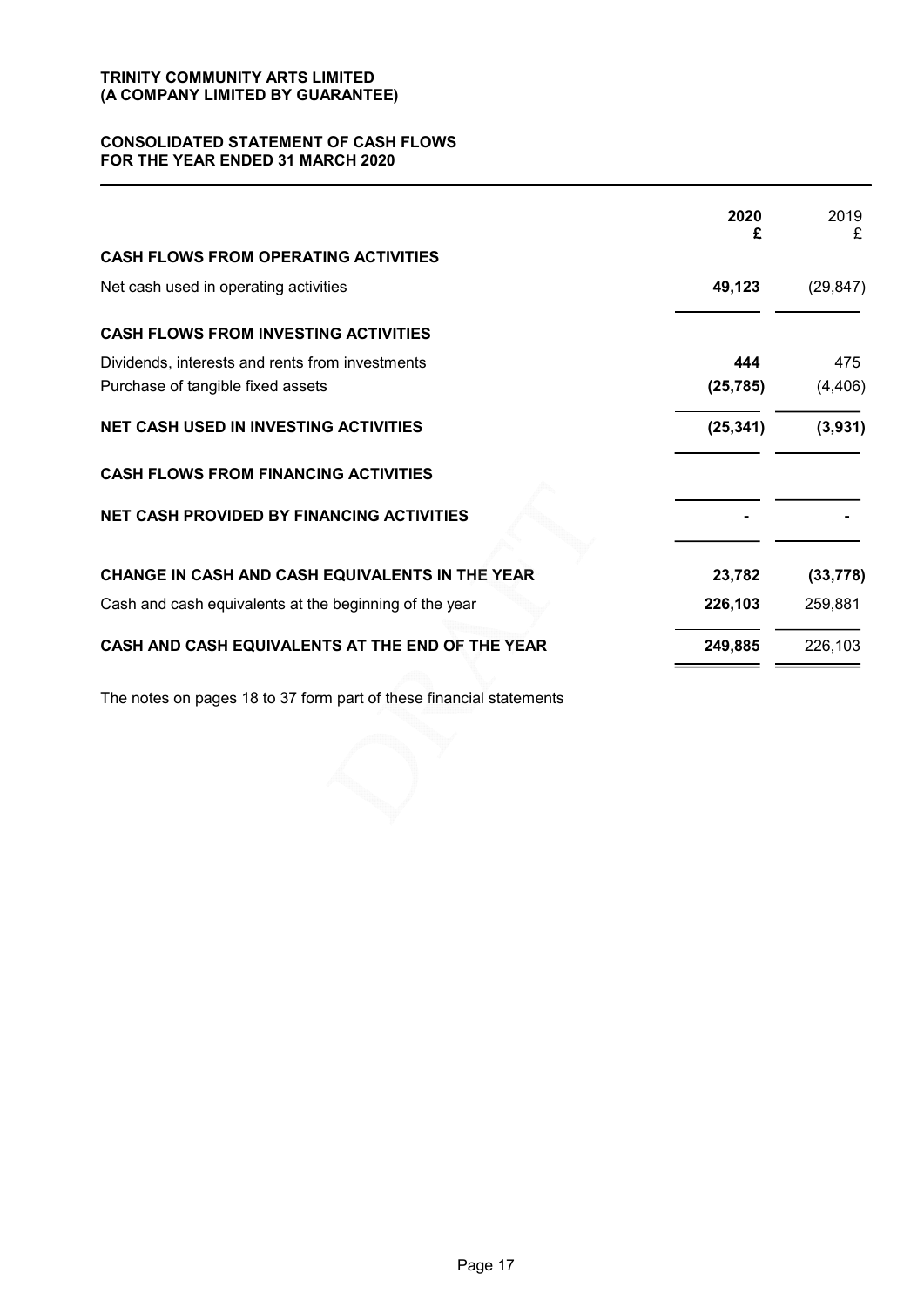### 1. GENERAL INFORMATION

Trinity Community Arts Limited is a company limited by guarantee and a charity registered at the Charity Commission in England and Wales. The principal address is The Trinity Centre, Trinity Road, Bristol, BS2 0NW.

#### 2. ACCOUNTING POLICIES

#### 2.1 BASIS OF PREPARATION OF FINANCIAL STATEMENTS

The financial statements have been prepared in accordance with the Charities SORP (FRS 102) - Accounting and Reporting by Charities: Statement of Recommended Practice applicable to charities preparing their accounts in accordance with the Financial Reporting Standard applicable in the UK and Republic of Ireland (FRS 102) (effective 1 January 2015), the Financial Reporting Standard applicable in the UK and Republic of Ireland (FRS 102) and the Companies Act 2006.

Trinity Community Arts Limited meets the definition of a public benefit entity under FRS 102. Assets and liabilities are initially recognised at historical cost or transaction value unless otherwise stated in the relevant accounting policy.

The Consolidated Statement of Financial Activities (SOFA) and Consolidated Statement of Financial Position consolidate the financial statements of the Charity and its subsidiary undertaking. The results of the subsidiary are consolidated on a line by line basis.

The Charity has taken advantage of the exemption allowed under section 408 of the Companies Act 2006 and has not presented its own Statement of Financial Activities in these financial statements.

The charity's functional and presentational currency is the pound sterling.

#### 2.2 GOING CONCERN

The Trustees have reviewed the circumstances of the Charity and group and consider that if Cultural Recovery Funding is received, which has been applied for, and if the charity reviewed its structure, then adequate resources will continue to be available to fund the activities of the Charity and group for the foreseeable future. The Trustees are of the view that the Charity and group is a going concern on this basis.

The Trustees' assumptions and outlook assumes that COVID-19 causes no material unanticipated changes to the business model. The financial statements do not reflect the adjustments that would be necessary should the ability of the Group to carry out its charitable and trading activities be jeopardised due to a material issue with funding required in order to provide services to its customers. As such there is a material uncertainty related to events or conditions that may cast significant doubt on the Group's ability to continue as a going concern and, therefore, that it may be unable to realise its assets and discharge its liabilities in the normal course of business.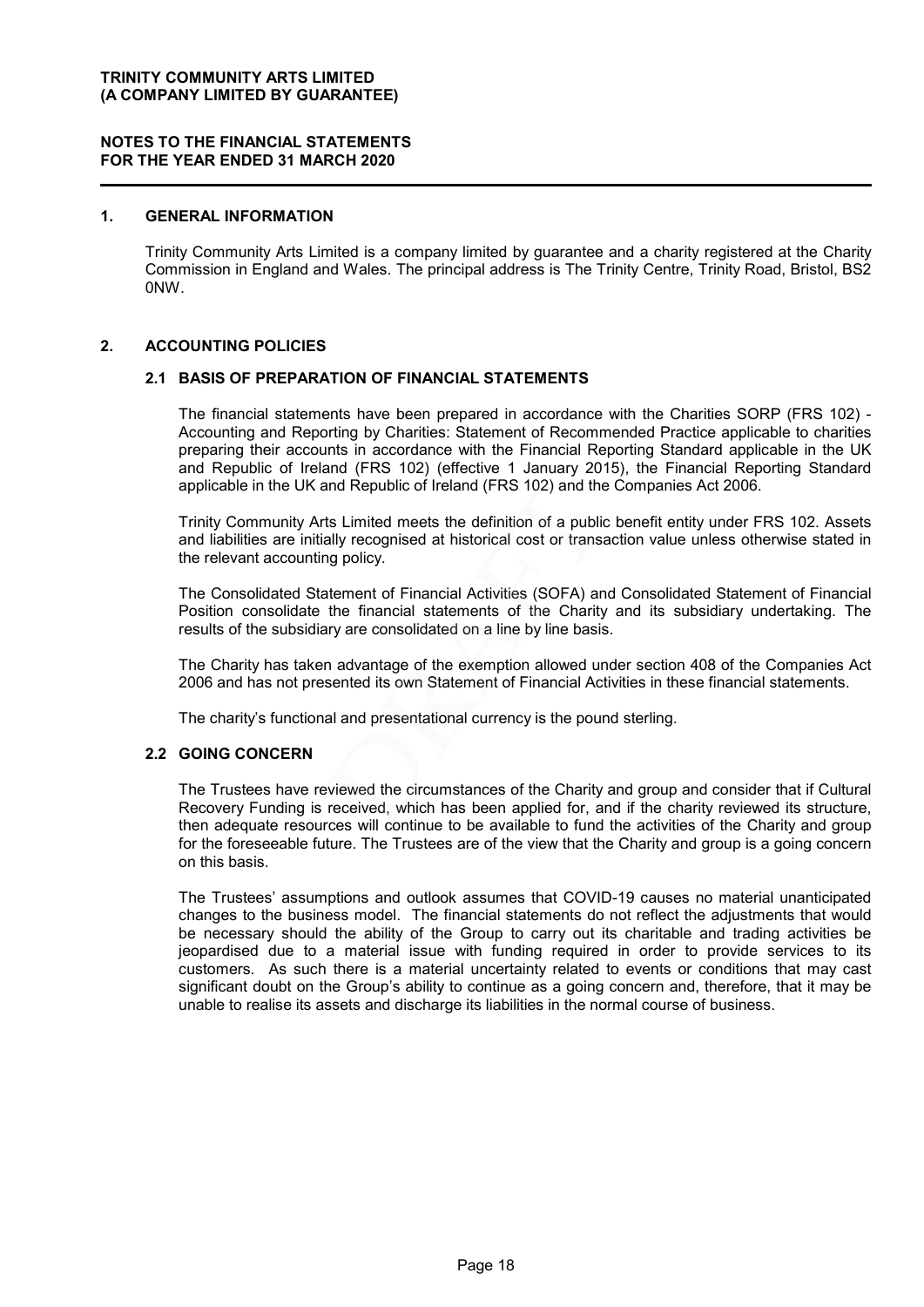#### NOTES TO THE FINANCIAL STATEMENTS FOR THE YEAR ENDED 31 MARCH 2020

### 2. ACCOUNTING POLICIES (continued)

#### 2.3 INCOME

All income is recognised once the Charity has entitlement to the income, it is probable that the income will be received and the amount of income receivable can be measured reliably.

Grants are included in the Consolidated Statement of Financial Activities on a receivable basis. The balance of income received for specific purposes but not expended during the period is shown in the relevant funds on the Statement of Financial Position. Where income is received in advance of entitlement of receipt, its recognition is deferred and included in creditors as deferred income. Where entitlement occurs before income is received, the income is accrued.

Other income is recognised in the period in which it is receivable and to the extent the goods have been provided or on completion of the service.

#### 2.4 EXPENDITURE

Expenditure is recognised once there is a legal or constructive obligation to transfer economic benefit to a third party, it is probable that a transfer of economic benefits will be required in settlement and the amount of the obligation can be measured reliably.

Expenditure on raising funds includes all expenditure incurred by the Group to raise funds for its charitable purposes and includes costs of all fundraising activities events and non-charitable trading.

Expenditure on charitable activities is incurred on directly undertaking the activities which further the Group's objectives, as well as any associated support costs.

All expenditure is inclusive of irrecoverable VAT.

#### 2.5 INTEREST RECEIVABLE

Interest on funds held on deposit is included when receivable and the amount can be measured reliably by the Group; this is normally upon notification of the interest paid or payable by the institution with whom the funds are deposited.

#### 2.6 TANGIBLE FIXED ASSETS AND DEPRECIATION

Tangible fixed assets costing £1,000 or more are capitalised and recognised when future economic benefits are probable and the cost or value of the asset can be measured reliably.

Tangible fixed assets are initially recognised at cost. After recognition, under the cost model, tangible fixed assets are measured at cost less accumulated depreciation and any accumulated impairment losses. All costs incurred to bring a tangible fixed asset into its intended working condition should be included in the measurement of cost.

Depreciation is charged so as to allocate the cost of tangible fixed assets less their residual value over their estimated useful lives, using the straight-line method.

Depreciation is provided on the following basis:

| Leasehold property           | $\overline{\phantom{a}}$ | 10% straight line |
|------------------------------|--------------------------|-------------------|
| improvements                 |                          |                   |
| <b>Fixtures and fittings</b> | $\overline{\phantom{0}}$ | 20% straight line |
| Office equipment             | $\blacksquare$           | 20% straight line |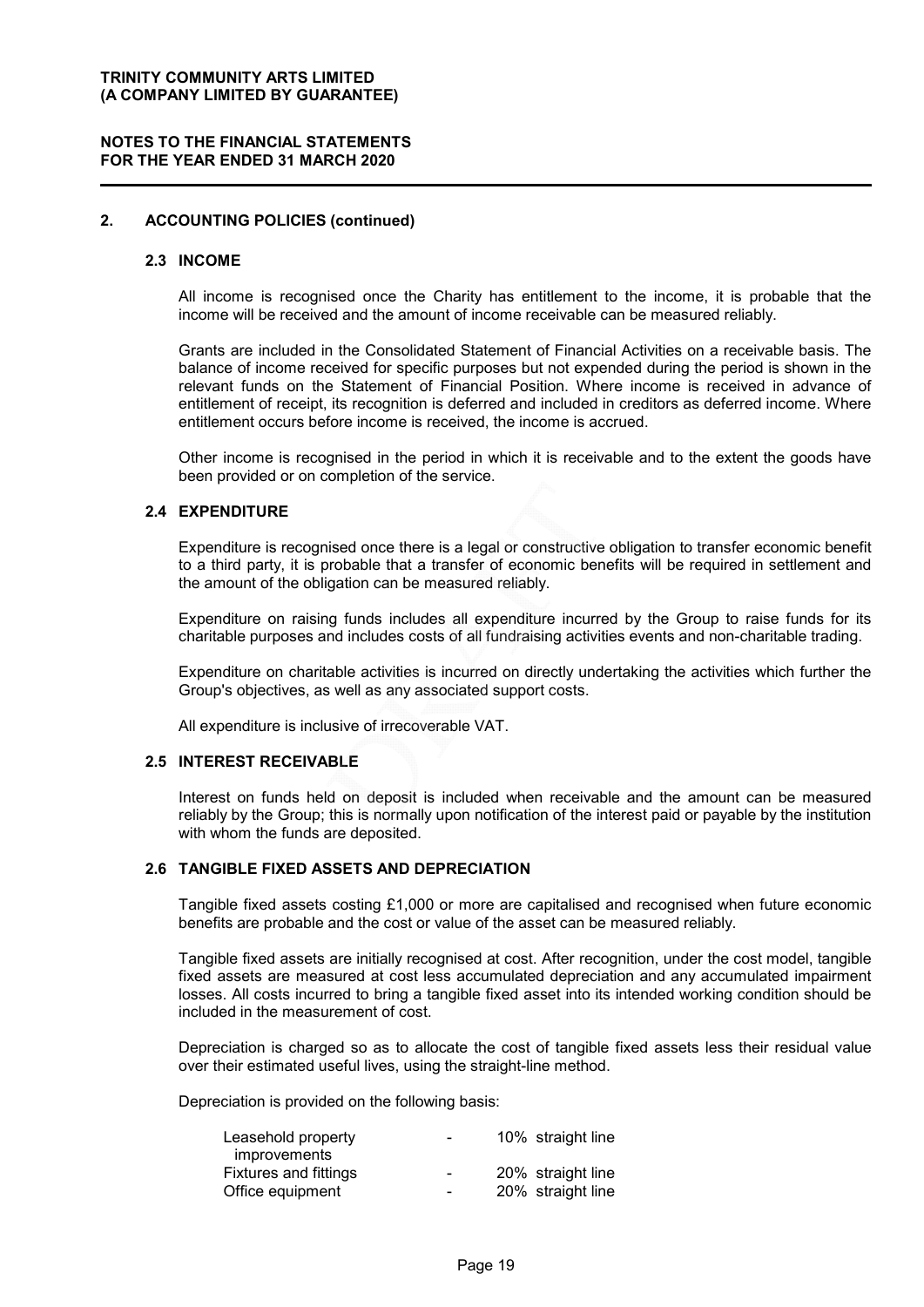#### NOTES TO THE FINANCIAL STATEMENTS FOR THE YEAR ENDED 31 MARCH 2020

#### 2. ACCOUNTING POLICIES (continued)

#### 2.7 INVESTMENTS

Fixed asset investments are a form of financial instrument and are initially recognised at their transaction cost and subsequently measured at fair value at the Statement of Financial Position date, unless the value cannot be measured reliably in which case it is measured at cost less impairment. Investment gains and losses, whether realised or unrealised, are combined and presented as 'Gains/(Losses) on investments' in the Consolidated Statement of Financial Activities.

#### 2.8 STOCKS

Stocks are valued at the lower of cost and net realisable value after making due allowance for obsolete and slow-moving stocks.

#### 2.9 DEBTORS

Trade and other debtors are recognised at the settlement amount after any trade discount offered. Prepayments are valued at the amount prepaid net of any trade discounts due.

#### 2.10 CASH AT BANK AND IN HAND

Cash at bank and in hand includes cash and short-term highly liquid investments with a short maturity of three months or less from the date of acquisition or opening of the deposit or similar account.

#### 2.11 LIABILITIES AND PROVISIONS

Liabilities are recognised when there is an obligation at the Statement of Financial Position date as a result of a past event, it is probable that a transfer of economic benefit will be required in settlement, and the amount of the settlement can be estimated reliably.

Liabilities are recognised at the amount that the Charity anticipates it will pay to settle the debt or the amount it has received as advanced payments for the goods or services it must provide.

Provisions are measured at the best estimate of the amounts required to settle the obligation. Where the effect of the time value of money is material, the provision is based on the present value of those amounts, discounted at the pre-tax discount rate that reflects the risks specific to the liability. The unwinding of the discount is recognised in the Consolidated Statement of Financial Activities as a finance cost.

#### 2.12 FINANCIAL INSTRUMENTS

The Group only has financial assets and financial liabilities of a kind that qualify as basic financial instruments. Basic financial instruments are initially recognised at transaction value and subsequently measured at their settlement value with the exception of bank loans which are subsequently measured at amortised cost using the effective interest method.

### 2.13 PENSIONS

The Group operates a defined contribution pension scheme and the pension charge represents the amounts payable by the Group to the fund in respect of the year.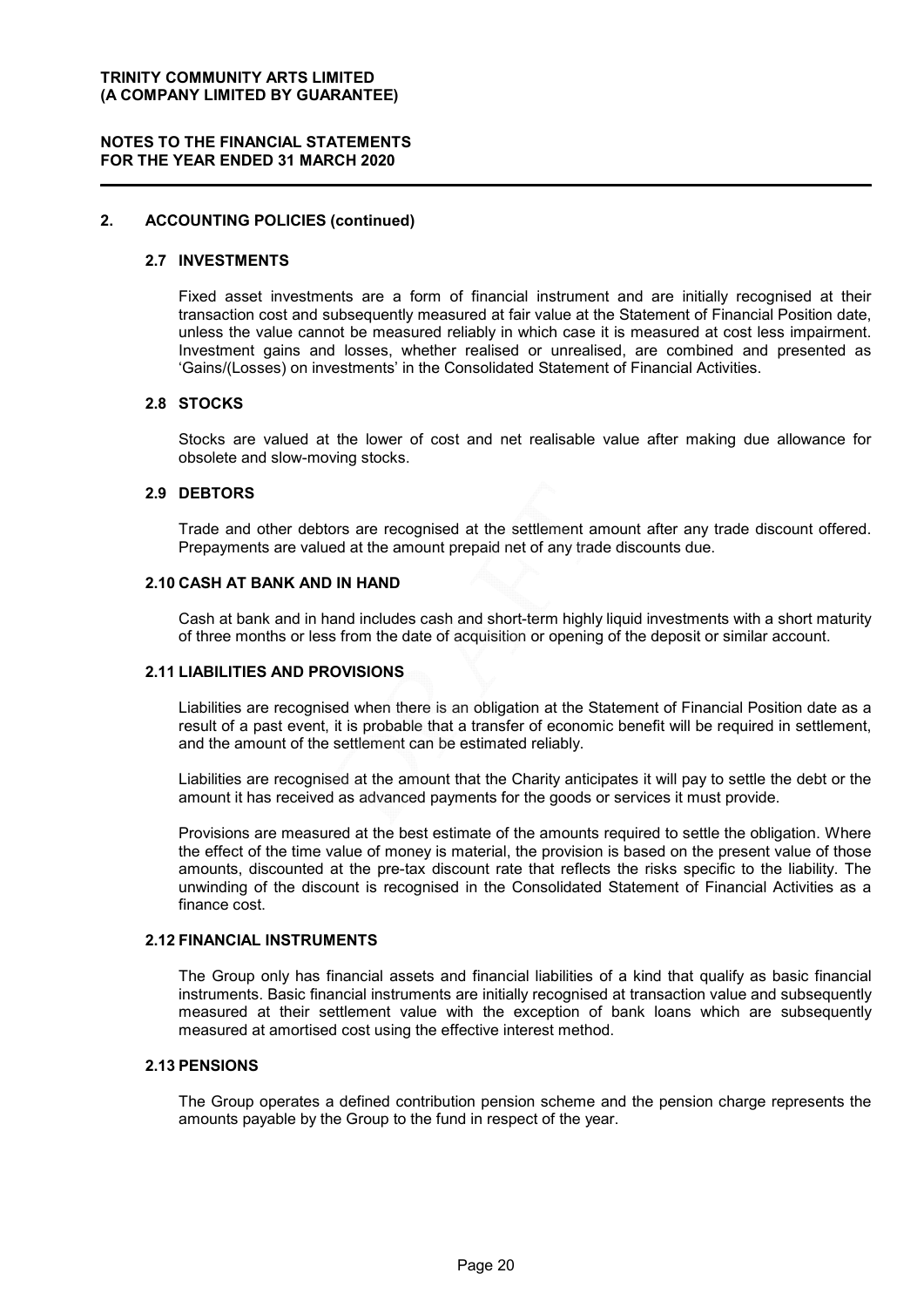#### NOTES TO THE FINANCIAL STATEMENTS FOR THE YEAR ENDED 31 MARCH 2020

### 2. ACCOUNTING POLICIES (continued)

#### 2.14 FUND ACCOUNTING

General funds are unrestricted funds which are available for use at the discretion of the Trustees in furtherance of the general objectives of the Group and which have not been designated for other purposes.

Designated funds comprise unrestricted funds that have been set aside by the Trustees for particular purposes. The aim and use of each designated fund is set out in the notes to the financial statements.

Restricted funds are funds which are to be used in accordance with specific restrictions imposed by donors or which have been raised by the Group for particular purposes. The costs of raising and administering such funds are charged against the specific fund. The aim and use of each restricted fund is set out in the notes to the financial statements.

Investment income, gains and losses are allocated to the appropriate fund.

### 3. INCOME FROM DONATIONS AND LEGACIES

|           | <b>Unrestricted</b><br>funds<br>2020<br>£ | <b>Restricted</b><br>funds<br>2020<br>£ | <b>Total</b><br>funds<br>2020<br>£ |
|-----------|-------------------------------------------|-----------------------------------------|------------------------------------|
| Donations | 7,360                                     | 2,374                                   | 9,734                              |
| Grants    | 25,000                                    | 258,440                                 | 283,440                            |
|           | 32,360                                    | 260,814                                 | 293,174                            |
|           | Unrestricted<br>funds<br>2019<br>£        | Restricted<br>funds<br>2019<br>£        | Total<br>funds<br>2019<br>£        |
| Donations | 8,345                                     | 25,253                                  | 33,598                             |
| Grants    | 18,000                                    | 471,959                                 | 489,959                            |
|           | 26,345                                    | 497,212                                 | 523,557                            |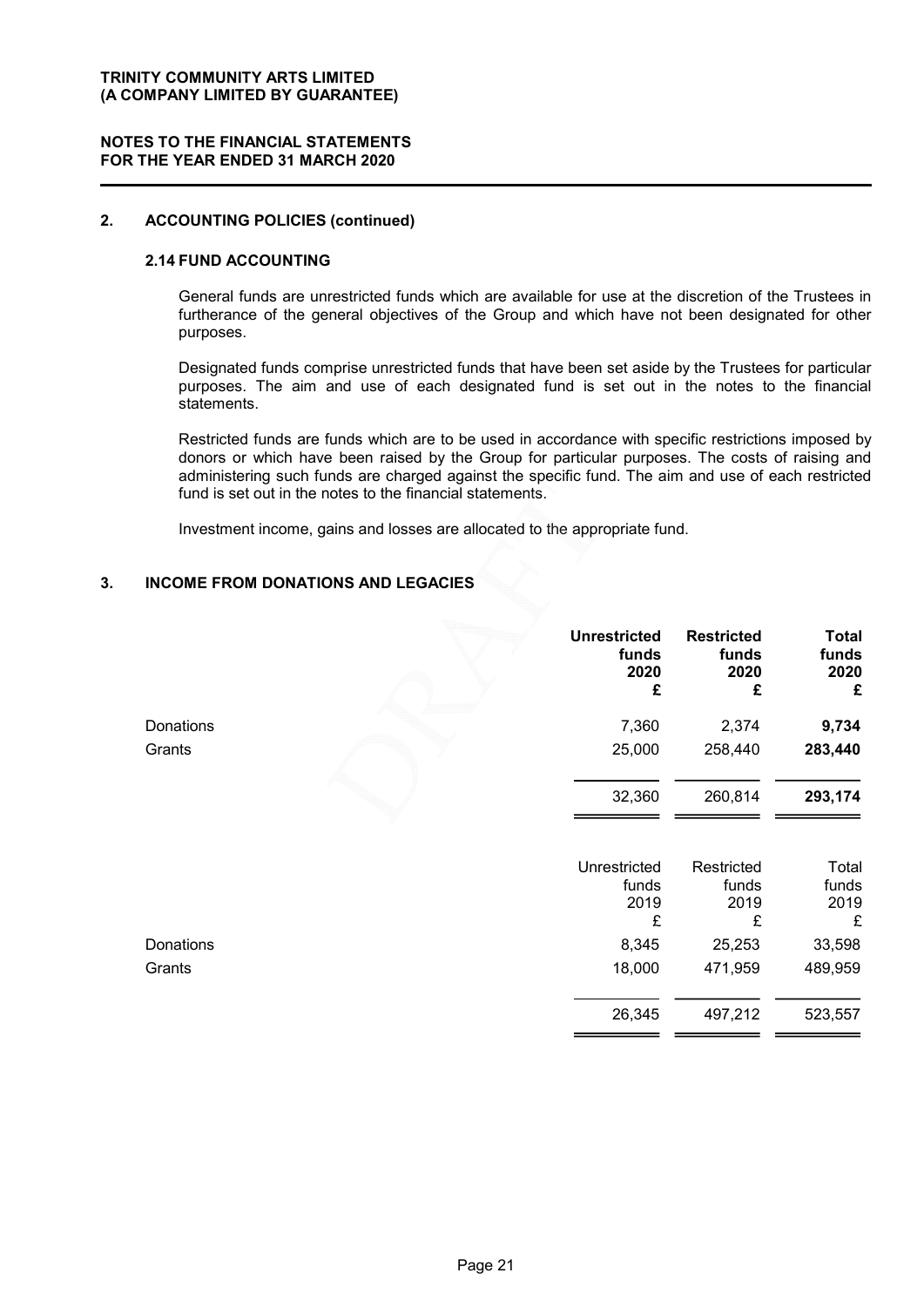#### NOTES TO THE FINANCIAL STATEMENTS FOR THE YEAR ENDED 31 MARCH 2020

### 4. INCOME FROM CHARITABLE ACTIVITIES

|                          | <b>Unrestricted</b><br>funds<br>2020<br>£ | <b>Restricted</b><br>funds<br>2020<br>£ | <b>Total</b><br>funds<br>2020<br>£ |
|--------------------------|-------------------------------------------|-----------------------------------------|------------------------------------|
| Training                 | -                                         | 11,276                                  | 11,276                             |
| Room Hire                | 45,963                                    | $\blacksquare$                          | 45,963                             |
| <b>Service Contracts</b> | 8,250                                     | $\blacksquare$                          | 8,250                              |
| <b>TOTAL 2020</b>        | 54,213                                    | 11,276                                  | 65,489                             |

|                   | Unrestricted<br>funds<br>2019<br>£ | Restricted<br>funds<br>2019<br>£ | Total<br>funds<br>2019<br>£ |
|-------------------|------------------------------------|----------------------------------|-----------------------------|
| Training          |                                    | 8,937                            | 8,937                       |
| Room Hire         | 50,668                             | 2,634                            | 53,302                      |
| <b>TOTAL 2019</b> | 50,668                             | 11,571                           | 62,239                      |

### 5. INCOME FROM OTHER TRADING ACTIVITIES

### Income from fundraising events

|                      | <b>Unrestricted</b><br>funds<br>2020<br>£ | <b>Restricted</b><br>funds<br>2020<br>£ | <b>Total</b><br>funds<br>2020<br>£ |
|----------------------|-------------------------------------------|-----------------------------------------|------------------------------------|
| Events               | 29,057                                    | $\blacksquare$                          | 29,057                             |
| Miscellaneous income | 7,713                                     | 26                                      | 7,739                              |
| Car park hire        | 1,267                                     | $\overline{\phantom{a}}$                | 1,267                              |
|                      | 38,037                                    | 26                                      | 38,063                             |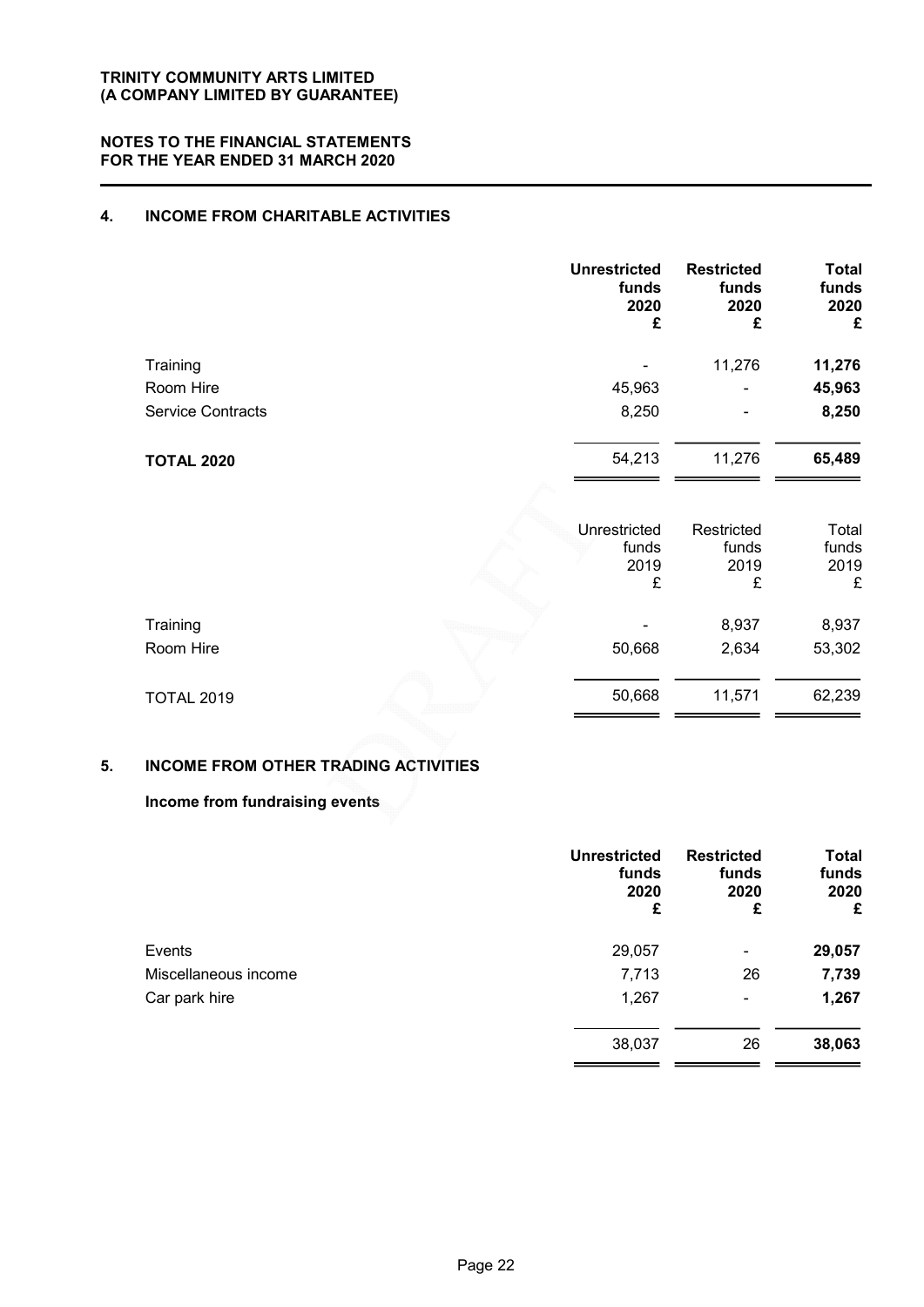### 5. INCOME FROM OTHER TRADING ACTIVITIES (CONTINUED)

### Income from fundraising events (CONTINUED)

|                      | Unrestricted<br>funds<br>2019<br>£ | Restricted<br>funds<br>2019<br>£ | Total<br>funds<br>2019<br>£ |
|----------------------|------------------------------------|----------------------------------|-----------------------------|
| Events               | 28,100                             | 4,955                            | 33,055                      |
| Miscellaneous income | 3,527                              | 731                              | 4,258                       |
|                      | 31,627                             | 5,686                            | 37,313                      |

### Income from non charitable trading activities

|                                              | <b>Unrestricted</b><br>funds<br>2020<br>£ | <b>Total</b><br>funds<br>2020<br>£ |
|----------------------------------------------|-------------------------------------------|------------------------------------|
| <b>Trinity Community Enterprises Limited</b> | 556,113                                   | 556,113                            |
|                                              | Unrestricted<br>funds<br>2019<br>£        | Total<br>funds<br>2019<br>£        |
| <b>Trinity Community Enterprises Limited</b> | 560,281                                   | 560,281                            |

### 6. INVESTMENT INCOME

|                   | <b>Unrestricted</b><br>funds<br>2020<br>£ | <b>Total</b><br>funds<br>2020<br>£ |
|-------------------|-------------------------------------------|------------------------------------|
| Investment income | 444                                       | 444                                |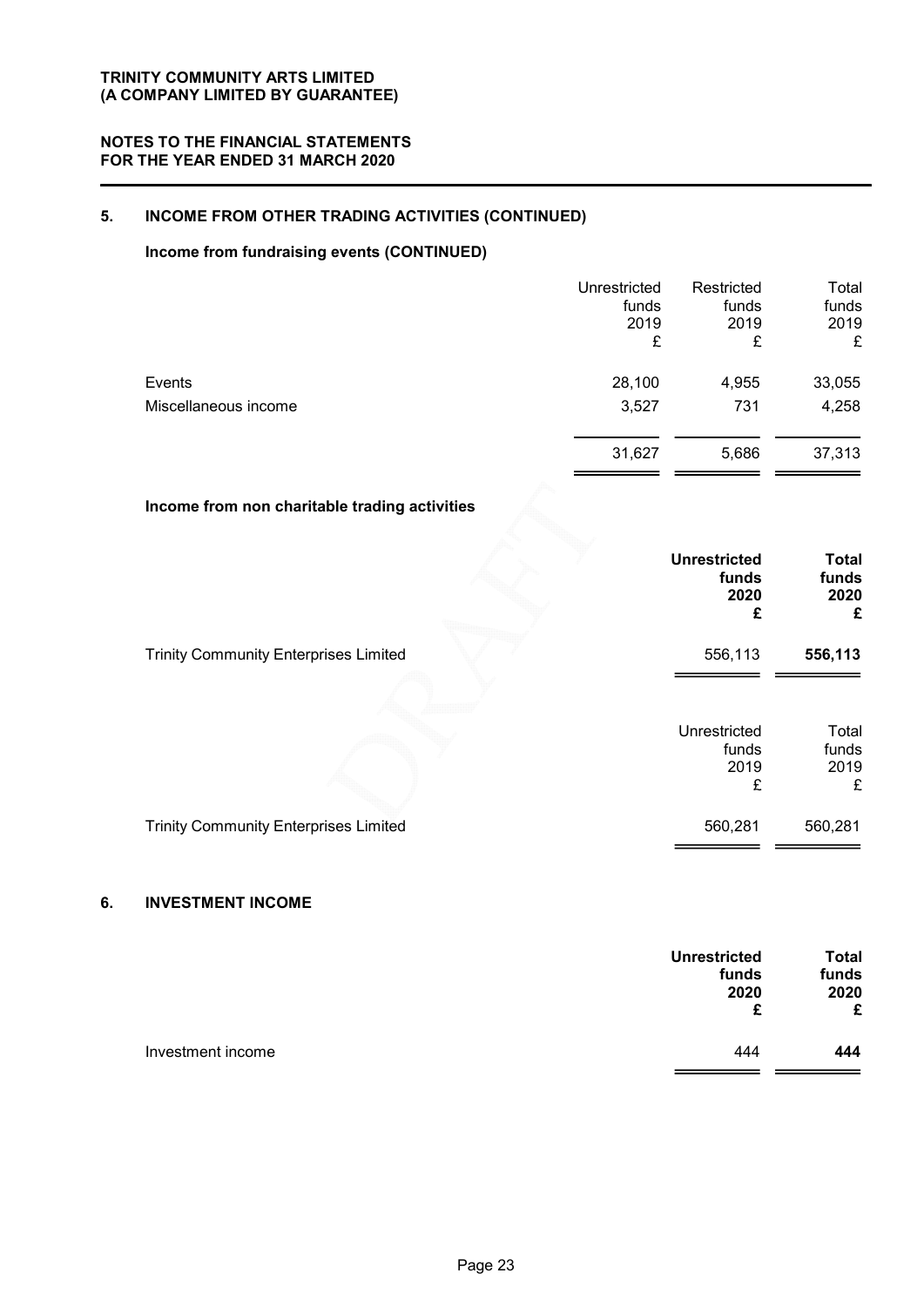### 6. INVESTMENT INCOME (CONTINUED)

|                     | Unrestricted<br>funds<br>2019<br>£ | Total<br>funds<br>2019<br>£ |
|---------------------|------------------------------------|-----------------------------|
| Investment income   | 473                                | 473                         |
| Interest receivable | 3                                  | 3                           |
|                     | 476                                | 476                         |

### 7. ANALYSIS OF EXPENDITURE BY ACTIVITIES

|                   | <b>Activities</b><br>undertaken<br>directly<br>2020<br>£ | <b>Support</b><br>costs<br>2020<br>£ | <b>Total</b><br>funds<br>2020<br>£ |
|-------------------|----------------------------------------------------------|--------------------------------------|------------------------------------|
| Total expenditure | 191,185                                                  | 441,106                              | 632,291                            |
|                   | Activities<br>undertaken<br>directly<br>2019<br>£        | Support<br>costs<br>2019<br>£        | Total<br>funds<br>2019<br>£        |
| Total expenditure | 530,829                                                  | 419,529                              | 950,358                            |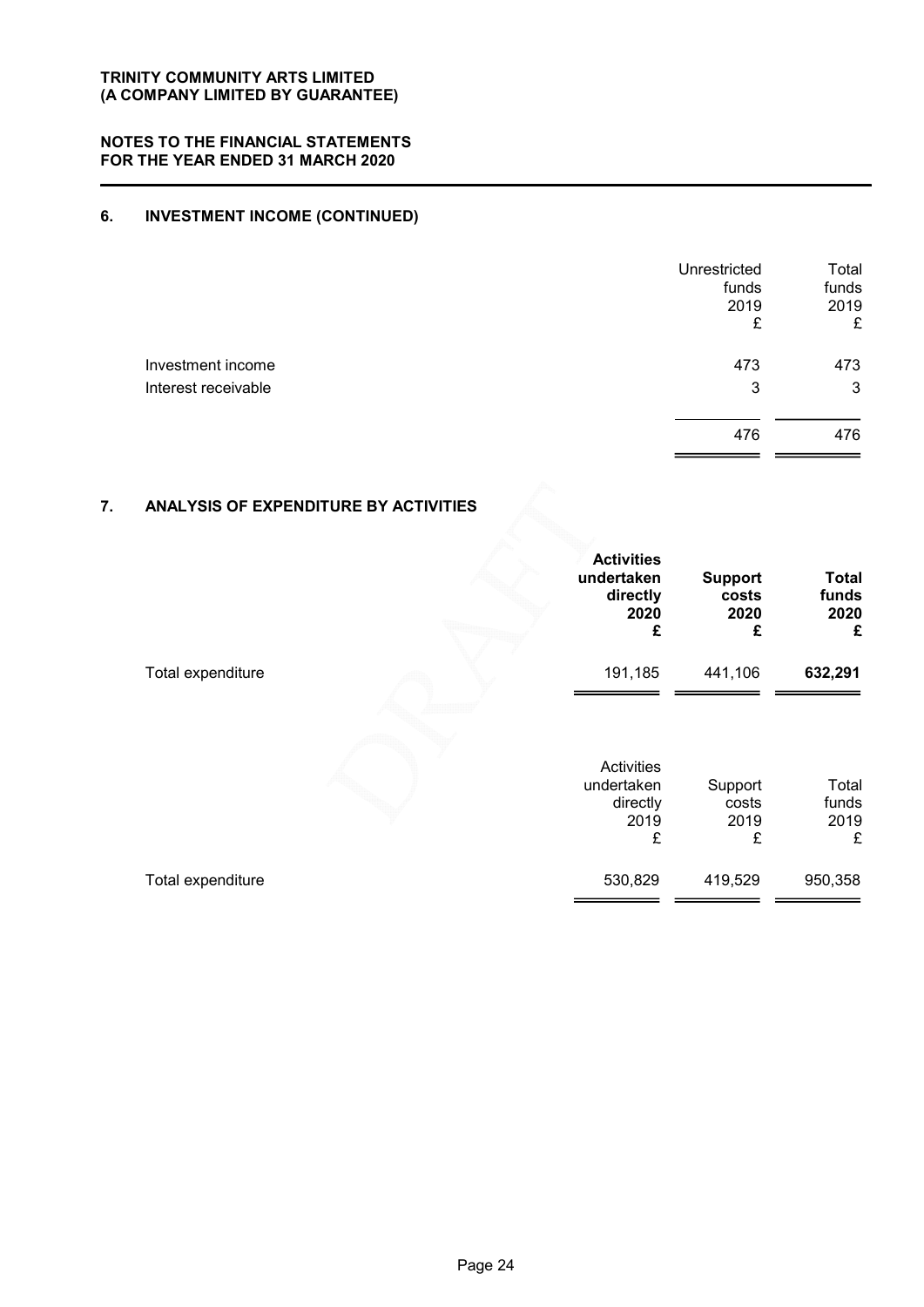### NOTES TO THE FINANCIAL STATEMENTS FOR THE YEAR ENDED 31 MARCH 2020

### 7. ANALYSIS OF EXPENDITURE BY ACTIVITIES (CONTINUED)

### Analysis of direct costs

|                       | <b>Total</b><br>funds<br>2020<br>£ | Total<br>funds<br>2019<br>£ |
|-----------------------|------------------------------------|-----------------------------|
| Staff costs           | 91,322                             | 76,742                      |
| Repairs and renewals  | 23,744                             | 322,114                     |
| <b>Subcontractors</b> | 71,111                             | 92,091                      |
| IT expenses           |                                    | 7,173                       |
| Professional fees     | 5,008                              | 32,709                      |
|                       | 191,185                            | 530,829                     |
|                       |                                    |                             |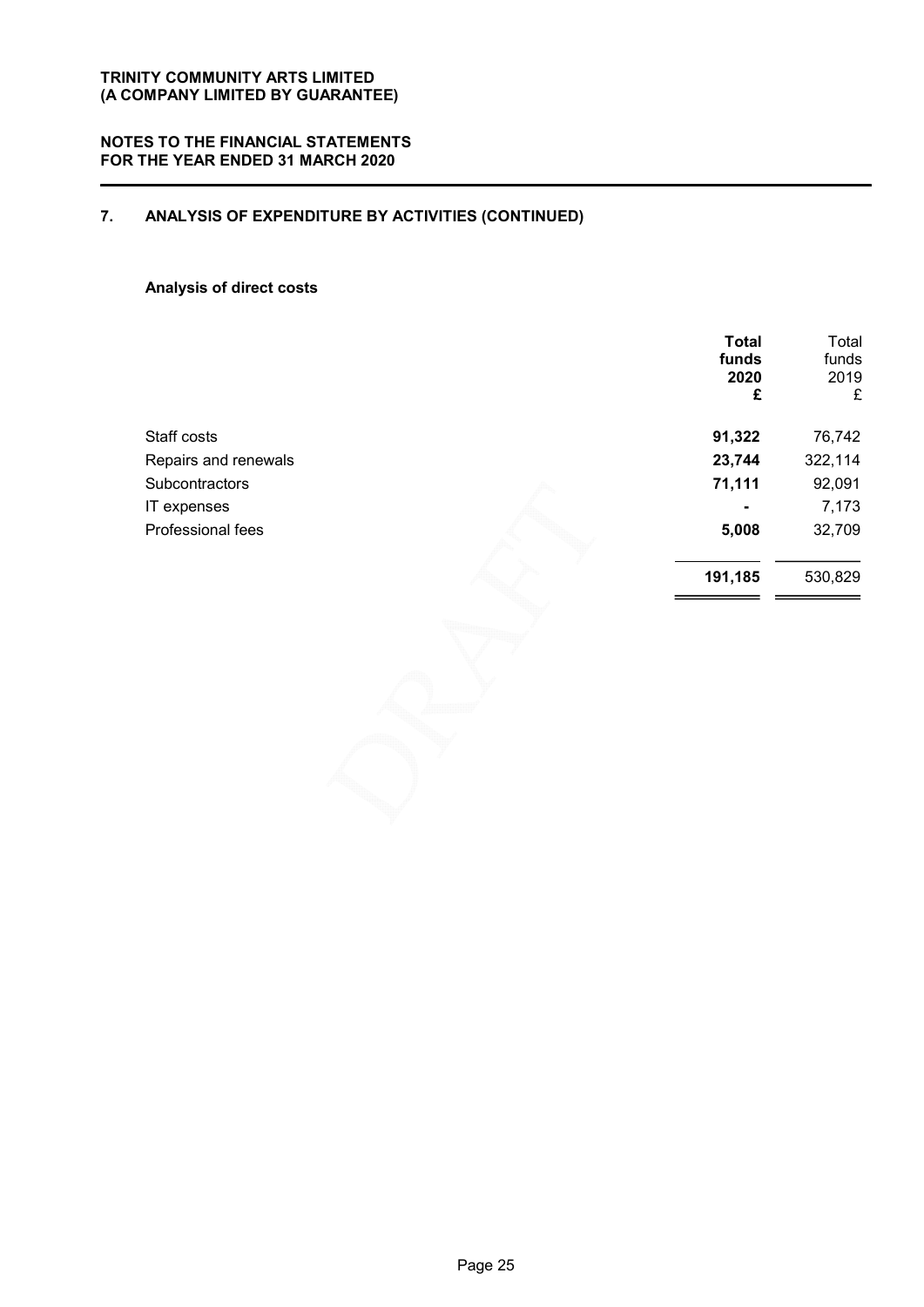### NOTES TO THE FINANCIAL STATEMENTS FOR THE YEAR ENDED 31 MARCH 2020

### 7. ANALYSIS OF EXPENDITURE BY ACTIVITIES (CONTINUED)

### Analysis of support costs

|                            | <b>Total</b><br>funds<br>2020<br>£ | Total<br>funds<br>2019<br>£ |
|----------------------------|------------------------------------|-----------------------------|
| Staff costs                | 236,536                            | 207,290                     |
| Depreciation               | 62,419                             | 66,250                      |
| Repairs and renewals       | 18,139                             | 13,165                      |
| Subcontractors             | 17,167                             | 19,151                      |
| Computer maintenance       | 15,958                             | 16,602                      |
| Equipment rental           | 6,285                              | 12,254                      |
| Unreclaimable VAT          |                                    | 10,490                      |
| Insurance                  | 11,205                             | 12,252                      |
| <b>Bank charges</b>        | 964                                | 1,436                       |
| Travel expenses            | 1,394                              | 2,192                       |
| Licenses                   | 5,199                              | 2,385                       |
| <b>Adminstration costs</b> | 5,340                              | 4,124                       |
| Cleaning costs             | 21,564                             | 20,099                      |
| Waste management           | 6,773                              | 3,529                       |
| Accountancy costs          | 9,008                              | 8,072                       |
| Electricity                | 12,504                             | 11,092                      |
| Rates                      | 7,140                              | 6,887                       |
| Gas                        | 3,511                              | 2,259                       |
|                            | 441,106                            | 419,529                     |

### 8. STAFF COSTS

|                                                         | Group<br>2020<br>£ | Group<br>2019<br>£ | Charity<br>2020<br>£ | Charity<br>2019<br>£ |
|---------------------------------------------------------|--------------------|--------------------|----------------------|----------------------|
| Wages and salaries                                      | 375,821            | 319,083            | 296,952              | 259,108              |
| Social security costs                                   | 17.407             | 12.932             | 14,887               | 11,114               |
| Contribution to defined contribution pension<br>schemes | 17,682             | 16.444             | 16,019               | 13,810               |
|                                                         | 410,910            | 348,459            | 327,858              | 284,032              |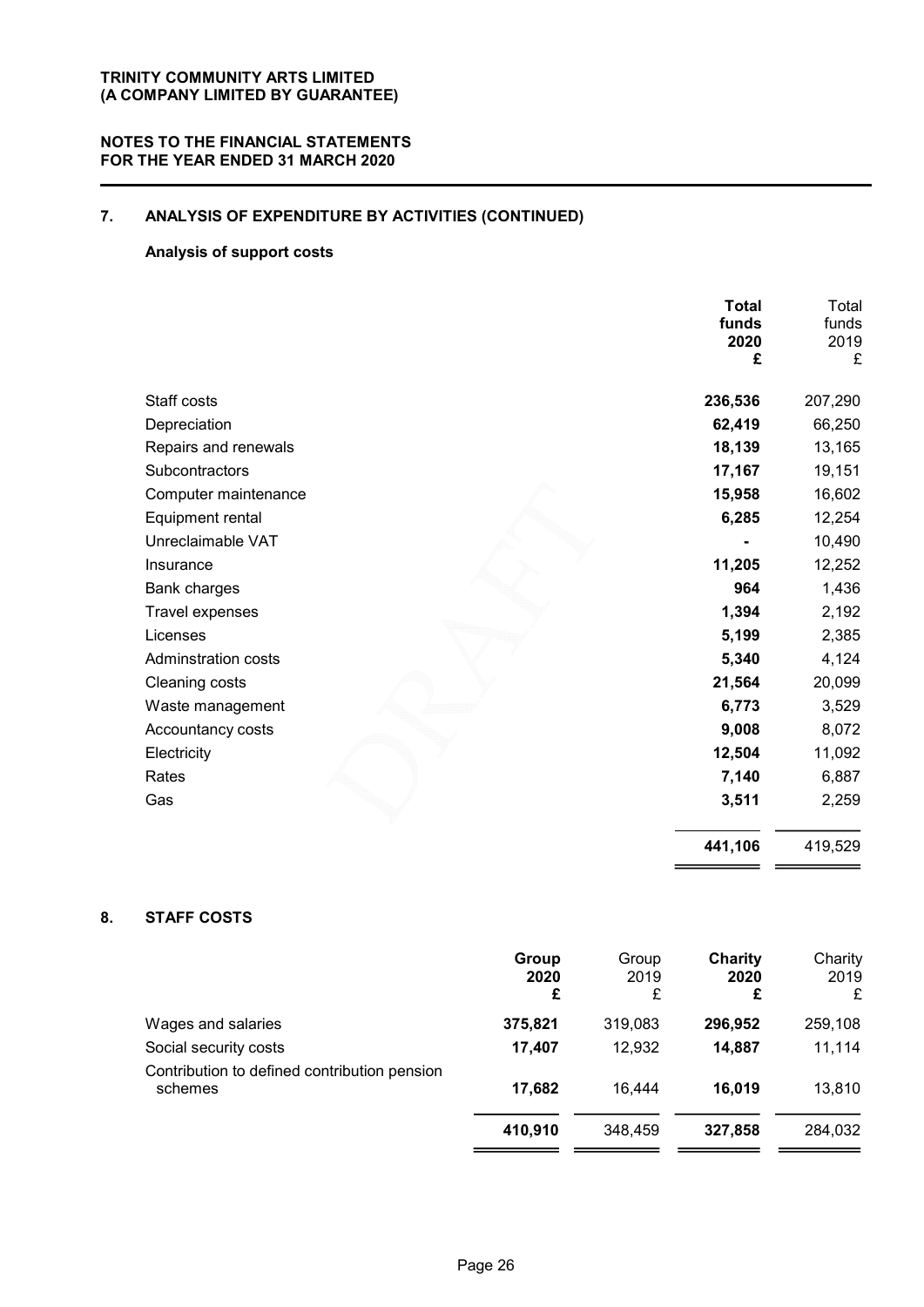### 8. STAFF COSTS (CONTINUED)

The average number of persons employed by the Charity during the year was as follows:

|                  | Group | Group | Charity | Charity |
|------------------|-------|-------|---------|---------|
|                  | 2020  | 2019  | 2020    | 2019    |
|                  | No.   | No.   | No.     | No.     |
| <b>Employees</b> | 44    | 35    | 25      | 22      |

No employee received remuneration amounting to more than £60,000 in either year.

The senior management team remuneration (including employers' national insurance contributions and employers' pension contributions) amounted to £104,242 in the year (2019: £27,761).

During the year the senior management team was established. In the prior year the disclosed remuneration only included the CEO.

### 9. TRUSTEES' REMUNERATION AND EXPENSES

During the year, no Trustees received any remuneration or other benefits (2019 - £NIL).

During the year ended 31 March 2020, no Trustee expenses have been incurred (2019 - £NIL).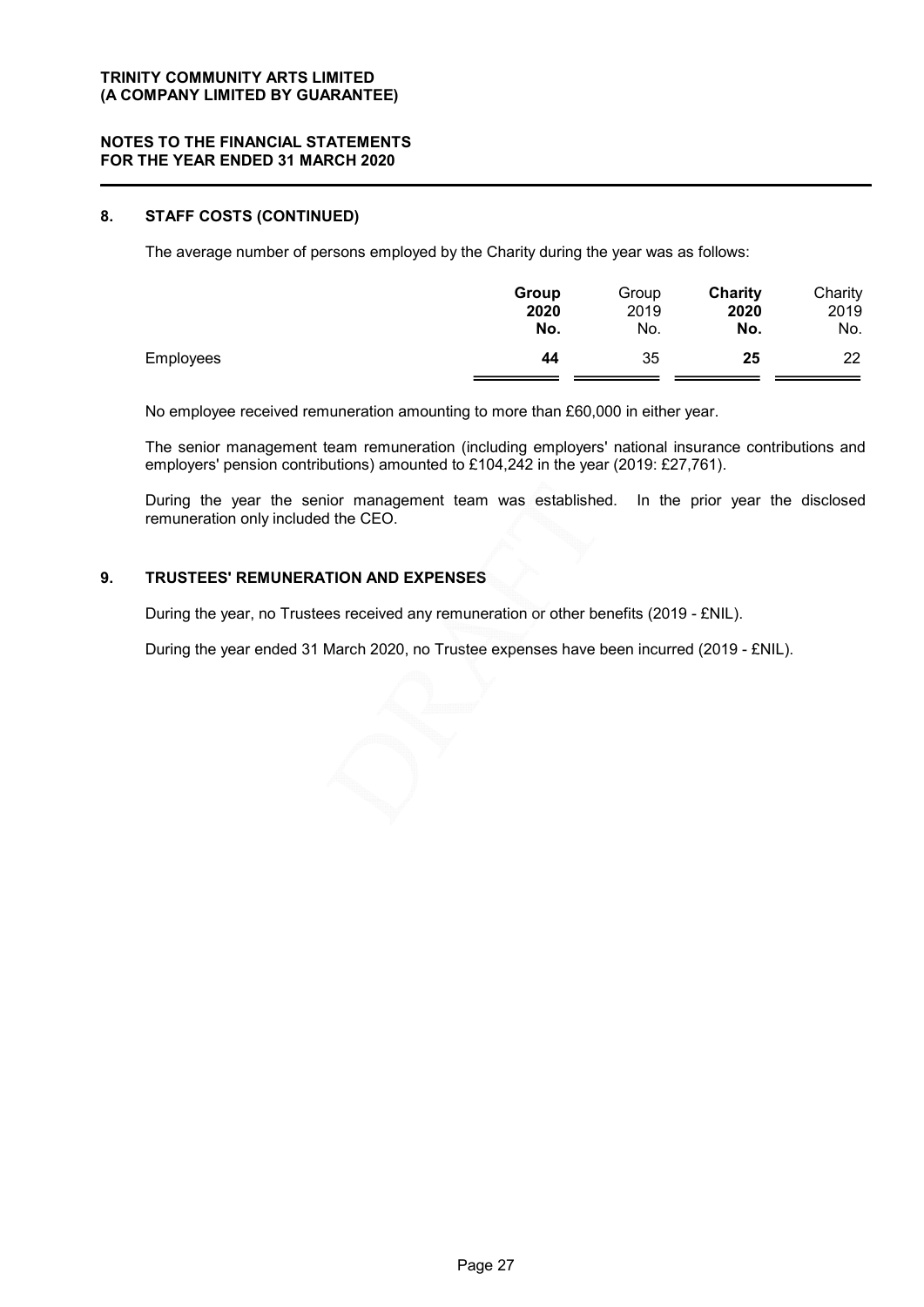### 10. TANGIBLE FIXED ASSETS

#### **GROUP**

|                          | Leasehold<br>property<br>improvements<br>£ | <b>Fixtures and</b><br>fittings<br>£ | <b>Office</b><br>equipment<br>£ | <b>Total</b><br>£ |
|--------------------------|--------------------------------------------|--------------------------------------|---------------------------------|-------------------|
| <b>COST OR VALUATION</b> |                                            |                                      |                                 |                   |
| At 1 April 2019          | 350,932                                    | 206,029                              | 26,484                          | 583,445           |
| Additions                | 25,286                                     | 233                                  | 266                             | 25,785            |
| At 31 March 2020         | 376,218                                    | 206,262                              | 26,750                          | 609,230           |
| <b>DEPRECIATION</b>      |                                            |                                      |                                 |                   |
| At 1 April 2019          | 179,683                                    | 165,794                              | 20,196                          | 365,673           |
| Charge for the year      | 37,462                                     | 23,517                               | 2,086                           | 63,065            |
| At 31 March 2020         | 217,145                                    | 189,311                              | 22,282                          | 428,738           |
| <b>NET BOOK VALUE</b>    |                                            |                                      |                                 |                   |
| At 31 March 2020         | 159,073                                    | 16,951                               | 4,468                           | 180,492           |
| At 31 March 2019         | 171,249                                    | 40,235                               | 6,288                           | 217,772           |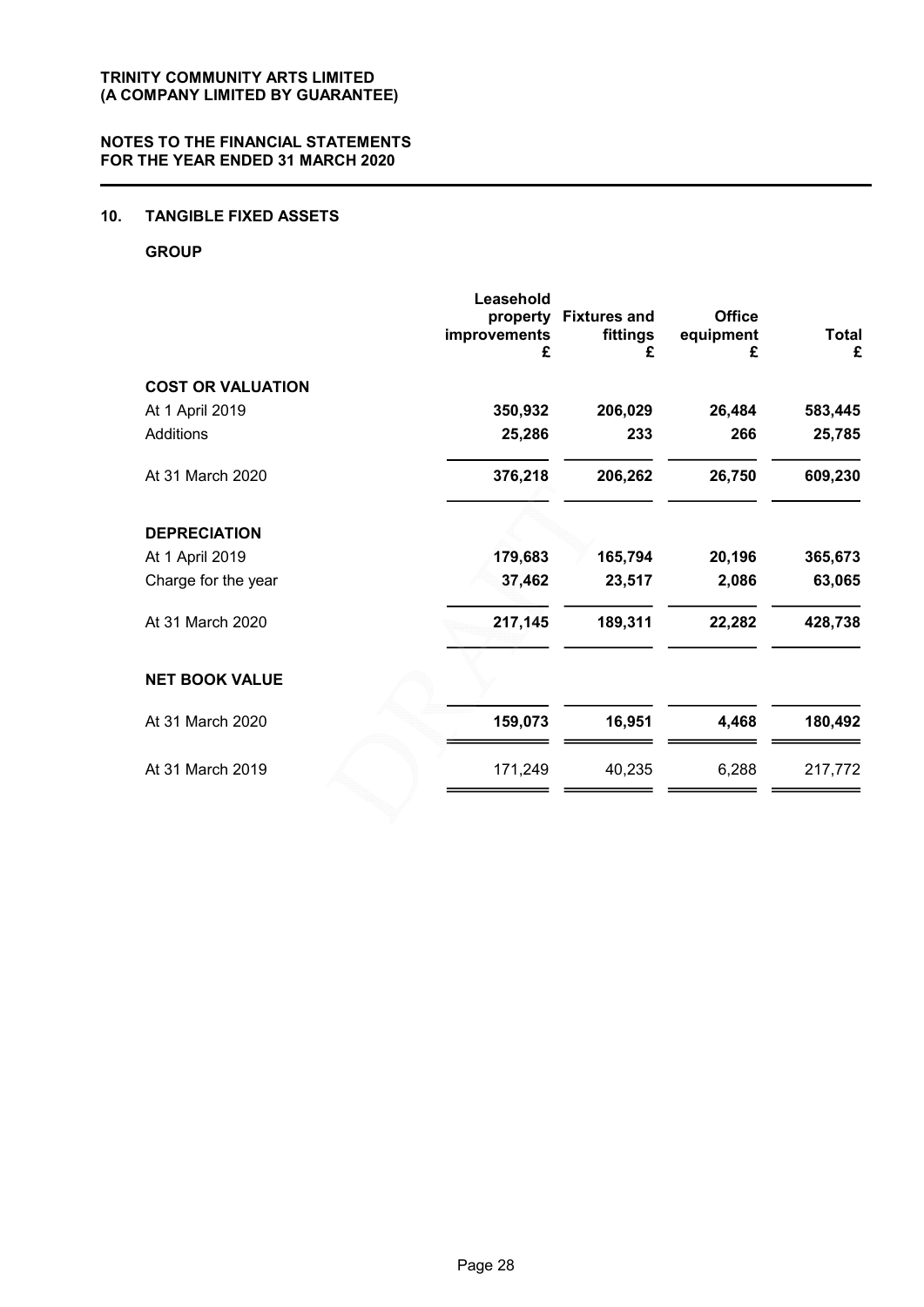### 10. TANGIBLE FIXED ASSETS (CONTINUED)

### GROUP (CONTINUED)

### **CHARITY**

|                          | Leasehold<br>property<br>improvements<br>£ | <b>Fixtures and</b><br>fittings | <b>Office</b><br>equipment<br>£ | <b>Total</b> |
|--------------------------|--------------------------------------------|---------------------------------|---------------------------------|--------------|
| <b>COST OR VALUATION</b> |                                            |                                 |                                 |              |
| At 1 April 2019          | 350,932                                    | 197,076                         | 26,484                          | 574,492      |
| Additions                | 25,286                                     |                                 | 266                             | 25,552       |
| At 31 March 2020         | 376,218                                    | 197,076                         | 26,750                          | 600,044      |
| <b>DEPRECIATION</b>      |                                            |                                 |                                 |              |
| At 1 April 2019          | 179,683                                    | 159,240                         | 20,196                          | 359,119      |
| Charge for the year      | 37,462                                     | 22,871                          | 2,086                           | 62,419       |
| At 31 March 2020         | 217,145                                    | 182,111                         | 22,282                          | 421,538      |
| <b>NET BOOK VALUE</b>    |                                            |                                 |                                 |              |
| At 31 March 2020         | 159,073                                    | 14,965                          | 4,468                           | 178,506      |
| At 31 March 2019         | 171,249                                    | 37,836                          | 6,288                           | 215,373      |

### 11. FIXED ASSET INVESTMENTS

|                          | <b>Investment</b> |
|--------------------------|-------------------|
|                          | in                |
|                          | subsidiary        |
|                          | company           |
| <b>Charity</b>           | £                 |
| <b>COST OR VALUATION</b> |                   |
| At 1 April 2019          | $\mathbf 1$       |
| <b>AT 31 MARCH 2020</b>  |                   |
|                          | 1                 |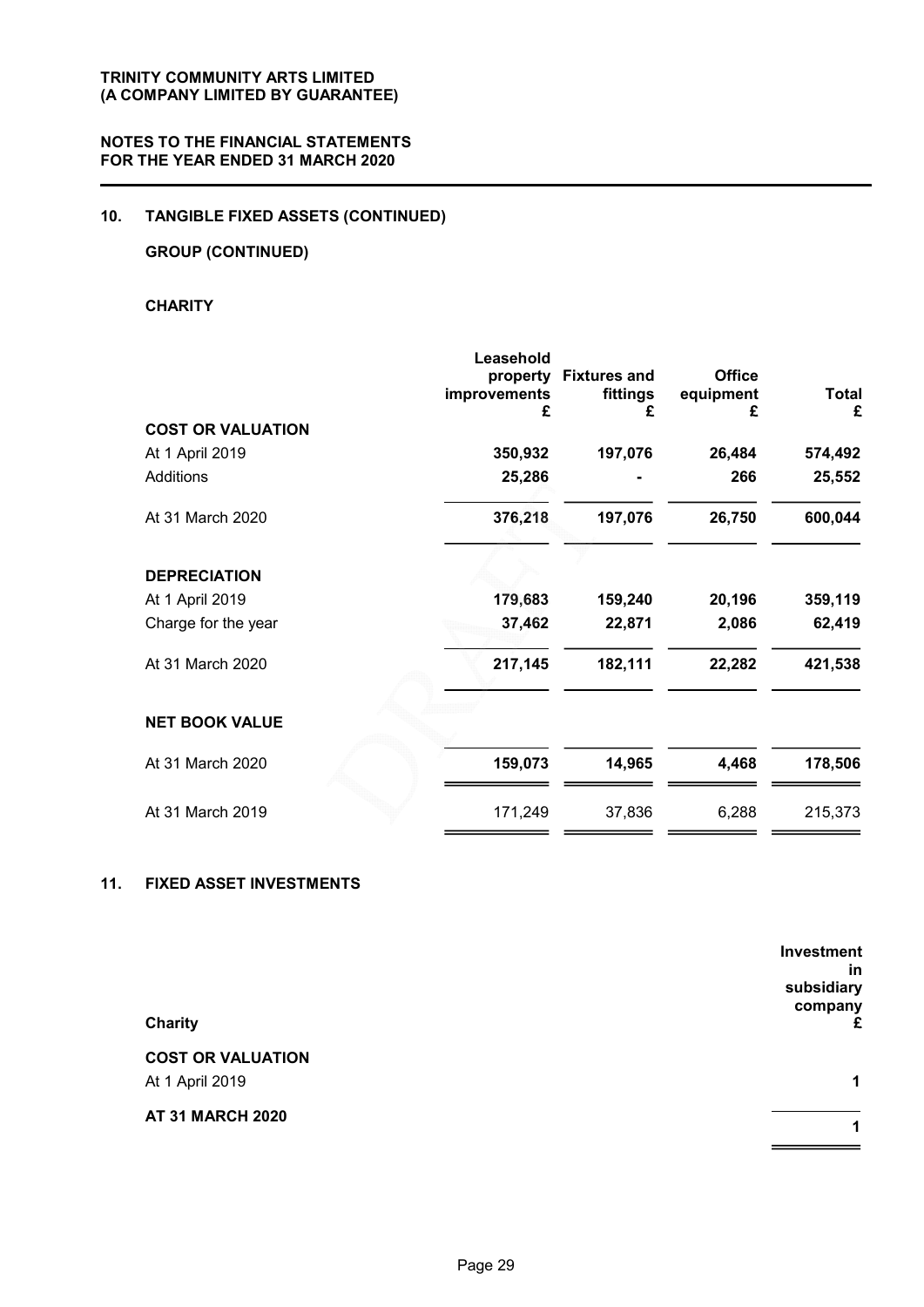### 11. FIXED ASSET INVESTMENTS (CONTINUED)

#### PRINCIPAL SUBSIDIARY

The following was a subsidiary undertaking of the Charity:

| <b>Name</b>                                  | Company<br>number | <b>Class of</b><br>shares | Holding |
|----------------------------------------------|-------------------|---------------------------|---------|
| <b>Trinity Community Enterprises Limited</b> | 07848421          | Ordinary                  | 100%    |

The financial results of the subsidiary for the year were:

| <b>Name</b>                                  | <b>Income</b> | <b>Expenditure</b> | Profit/(Loss)     | <b>Net assets</b> |
|----------------------------------------------|---------------|--------------------|-------------------|-------------------|
|                                              |               |                    | for the<br>period |                   |
| <b>Trinity Community Enterprises Limited</b> | 556,113       | (434, 343)         | 121.770           | 2,997             |

Trinity Community Enterprises Limited made a gift aid distribution to Trinity Community Arts Limited of £121,174 (2019: £162,594).

#### 12. STOCKS

|           | Group<br>2020 | Group<br>2019 | Charity<br>2020 | Charity<br>2019<br>c |
|-----------|---------------|---------------|-----------------|----------------------|
| Bar stock | 11,765        | 13,576        | 765             | -                    |

### 13. DEBTORS

|                                    | Group<br>2020<br>£ | Group<br>2019<br>£ | Charity<br>2020<br>£ | Charity<br>2019<br>£ |
|------------------------------------|--------------------|--------------------|----------------------|----------------------|
| DUE WITHIN ONE YEAR                |                    |                    |                      |                      |
| Trade debtors                      | 73,074             | 45,194             | 8,983                | 11,704               |
| Amounts owed by group undertakings |                    |                    | 33,346               | 34,564               |
| Other debtors                      | 8,671              | 8,522              | 6,986                | 772                  |
| Prepayments and accrued income     | 6,378              | 13,919             | 6,378                | 13,919               |
|                                    | 88,123             | 67,635             | 55,693               | 60,959               |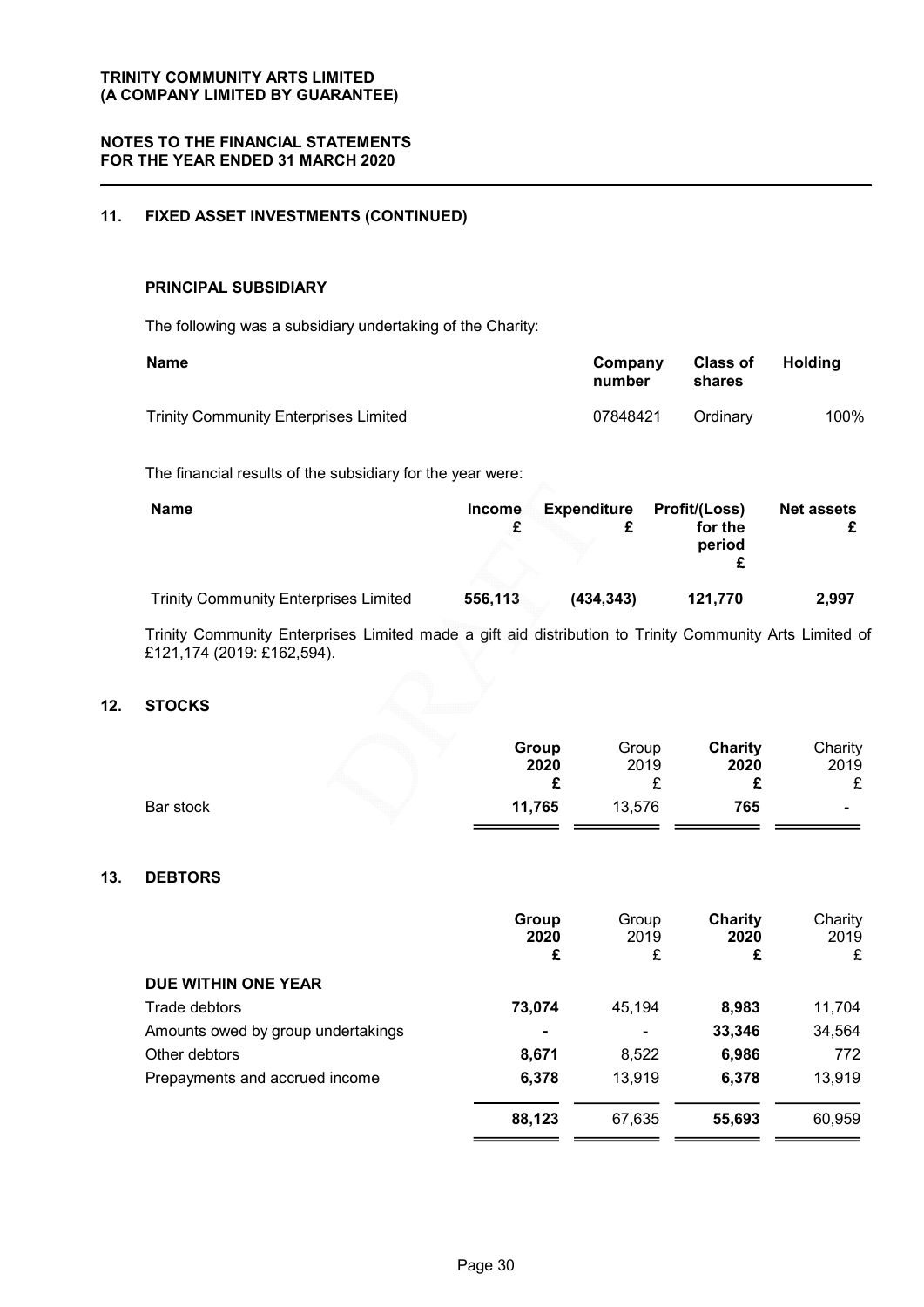### 14. CREDITORS: AMOUNTS FALLING DUE WITHIN ONE YEAR

|                                        | Group<br>2020<br>£ | Group<br>2019<br>£ | Charity<br>2020<br>£        | Charity<br>2019<br>£ |
|----------------------------------------|--------------------|--------------------|-----------------------------|----------------------|
| Trade creditors                        | 39,833             | 38,319             | 29,618                      | 21,729               |
| Other taxation and social security     | 15,803             | 16,299             | 14,590                      | 15,932               |
| Other creditors                        | 29,958             | 35,390             | 18,053                      | 19,846               |
| Accruals and deferred income           | 94,952             | 57,699             | 25,155                      | 28,931               |
|                                        | 180,546            | 147,707            | 87,416                      | 86,438               |
|                                        | Group<br>2020<br>£ | Group<br>2019<br>£ | <b>Charity</b><br>2020<br>£ | Charity<br>2019<br>£ |
| Deferred income at 1 April 2019        | 42,083             | 50,879             | 18,359                      | 16,218               |
| Resources deferred during the year     | 14,764             | 42,083             | 14,764                      | 18,359               |
| Amounts released from previous periods | (42, 083)          | (50, 879)          | (18, 359)                   | (16, 218)            |
|                                        | 14,764             | 42,083             | 14,764                      | 18,359               |

### 15. CREDITORS: AMOUNTS FALLING DUE AFTER MORE THAN ONE YEAR

|     |                                                                           |                    |                    | Group<br>2020<br>£          | Group<br>2019<br>£   |
|-----|---------------------------------------------------------------------------|--------------------|--------------------|-----------------------------|----------------------|
|     | Other loans                                                               |                    |                    | 5,353                       | 10,437               |
| 16. | <b>FINANCIAL INSTRUMENTS</b>                                              |                    |                    |                             |                      |
|     |                                                                           | Group<br>2020<br>£ | Group<br>2019<br>£ | <b>Charity</b><br>2020<br>£ | Charity<br>2019<br>£ |
|     | <b>FINANCIAL ASSETS</b>                                                   |                    |                    |                             |                      |
|     | Financial assets measured at fair value<br>through income and expenditure | 249,885            | 226,103            | 193,821                     | 174,647              |

Financial assets measured at fair value through income and expenditure comprise cash at bank and in hand.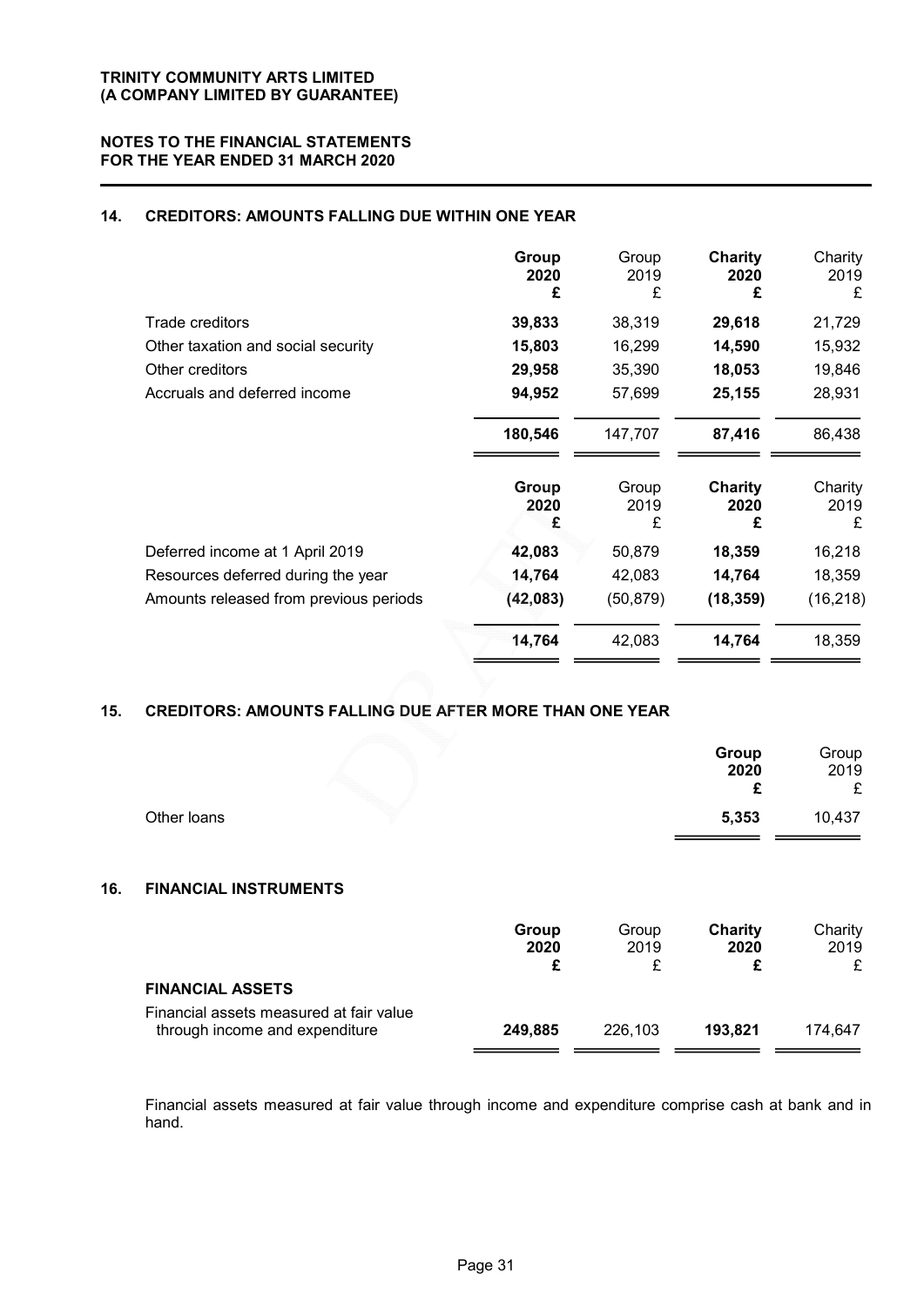### 17. STATEMENT OF FUNDS

### STATEMENT OF FUNDS - CURRENT YEAR

|                                                         | <b>Balance at 1</b><br>April 2019<br>£ | £              | Income Expenditure<br>£ | <b>Transfers</b><br>in/out<br>£ | <b>Balance</b> at<br>31 March<br>2020<br>£ |
|---------------------------------------------------------|----------------------------------------|----------------|-------------------------|---------------------------------|--------------------------------------------|
| <b>UNRESTRICTED FUNDS</b>                               |                                        |                |                         |                                 |                                            |
| <b>DESIGNATED FUNDS</b>                                 |                                        |                |                         |                                 |                                            |
| Fixed assets funds                                      | 215,373                                |                | (62, 419)               | 23,695                          | 176,649                                    |
| Catalyst project fund                                   | 23,102                                 |                | (6, 707)                | (16, 395)                       |                                            |
|                                                         | 238,475                                |                | (69, 126)               | 7,300                           | 176,649                                    |
| <b>GENERAL FUNDS</b>                                    |                                        |                |                         |                                 |                                            |
| General fund                                            | 39,131                                 | 246,228        | (277, 925)              | 8,897                           | 16,331                                     |
| Non Charitable Funds                                    | 2,400                                  | 434,939        | (434, 343)              |                                 | 2,996                                      |
|                                                         | 41,531                                 | 681,167        | (712, 268)              | 8,897                           | 19,327                                     |
| <b>TOTAL UNRESTRICTED</b><br><b>FUNDS</b>               | 280,006                                | 681,167        | (781, 394)              | 16,197                          | 195,976                                    |
| <b>RESTRICTED FUNDS</b>                                 |                                        |                |                         |                                 |                                            |
| Ignite 2019/Arts Council<br>England                     | 2,580                                  | 5,750          | (8, 245)                | (85)                            |                                            |
| Conservation Project/Heritage<br><b>Lottery Fund</b>    | 18,332                                 |                | (18, 332)               |                                 |                                            |
| <b>Making Tracks/Youth Music</b>                        | 7,015                                  | 127,794        | (91, 451)               | 6,321                           | 49,679                                     |
| P2C19 capital                                           | 32,624                                 | 29,404         | (9,278)                 | (25, 357)                       | 27,393                                     |
| Stay and Play/Children in Need                          | 21,189                                 | 2,932          | (11, 353)               | 335                             | 13,103                                     |
| Children's Activity/Bristol Youth<br>& Community Action | 1,912                                  |                | (1, 577)                | (335)                           |                                            |
| Feasibility Study/Backstage<br>Trust                    | 3,284                                  |                | (2,843)                 | (441)                           |                                            |
| <b>Bristol Dance Futures</b>                            |                                        | 42,734         | (2,500)                 | (1, 425)                        | 38,809                                     |
| Kickstart/Power to Change                               |                                        | 57,053         | (46, 886)               | 4,790                           | 14,957                                     |
| Here & Now/Future Arts Centre                           |                                        |                |                         |                                 |                                            |
| (Arts Council England)<br>Solar PV/Crowdfunder          |                                        | 5,000<br>1,449 | (2,000)                 |                                 | 3,000<br>1,449                             |
|                                                         | 86,936                                 | 272,116        | (194, 465)              | (16, 197)                       | 148,390                                    |
| <b>TOTAL OF FUNDS</b>                                   | 366,942                                | 953,283        | (975, 859)              |                                 | 344,366                                    |
|                                                         |                                        |                |                         |                                 |                                            |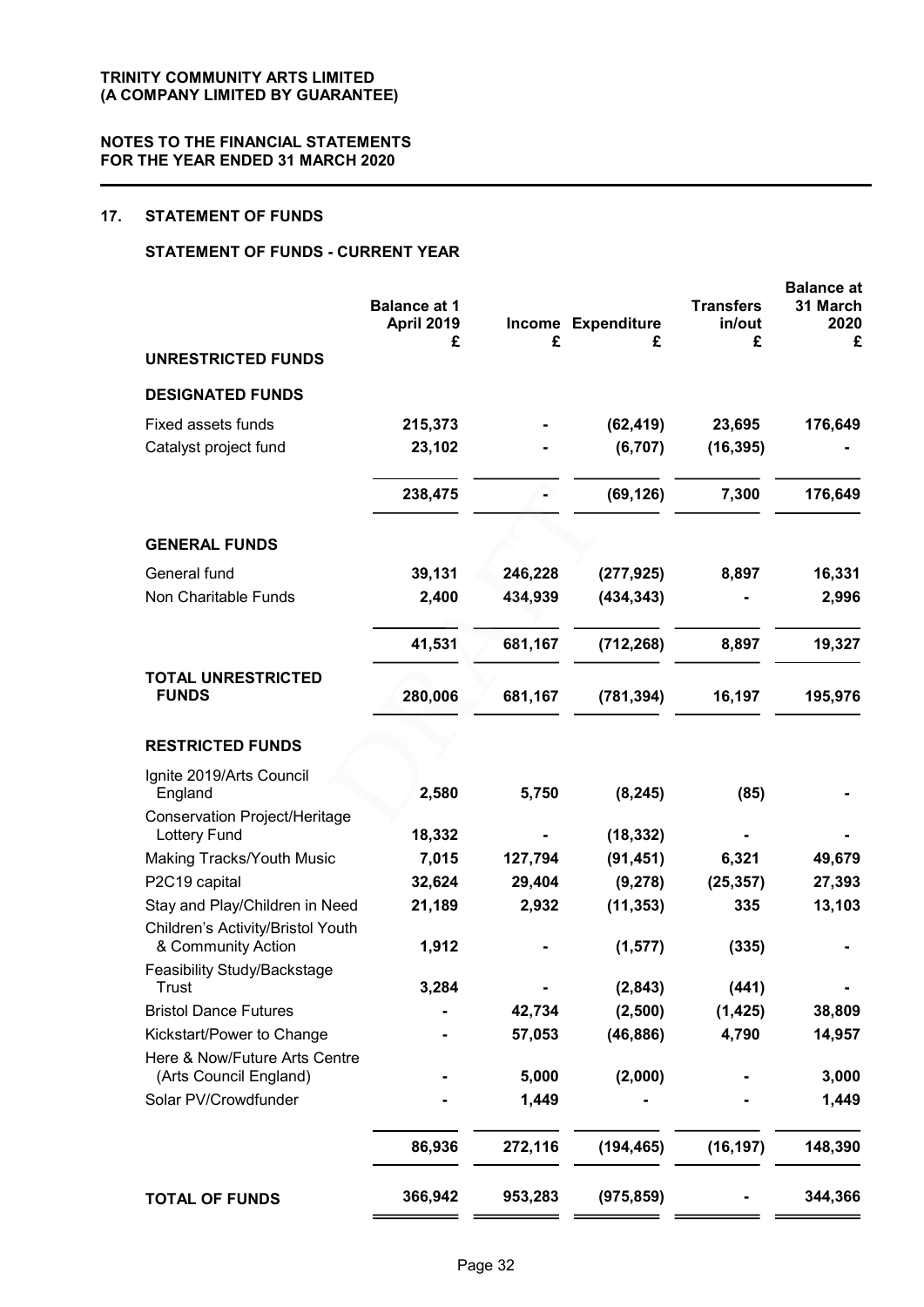### 17. STATEMENT OF FUNDS (CONTINUED)

### STATEMENT OF FUNDS - PRIOR YEAR

|                              | <b>Balance</b> at<br>1 April 2018<br>£ | Income<br>£ | Expenditure<br>£ | <b>Transfers</b><br>in/out<br>£ | Balance at<br>31 March<br>2019<br>£ |
|------------------------------|----------------------------------------|-------------|------------------|---------------------------------|-------------------------------------|
| <b>UNRESTRICTED FUNDS</b>    |                                        |             |                  |                                 |                                     |
| <b>DESIGNATED FUNDS</b>      |                                        |             |                  |                                 |                                     |
| Fixed assets fund            | 280,217                                |             | (66, 250)        | 1,406                           | 215,373                             |
| Catalyst project fund        | 42,423                                 |             |                  | (19, 321)                       | 23,102                              |
|                              | 322,640                                |             | (66, 250)        | (17, 915)                       | 238,475                             |
| <b>GENERAL FUNDS</b>         |                                        |             |                  |                                 |                                     |
| General fund                 | 20,548                                 | 362,935     | (380, 131)       | 35,779                          | 39,131                              |
| Non Charitable Funds         | 204                                    | 560,284     | (558,088)        |                                 | 2,400                               |
|                              | 20,752                                 | 923,219     | (938, 219)       | 35,779                          | 41,531                              |
| <b>TOTAL UNRESTRICTED</b>    |                                        |             |                  |                                 |                                     |
| <b>FUNDS</b>                 | 343,392                                | 923,219     | (1,004,469)      | 17,864                          | 280,006                             |
|                              |                                        |             |                  |                                 |                                     |
| <b>RESTRICTED FUNDS</b>      |                                        |             |                  |                                 |                                     |
| Restricted Funds - all funds | 121,029                                | 514,469     | (530, 698)       | (17, 864)                       | 86,936                              |
| <b>TOTAL OF FUNDS</b>        | 464,421                                | 1,437,688   | (1,535,167)      |                                 | 366,942                             |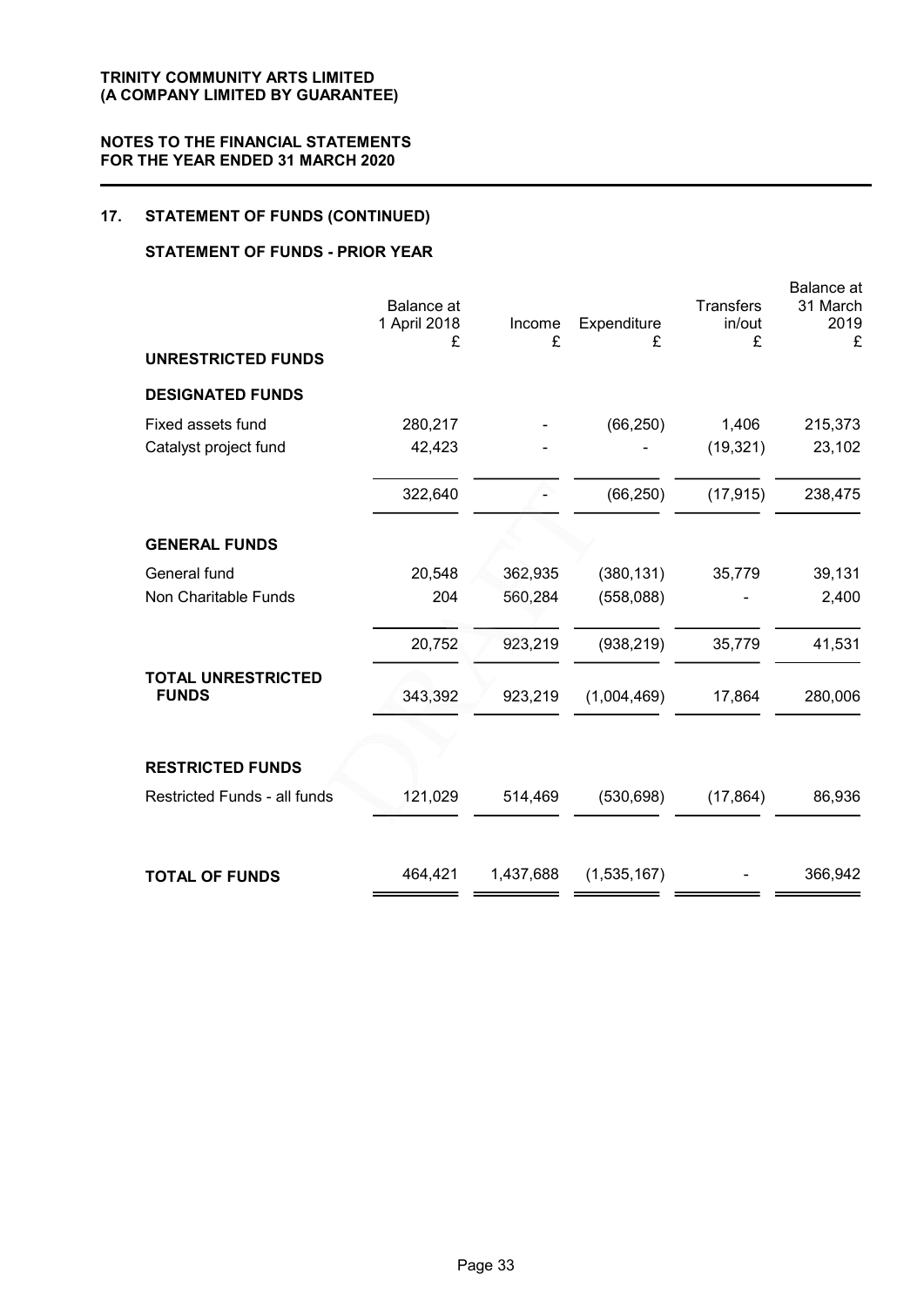#### NOTES TO THE FINANCIAL STATEMENTS FOR THE YEAR ENDED 31 MARCH 2020

### 17. STATEMENT OF FUNDS (CONTINUED)

#### **Transfers**

Transfers reflect movements between restricted and general funds. This includes:

- portions of restricted funds that have been allocated as contributions towards general costs
- overspends on restricted funds that have been covered from general funds

- the transfer from restricted funds to general funds for the cost of capitalised assets purchased from restricted funding.

The total cost of assets purchased from restricted funding during the year was £23,695 (2019: £1,409) Where possible, the value of purchased assets is transferred to a designated fund which is then written back to general funds in line with depreciation.

### Description of restricted funds

#### Ignite 2019/Arts Council England

Project delivering a year long programme of artist residencies, workshops and live performances, reflective of and engaging our diverse community user groups.

#### Conservation Project/Heritage Lottery Fund

+ Match Funders including Historic England and Bristol City Council. The Trinity Centre Conservation Project 2017-2018, Stage 2 Delivery Phase. 36 week capital repairs to the Trinity Centre, incorporating works to roofs, windows and stonework, plus a year-long learning and participation programme in heritage activities for the community.

#### Trinity Digs/Power to Change

Funding from Power to Change and match funders including The Derbyshire Environmental Trust and The Nisbet Trust to support capital works to the Graffiti Room and installation of new 'container' office/meeting room units on site, to support community activities programme development. Includes Donation to support access improvements to the garden as part of our ongoing capital works programme. Also supported by funds from the Postcode Local Trust.

#### Stay and Play/Children in Need

Children's garden project. Three-year grant to deliver gardening and play sessions for children, schools and families within Trinity's Community Garden space, 2019-2021.

#### Children's Activity/Bristol Youth & Community Action

Children's activity project, delivered with partners, to support summer holiday activities programme.

#### Feasibility Study/Backstage Trust

Grant to commission architect to update Trinity's 2012 feasibility study, in support of our ongoing capital works programme

#### Making Tracks/Youth Music

Two year programmes, delivered in partnership with Basement Studios and Aspiration Creation Elevation, to support young people to improve their skills and confidence through music-making, 2017- 2019 & 2020 to 2022

#### Bristol Dance Futures/Arts Council England

Two year project to develop and deliver a connected citywide dance programme.

#### Kickstart/Power to Change

Funding for core capacity in marketing, fundraising and business development, plus 'Community Kickstart' to develop a new community activities programme.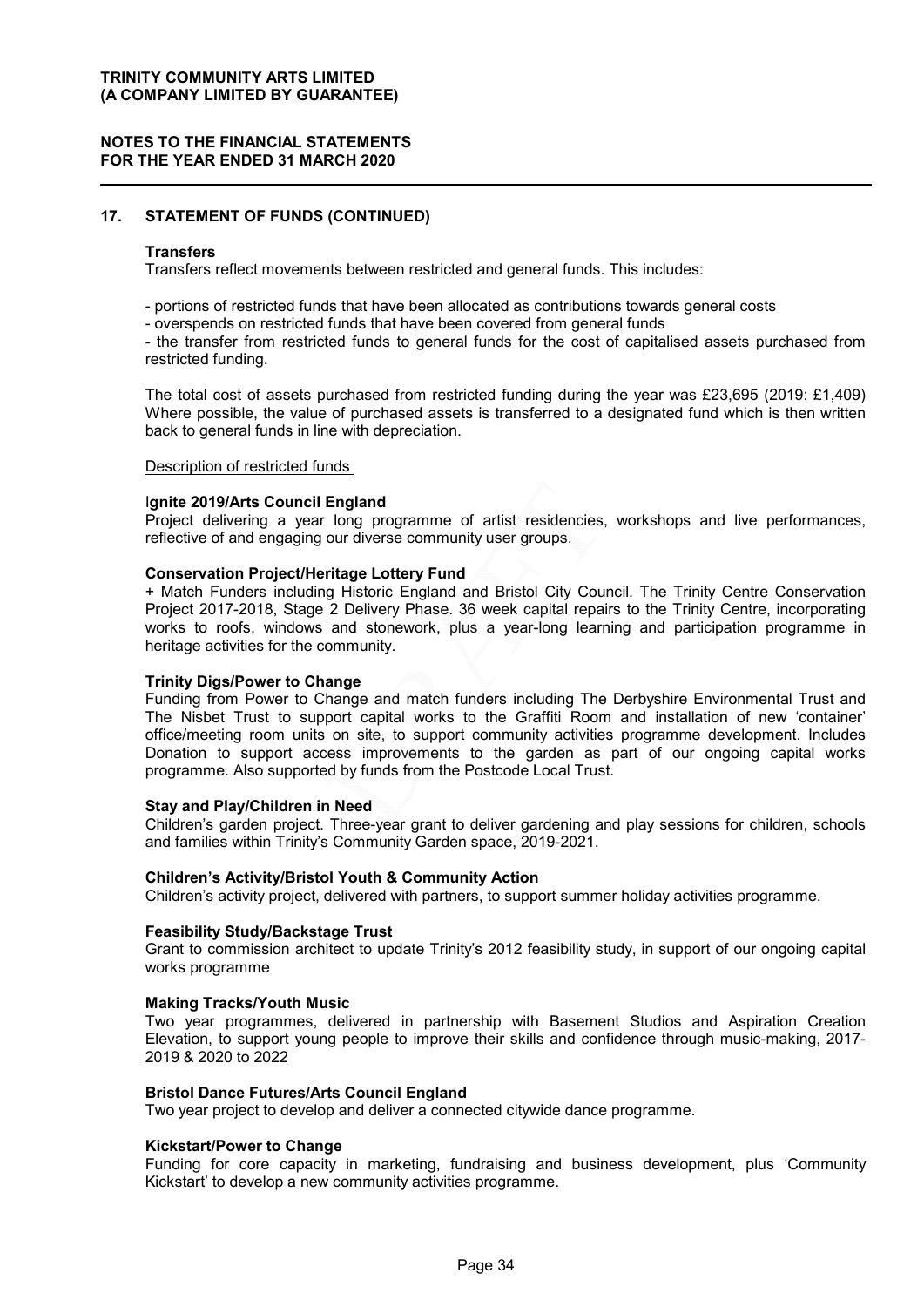#### NOTES TO THE FINANCIAL STATEMENTS FOR THE YEAR ENDED 31 MARCH 2020

### 17. STATEMENT OF FUNDS (CONTINUED)

### Here & Now/Future Arts Centre (Arts Council England)

Grant as part of the National Lottery 25th Anniversary celebrations to commission local artist Roxanna Vilk.

#### Solar PV/Crowdfunder

Funds raised to support installation of a second solar PV unit.

Description of designated funds

#### Fixed asset funds

Represents the net book value of fixed assets that are not freely available.

### Catalyst project fund

The catalyst project fund is made up of money designated to provide youth music training.

### 18. ANALYSIS OF NET ASSETS BETWEEN FUNDS

### ANALYSIS OF NET ASSETS BETWEEN FUNDS - CURRENT PERIOD

|                                     | <b>Unrestricted</b><br>funds<br>2020<br>£ | <b>Restricted</b><br>funds<br>2020<br>£ | <b>Total</b><br>funds<br>2020<br>£ |
|-------------------------------------|-------------------------------------------|-----------------------------------------|------------------------------------|
| Tangible fixed assets               | 176,649                                   | 3,843                                   | 180,492                            |
| <b>Current assets</b>               | 175,299                                   | 217,701                                 | 393,000                            |
| Creditors due within one year       | (150, 619)                                | (73, 154)                               | (223, 773)                         |
| Creditors due in more than one year | (5,353)                                   |                                         | (5, 353)                           |
| <b>TOTAL</b>                        | 195,976                                   | 148,390                                 | 344,366                            |

### ANALYSIS OF NET ASSETS BETWEEN FUNDS - PRIOR PERIOD

|                                     | Unrestricted<br>funds<br>2019<br>£ | Restricted<br>funds<br>2019<br>£ | Total<br>funds<br>2019<br>£ |
|-------------------------------------|------------------------------------|----------------------------------|-----------------------------|
| Tangible fixed assets               | 217,772                            |                                  | 217,772                     |
| <b>Current assets</b>               | 72,671                             | 234,643                          | 307,314                     |
| Creditors due within one year       |                                    | (147, 707)                       | (147, 707)                  |
| Creditors due in more than one year | (10, 437)                          | -                                | (10, 437)                   |
| <b>TOTAL</b>                        | 280,006                            | 86,936                           | 366,942                     |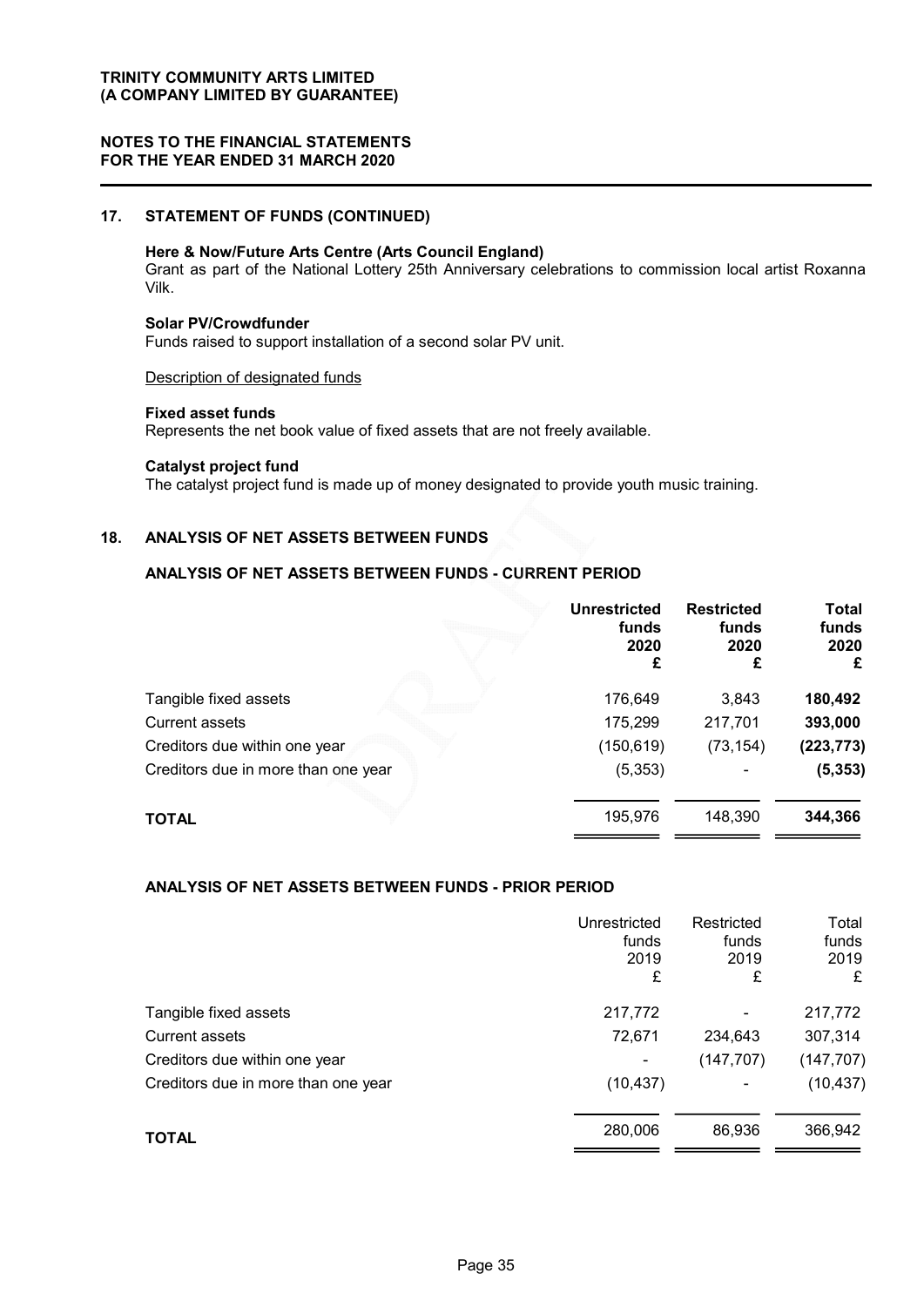### NOTES TO THE FINANCIAL STATEMENTS FOR THE YEAR ENDED 31 MARCH 2020

#### 19. RECONCILIATION OF NET MOVEMENT IN FUNDS TO NET CASH FLOW FROM OPERATING **ACTIVITIES**

|                                                                           | Group<br>2020<br>£ | Group<br>2019<br>£ |
|---------------------------------------------------------------------------|--------------------|--------------------|
| Net expenditure for the period (as per Statement of Financial Activities) | (22, 576)          | (97, 478)          |
| <b>ADJUSTMENTS FOR:</b>                                                   |                    |                    |
| Depreciation charges                                                      | 63,065             | 67,053             |
| Interest receivable                                                       | (444)              | (475)              |
| Decrease/(increase) in stocks                                             | 1,811              | (800)              |
| Decrease/(increase) in debtors                                            | (57, 870)          | 8,976              |
| Increase/(decrease) in creditors                                          | 65,137             | (7, 123)           |
| NET CASH PROVIDED BY/(USED IN) OPERATING ACTIVITIES                       | 49,123             | (29, 847)          |

### 20. ANALYSIS OF CASH AND CASH EQUIVALENTS

|                                 | Group   | Group   |
|---------------------------------|---------|---------|
|                                 | 2020    | 2019    |
|                                 |         |         |
| Cash in hand                    | 249,885 | 226,103 |
| TOTAL CASH AND CASH EQUIVALENTS | 249.885 | 226,103 |

### 21. ANALYSIS OF CHANGES IN NET DEBT

|                          | At 1 April |                   | At 31 March |
|--------------------------|------------|-------------------|-------------|
|                          | 2019       | <b>Cash flows</b> | 2020        |
|                          | £          | £                 | £           |
| Cash at bank and in hand | 226,103    | 23,782            | 249,885     |
| Debt due after 1 year    | (10, 437)  | 5,084             | (5, 353)    |
|                          | 215,666    | 28,866            | 244,532     |

### 22. PENSION COMMITMENTS

The group operates a defined contribution pension scheme. The pension charge for the period represents contributions payable by the group to the scheme and amounted to £17,682 (2019: £16,483) were payable to the fund at the balance sheet date and are included in creditors.